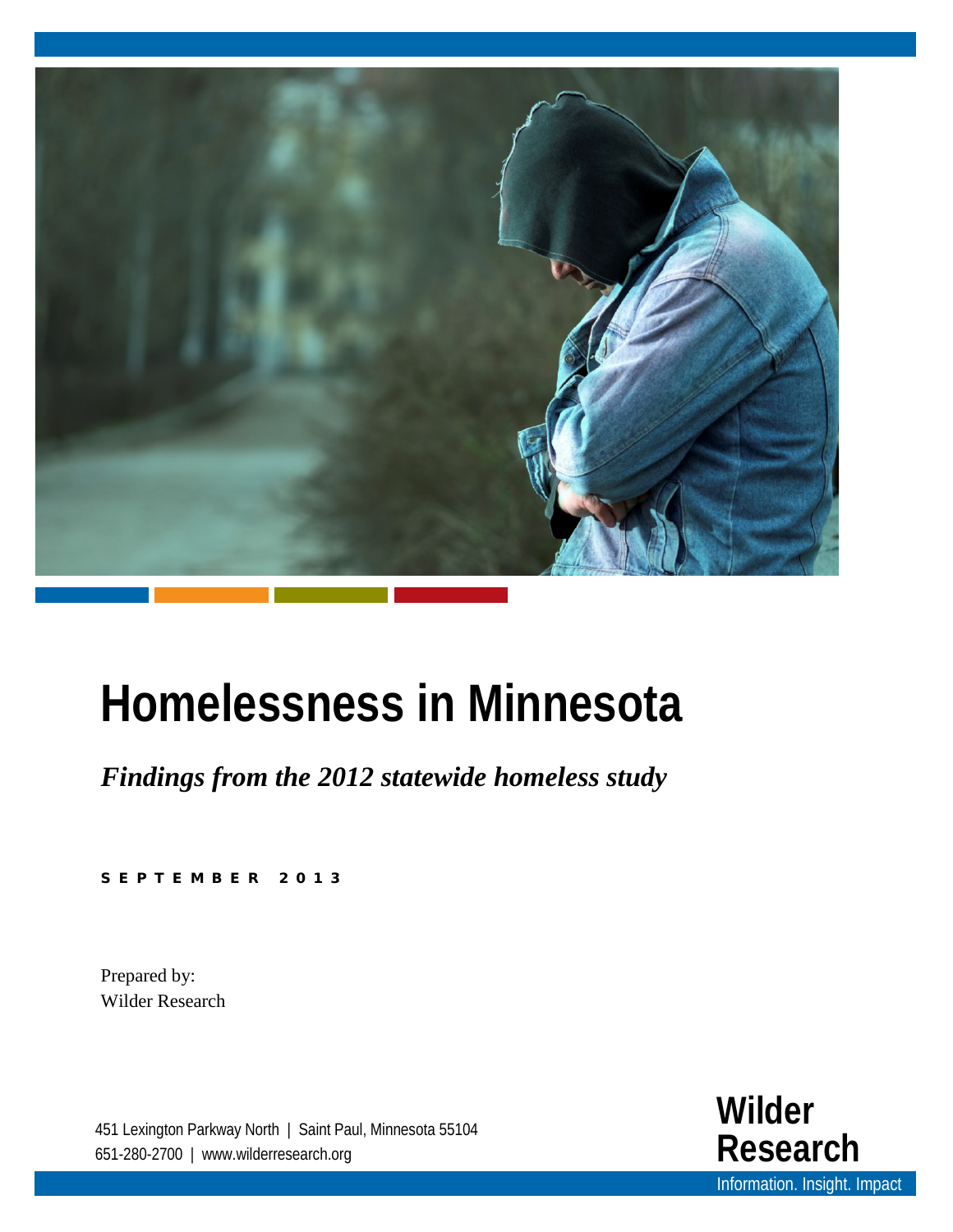## Contents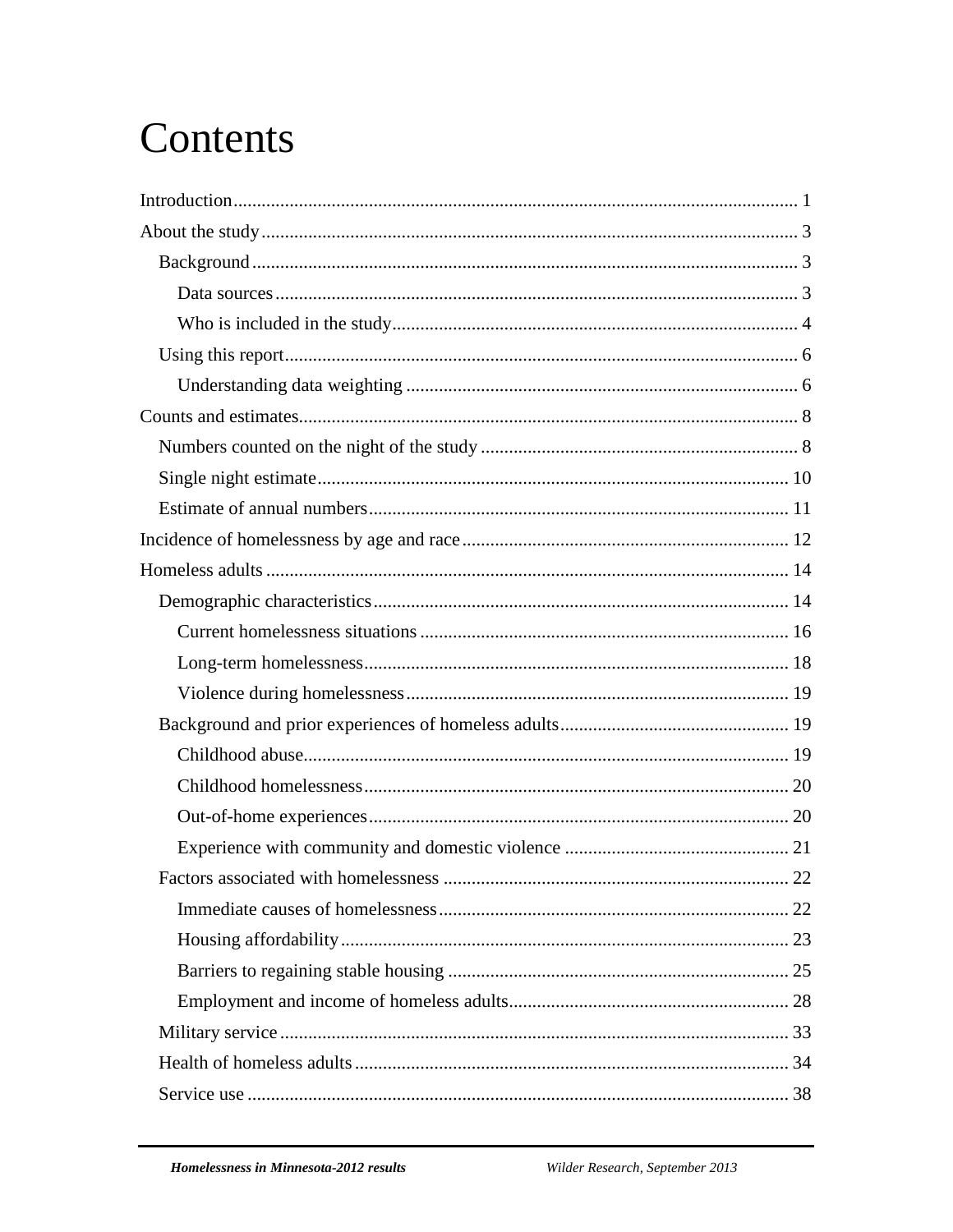## Contents (continued)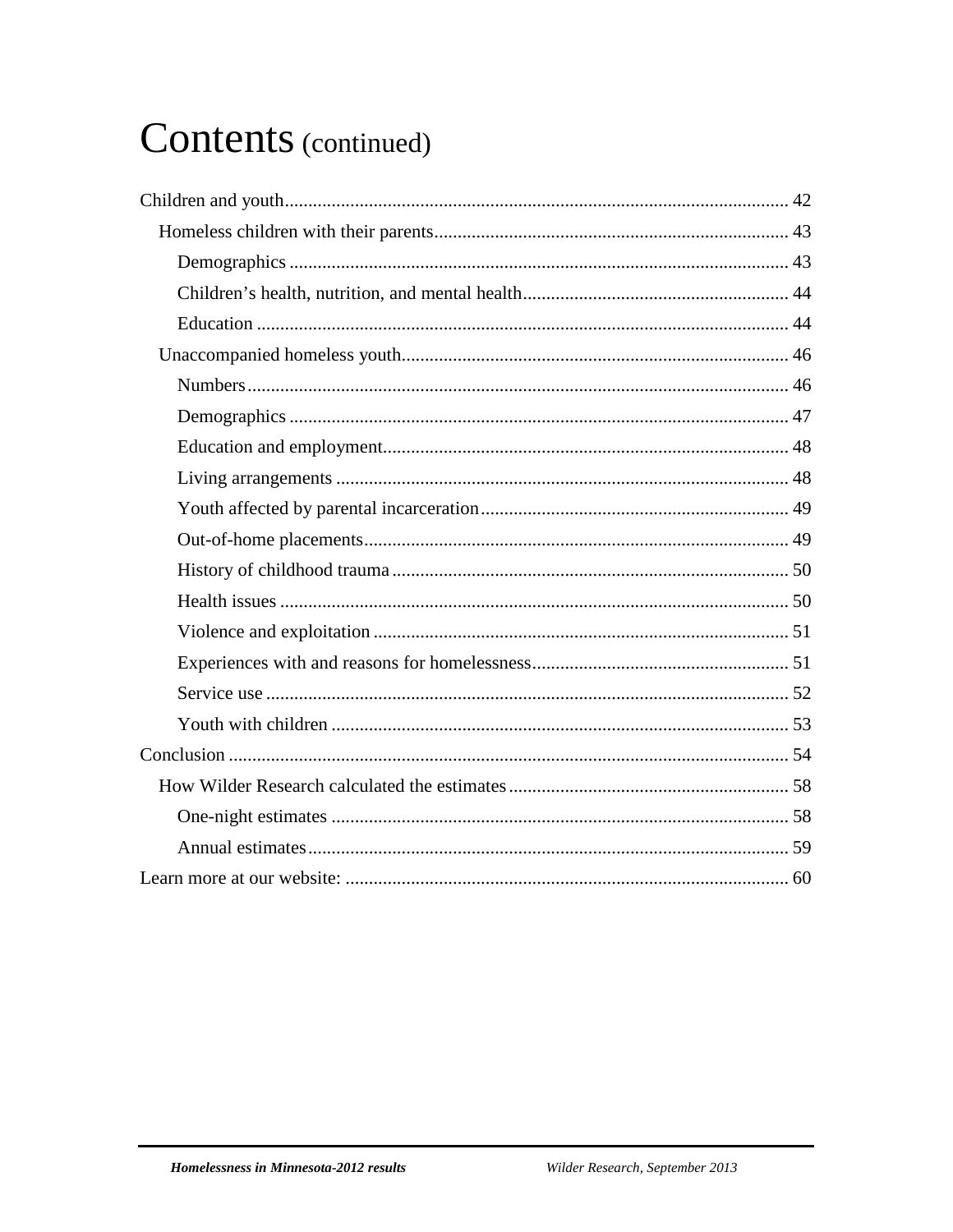# Figures

| 1.  | One-night study counts of the Minnesota homeless population, 1991-2012 8                                                                       |  |
|-----|------------------------------------------------------------------------------------------------------------------------------------------------|--|
| 2.  |                                                                                                                                                |  |
| 3.  | Estimated number of persons homeless on any given night in Minnesota, 2012 10                                                                  |  |
| 4.  | Age distribution of persons experiencing homeless on a single night in 2012 12                                                                 |  |
| 5.  | Race and ethnicity of homeless adults and youth compared to overall Minnesota                                                                  |  |
| 6.  | Age groupings of homeless Minnesotans compared to all Minnesotans 13                                                                           |  |
| 7.  | Who adults stayed with on the night prior to the 2012 survey  15                                                                               |  |
| 8.  | Educational attainment of homeless adults and all Minnesota adults (age 25+) 16                                                                |  |
| 9.  |                                                                                                                                                |  |
| 10. | Percentage of homeless adults within each shelter type who spent all of the                                                                    |  |
| 11. |                                                                                                                                                |  |
| 12. |                                                                                                                                                |  |
| 13. | Fair market rents versus income, in the Twin Cities metropolitan area and                                                                      |  |
| 14. |                                                                                                                                                |  |
| 15. | Total annual federal expenditures on two types of housing assistance  28                                                                       |  |
| 16. |                                                                                                                                                |  |
| 17. |                                                                                                                                                |  |
| 18. |                                                                                                                                                |  |
| 19. |                                                                                                                                                |  |
| 20. |                                                                                                                                                |  |
|     | 21. Incidence and co-occurrence of health conditions among homeless adults  36                                                                 |  |
| 22. | Food Stamp use by homeless adults in the month of the survey, 1991-2012 38                                                                     |  |
| 23. | Types of assistance received by homeless adults in October 2012  40                                                                            |  |
| 24. | Most helpful services received in the past month by homeless adults who                                                                        |  |
| 25. | Racial or ethnic background of unaccompanied homeless youth (age 21 and<br>younger) for Twin Cities metropolitan area and greater Minnesota 47 |  |
| 26. | Where unaccompanied youth were staying on the night of the 2012 survey  48                                                                     |  |
| 27. | Where unaccompanied youth stayed in the 30 days prior to the 2012 survey 48                                                                    |  |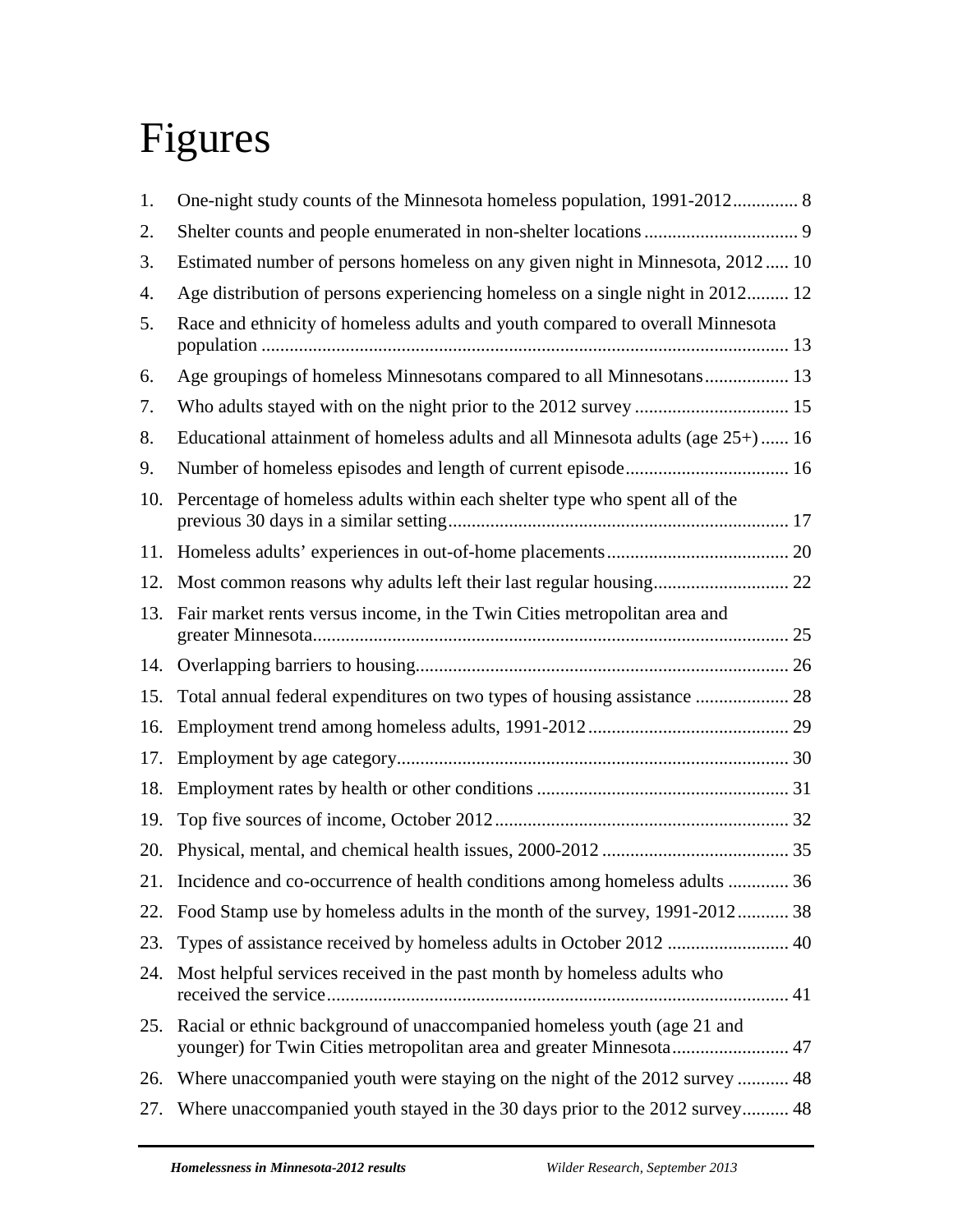## Figures (continued)

| 32. Number of people counted in Minnesota's homeless shelters, transitional housing |  |
|-------------------------------------------------------------------------------------|--|
| 33. Number of people in Twin Cities area homeless shelters, transitional housing    |  |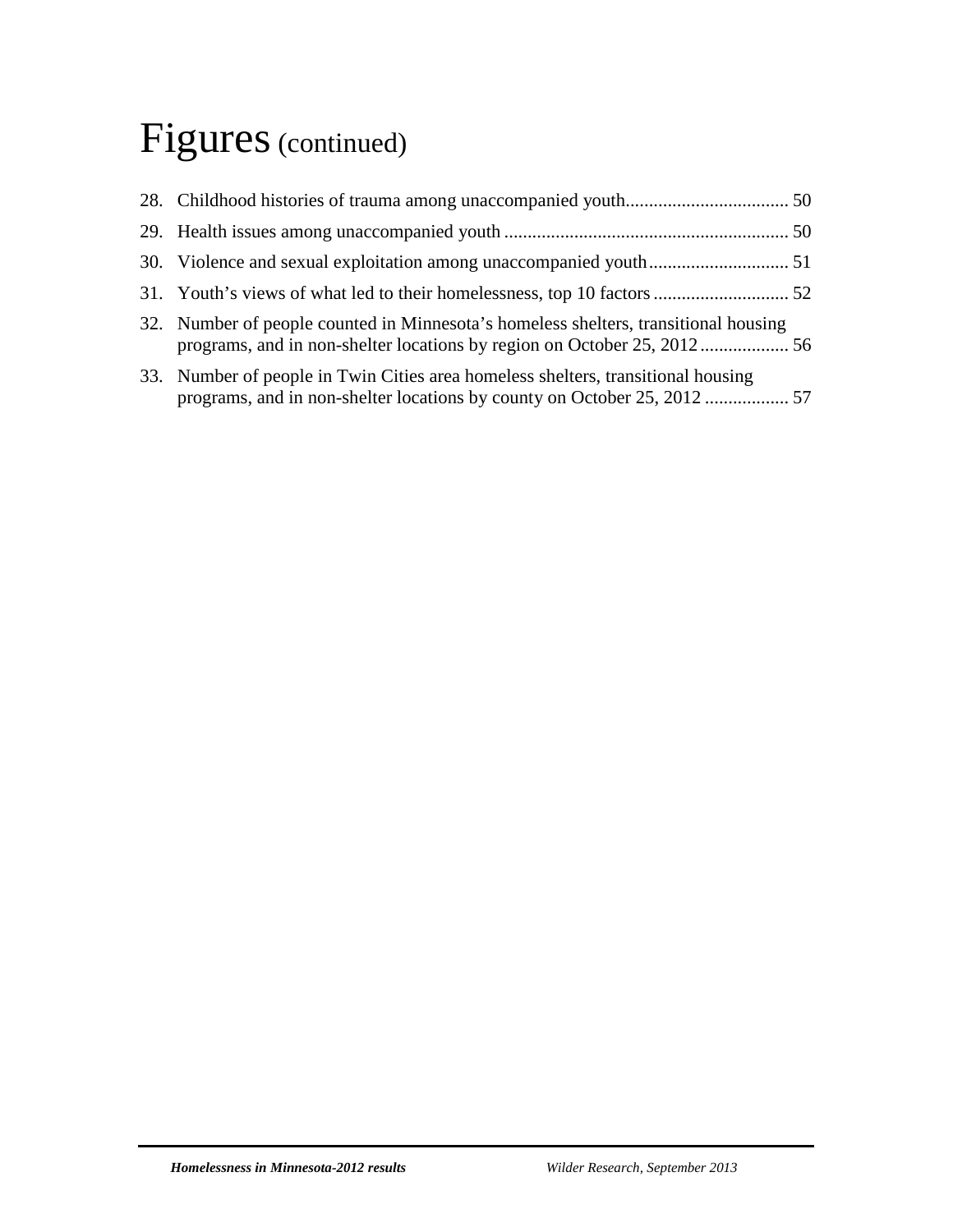## Acknowledgments

This report, and other companion reports and fact sheets that describe the results of Wilder Research's eighth triennial study of homelessness in Minnesota, would not be possible without many helping hands. This study is, by its very nature, an exercise in cross-sector collaboration and there are many people to thank.

First, thanks to our funders, who always seem to find the resources necessary to bring this study to life. This year, much of the heavy lifting was done by the Minnesota Department of Human Services and Minnesota Housing, who together with the Minnesota Departments of Education, Veterans Affairs, Corrections, and Public Safety, provided half of the resources necessary to complete the study. Private funders also played a critical role by providing the other half of the funding needed. This includes F.R. Bigelow Foundation, Blandin Foundation, Bush Foundation, Family Housing Fund, Greater Minnesota Housing Fund, Greater Twin Cities United Way, The McKnight Foundation, The Minneapolis Foundation, and the Wilder Foundation.

As often is the case, there is a key leader whose persistence and passion make the funding come together. Special thanks are due to Jane Lawrenz at the Minnesota Department of Human Services, who goes to bat in each study cycle to be sure the statewide homeless study and the companion study of reservation homelessness get the attention needed and the funding required, making both studies possible.

Thanks also to Boston Scientific, who provided their facilities and technical assistance to produce our training video, and to Cummins Power Generation, Beacon Interfaith Housing Collaborative, and Wells Fargo for their special efforts recruiting staff to serve as volunteer interviewers.

Volunteer interviewers and service providers are not only the backbone of this study; they also raise awareness about homelessness through the many friends, co-workers, and family members each one touches. This year, community volunteers, agency and program staff, and virtually the entire Wilder Research work force went to 390 locations across the state to conduct interviews. The study would not be possible without them. They endure our training videos and instructional materials, and still find the courage to return for the next study cycle. They are special people.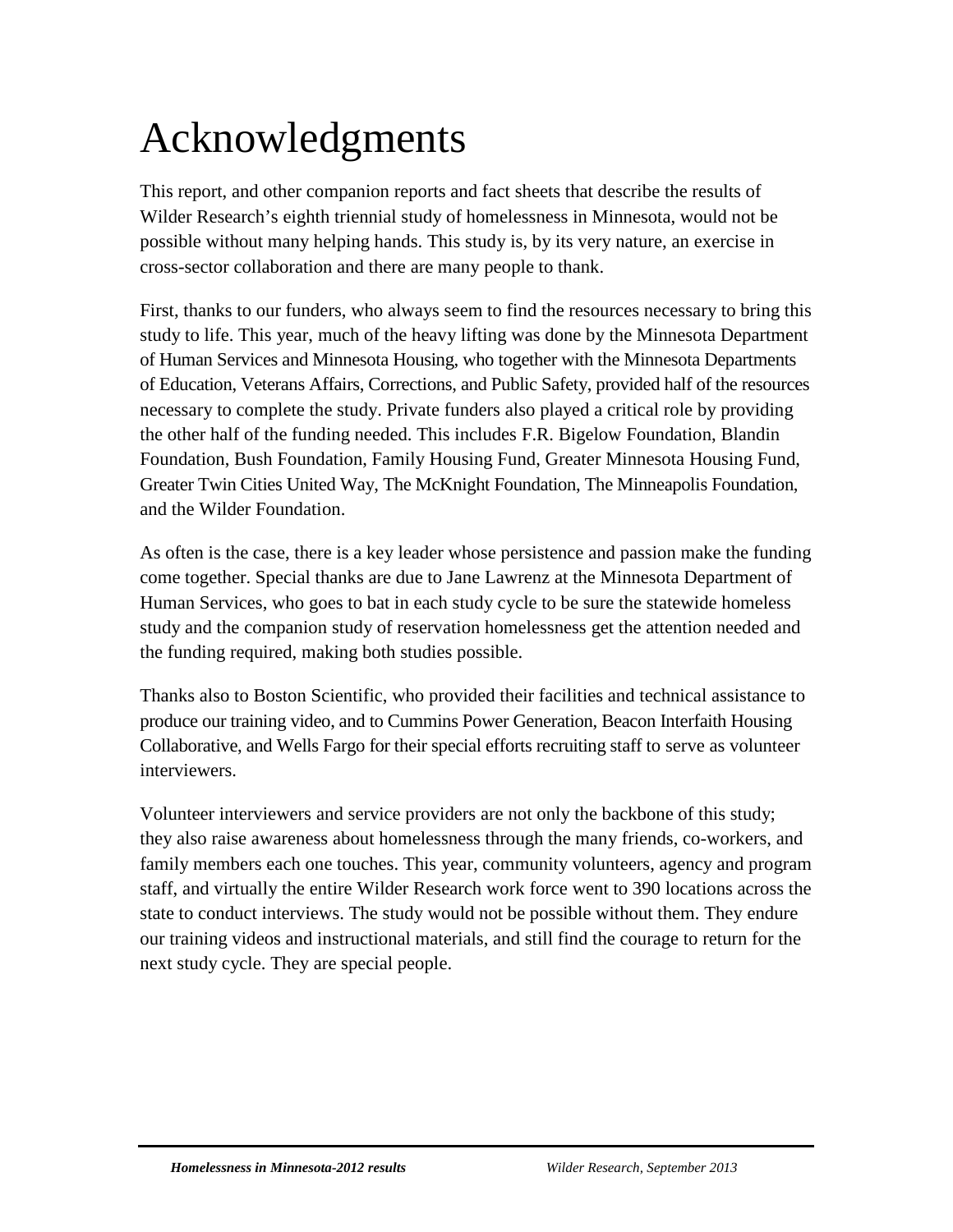Finally, all social science research depends on the willingness and participation of the individuals who make up the population of interest; in this case, adults and youth throughout Minnesota who have no permanent place to live. Despite the depth of the survey and the personal nature of many questions, participation rates are extremely high (90%). Respondents answer more than 300 survey questions in face-to-face interviews and receive in exchange only a \$5 honorarium. Their generosity in sharing the details of their lives gives voice and substance to the reality of homelessness in our state and helps planners, funders, and advocates in their efforts to find solutions. This report tells their stories.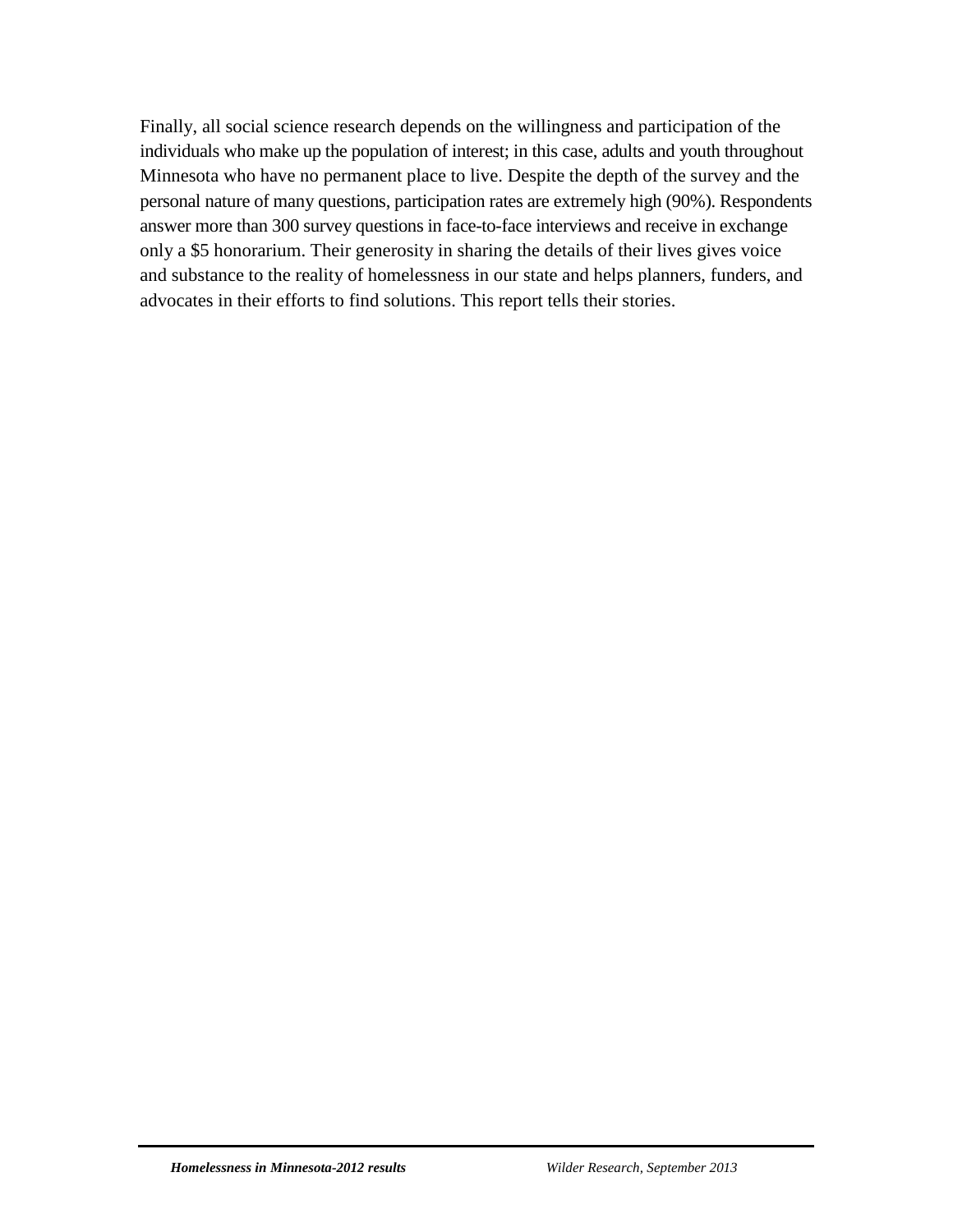## <span id="page-7-0"></span>Introduction

*Homelessness is not only painful and stigmatizing for those who live it; it is also seemingly intractable for those trying to fix it. Results of Wilder Research's eighth triennial statewide study show that the number of homeless people in Minnesota continues to grow. Despite vigorous and targeted efforts to reduce homelessness, and despite many individual success stories, new people come into the shelter system every day.*

There is no way to know what Minnesota's homeless numbers would be in the absence of the programs and services currently available. We do know that prior to the recession that began in 2007, we were beginning to see measurable declines in the numbers of children and families experiencing homelessness. But this latest recession appears to have a long tail, and those who are living at the margins are always among the last to recover. In the year 2000, when the U.S. economy was at a high point, nearly a quarter of all adults who were homeless in our state had full-time jobs. The 2012 survey shows us that only 8 percent of those who are homeless today have full-time jobs.

One piece of good news is that the rate of growth in the homeless population has slowed. The 10,214 homeless adults, youth, and children counted on October 25, 2012, was up just 6 percent from 2009, significantly less than the 25 percent jump we observed from 2006 to 2009.

But we still have two fundamental issues that must be addressed if we are to see these numbers go down in future years. The first relates to the availability and affordability of housing itself, and the second relates to what an individual or family needs in order to be able to pay for and maintain stable residency in housing. Neither side of the equation is simple.

With regard to housing, the 2012 study shows us that 41 percent of homeless adults are currently on a waiting list for subsidized housing with an average wait time of nearly a year. On top of this, an additional 15 percent report they are unable to get on a waiting list because those lists are closed. The private housing market is not particularly wellsuited to serve those with the least income. Consequently, most of the work of creating affordable housing, including permanent supportive housing with services, has fallen to the nonprofit and government sectors. For those who will need ongoing supportive services to stay in housing, we have seen success in the creation of new supportive housing opportunities as part of the statewide plans for ending homelessness – Heading Home Minnesota – but the new supportive housing falls far short of keeping up with the need that is created daily.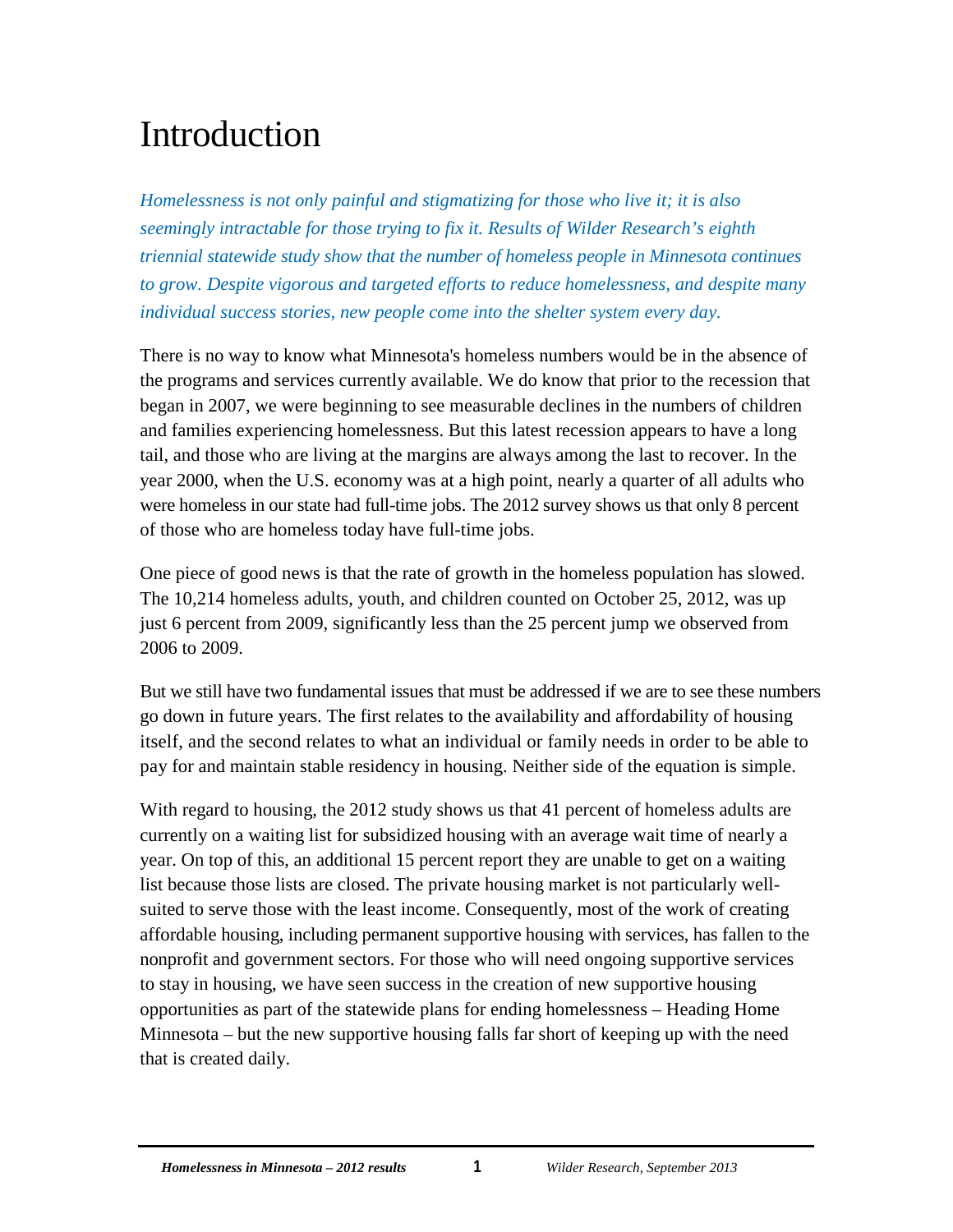On the income creation and stable residency side, the picture is perhaps even more complicated. Over the course of eight homeless studies beginning in 1991, we have seen measurable increases in the level of distress in the population. In one of our analyses, we try to calculate the number of individuals who would be "good to go" into living independently if only reasonably priced housing opportunities were available. This means having some recent employment experience (or stable income stream) and the ability to live independently without ongoing supports. In 1999, Wilder Research responded to a request from the Minnesota Legislature for information about this issue and calculated that between 18 and 24 percent of those who were currently homeless would have the ability, without other ancillary services, to rent and maintain stable housing. When we recalculated this figure for 2012, we found only 10 to 12 percent of the homeless population could meet the same criteria. One of the complicating factors in the equation is the fact that, while we have gotten better at smoothing pathways to housing for those with fewer obstacles, we still struggle to find feasible exits for those who have been in jail or prison, those with significant mental health issues, and those whose starts in life included so much adversity that they have never developed the skills and support networks needed to gain a foothold on a path to stability.

We must also consider the fact that the numbers in this report represent only those who are currently homeless. To fully address this problem, we also have to consider the range of ways in which an individual or family may become homeless in the first place and what it might take to interrupt such an occurrence before it happens. Preventing homelessness takes a broad array of supports that include support from family and community and services provided by the public and private sector. These collectively make up our social safety net, but most are better designed to lift the fallen than to shore up the ground under those who may be about to fall. With rare exception, the public safety net has been strained in recent years and funding support, adjusted for inflation, has actually been reduced at the same time that economic stumbling blocks have multiplied.

When all of this is taken into account, and we factor in the widening income gap and the growing number of people who live in poverty, it is no surprise that we see growing numbers of homeless Minnesotans. Nonetheless, we can address homelessness in a more effective and comprehensive way than we do now, and we can create affordable and stable housing, even for those who seem most difficult to house. To do so, however, we must agree on the dimensions of the problem, use strategies that are known to work, broaden public awareness of the problem, expand the safety net to better catch those at risk of losing housing, and back it up with resources that match the need.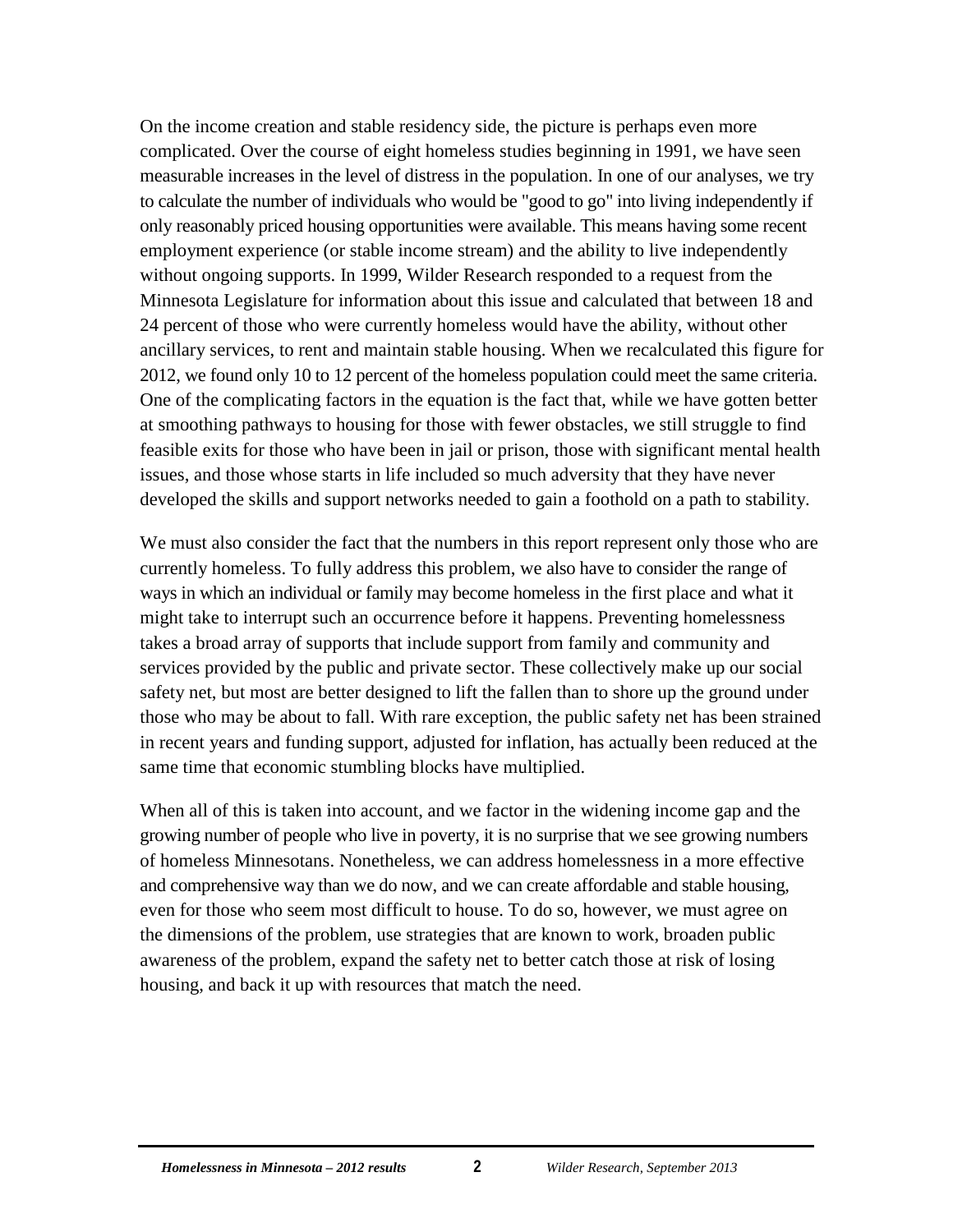## <span id="page-9-0"></span>About the study

## <span id="page-9-1"></span>**Background**

Every three years since 1991, Wilder Research has conducted a statewide study of people who are homeless or living in temporary housing programs. In October 2012, nearly 1,300 volunteer interviewers conducted face-to-face interviews with more than 4,500 people experiencing homelessness throughout the state. Study participation was voluntary, and participants received \$5.00 for completing the interview. Ninety percent of those who were asked agreed to participate.

### <span id="page-9-2"></span>*Data sources*

The statewide homeless study is based on two sources of data: face-to-face interviews with adults and unaccompanied youth experiencing homelessness, and a shelter census completed by the shelter providers.

### **Interviews**

The information in this report describing the characteristics of homeless people is based on 4,563 face-to-face interviews with homeless adults and youth, each one typically lasting 35 to 45 minutes. The interviews were done by 1,299 volunteers and program staff in 390 locations, including shelters and transitional housing programs as well as meal sites, service centers, encampments, and other places not intended for housing. In shelter and transitional housing programs, one adult per family was asked to complete the interview. Interviews were conducted in October 2012 with respondents known to be homeless on the night of October 25, including 1,502 men and 1,428 women in shelters, as well as another 1,535 interviews with adults in non-shelter locations. According to the interviews, adult respondents had 2,347 children and 704 partners with them. We also conducted interviews with 98 unaccompanied minors age 17 and under, both in and out of shelter settings. These minors had a total of 6 children and 12 partners with them.

Based on prior information from shelter providers, the survey was translated into the languages most often needed. Seven interviews were completed in Somali and 28 were completed in Spanish.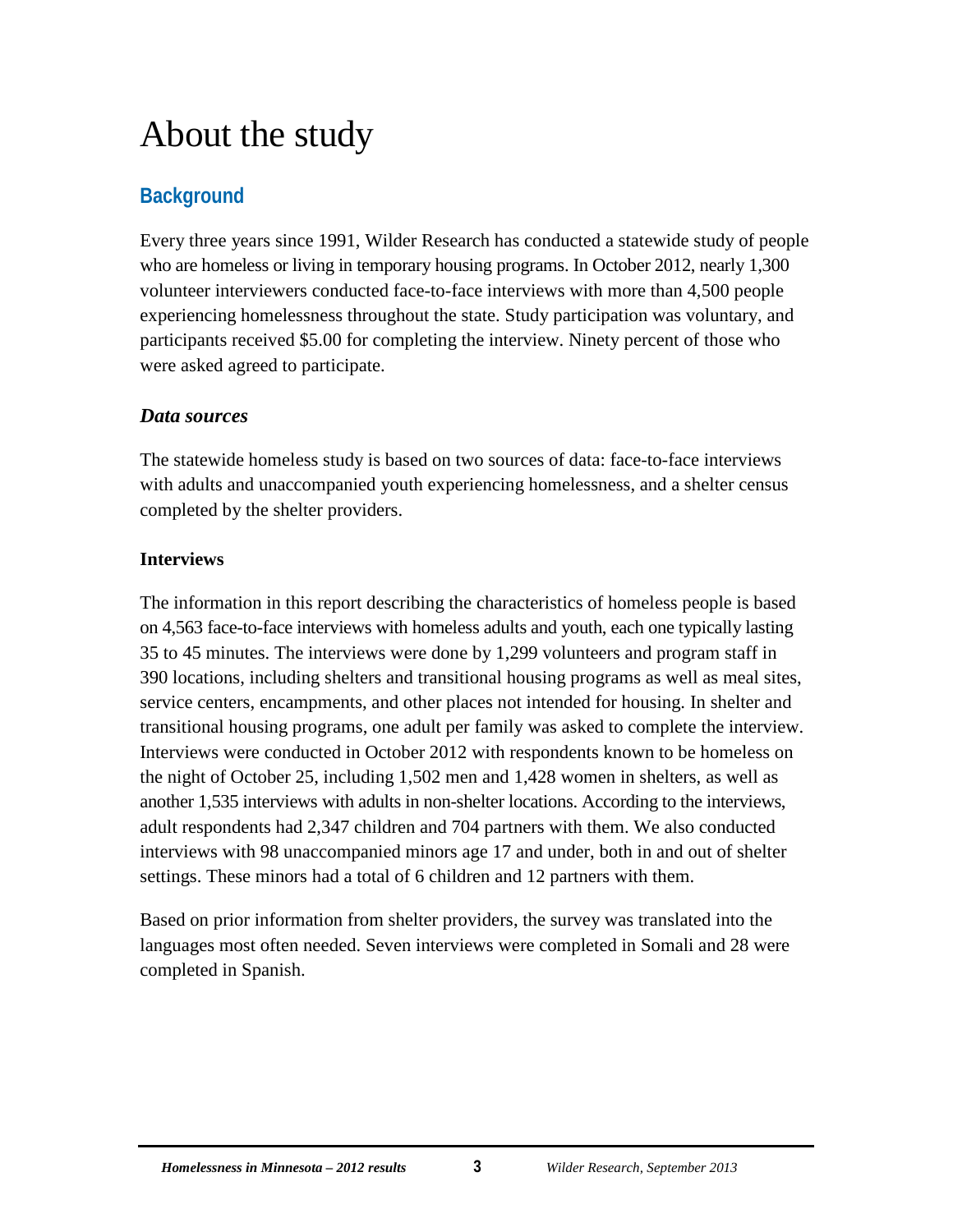#### **Shelter census count**

Detailed information about the total number of men, women, and children in residence on the night of the study was gathered from all providers of service in emergency shelters, time-limited transitional housing programs, domestic violence shelters, and emergency service voucher sites. This complete enumeration within shelters on the day of the study provides the basis for all shelter counts reported here. It also allows us to weight the survey results for those in shelters and generalize the findings to nearly the entire population of those experiencing homelessness in our state.

The shelter census counts are used to produce a detailed count for each Continuum of Care region (geographic areas used for housing planning and service coordination) in Minnesota and are posted on the Wilder Research website at [http://www.wilder.org/Wilder-](http://www.wilder.org/Wilder-Research/Research-Areas/Homelessness/Pages/default.aspx)[Research/Research-Areas/Homelessness/Pages/default.aspx](http://www.wilder.org/Wilder-Research/Research-Areas/Homelessness/Pages/default.aspx) (see also, Figure 32-33). There is no comparable information about the total number of persons in non-shelter locations, other than the counts of those who participated in interviews and persons staying with them in non-shelter locations. All adults and unaccompanied youth found in non-shelter locations were asked to participate in the study (or one member of each couple).

## <span id="page-10-0"></span>*Who is included in the study*

## **Definition of homelessness**

The definition of homelessness used for the study is the same one specified by the U.S. Congress in its most recent reauthorization of the Hearth Act in May 2009. For the 2012 study, a homeless person is anyone who:

- 1. lacks a fixed, regular, and adequate nighttime residence; **and**
- 2. has a primary nighttime residence that is a supervised, publicly- or privatelyoperated temporary living accommodation, including emergency shelters, transitional housing, and battered women's shelters; **or**
- 3. has a nighttime residence in any place not meant for human habitation, such as under bridges or in cars.

A parent not meeting any of these criteria may be included if they have a child with them, and have a significant history of residential instability, and have a barrier (or have a child with a barrier) that interferes with housing or employment.

For youth through age 21, the definition of homelessness is expanded to include people who are not with a parent or guardian and who are staying temporarily with other relatives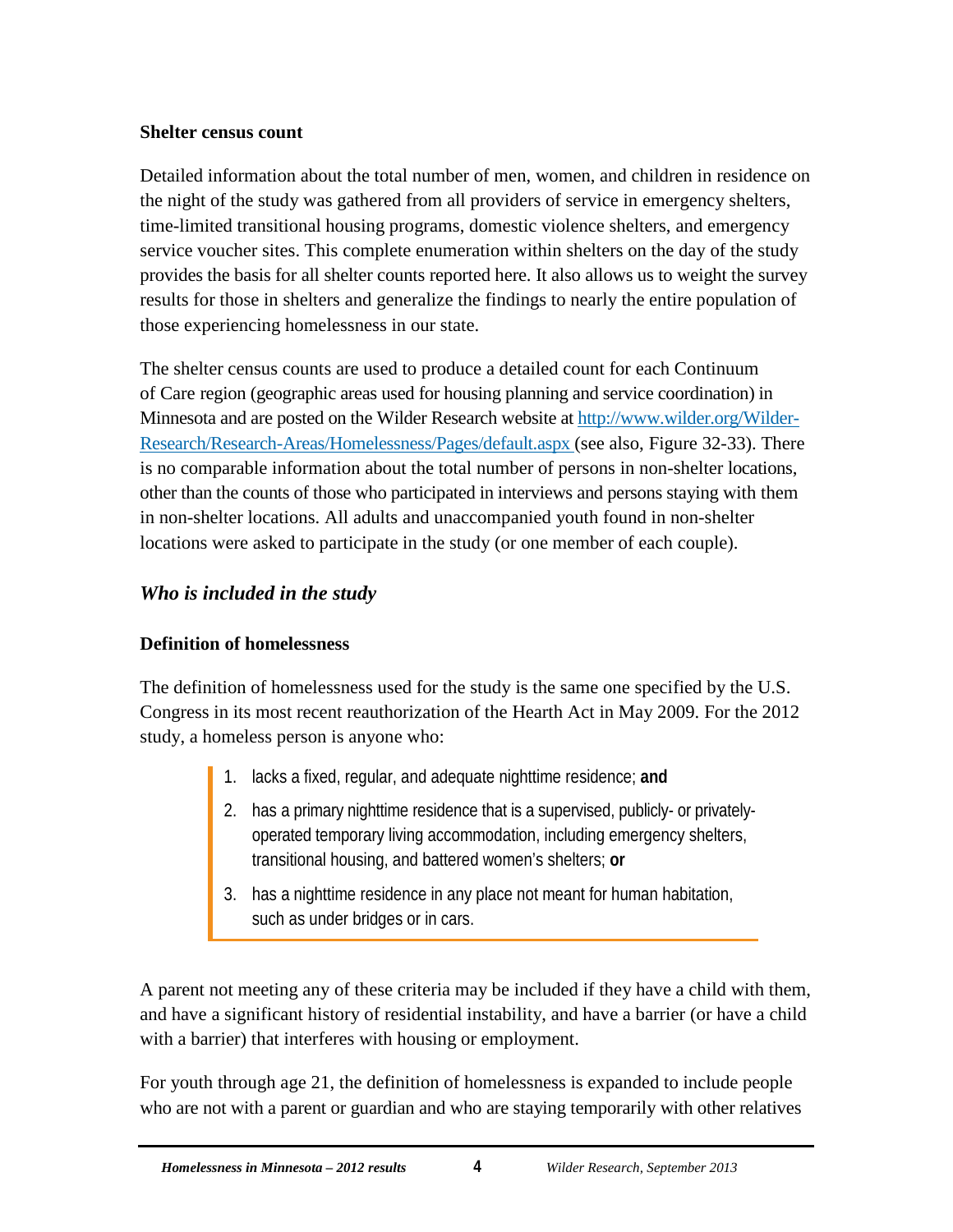or friends ("couch hopping"). Federal and state legislation governing services for runaway and homeless youth explicitly include youth up through the age of 21. We therefore include young people age 18 through 21 in our discussion of unaccompanied homeless youth. However, those age 18 or older are legally adults and are also included in the overall adult findings. For this reason, "youth" and "adult" numbers should not be added together for totals.

A companion study was done in partnership with six Minnesota American Indian reservations. Results of this study are reported separately and are not included in this report.

#### **Where interviews were done**

Interviews were conducted in shelters and temporary housing programs and also in nonshelter locations.

We distinguish three types of *shelter programs* that serve homeless people:

- **Emergency shelters** A safe place to sleep, generally open only evenings and overnight. May provide meals, housing information, and other services.
- Battered women's shelters Safe refuge and advocacy for women and their children when fleeing an abusive situation.
- **Transitional housing** Time-limited, subsidized housing that involves working with a professional to set and address goals to become self-sufficient.

For homeless people interviewed who were *not in shelters* on the date of the study, information from the survey gives some insight into the settings in which they had spent the most time in October. For analysis and reporting, we have identified two groups:

- **Informal arrangements** People in this group were more likely to be in a house, apartment, or room in which they were allowed to stay on a temporary basis; or a motel room that they paid for (not provided by a voucher program). They were less likely to be outdoors.
- Unsheltered People in this group were more likely to be in cars, transportation depots, 24-hour businesses, buildings that are abandoned or unfit for habitation (lacking plumbing, electricity, or heat), or outdoor locations. They were less likely to be in informal arrangements staying with others on a temporary basis.

Unless otherwise stated, percentages reported are based on all homeless adults who are represented in the survey.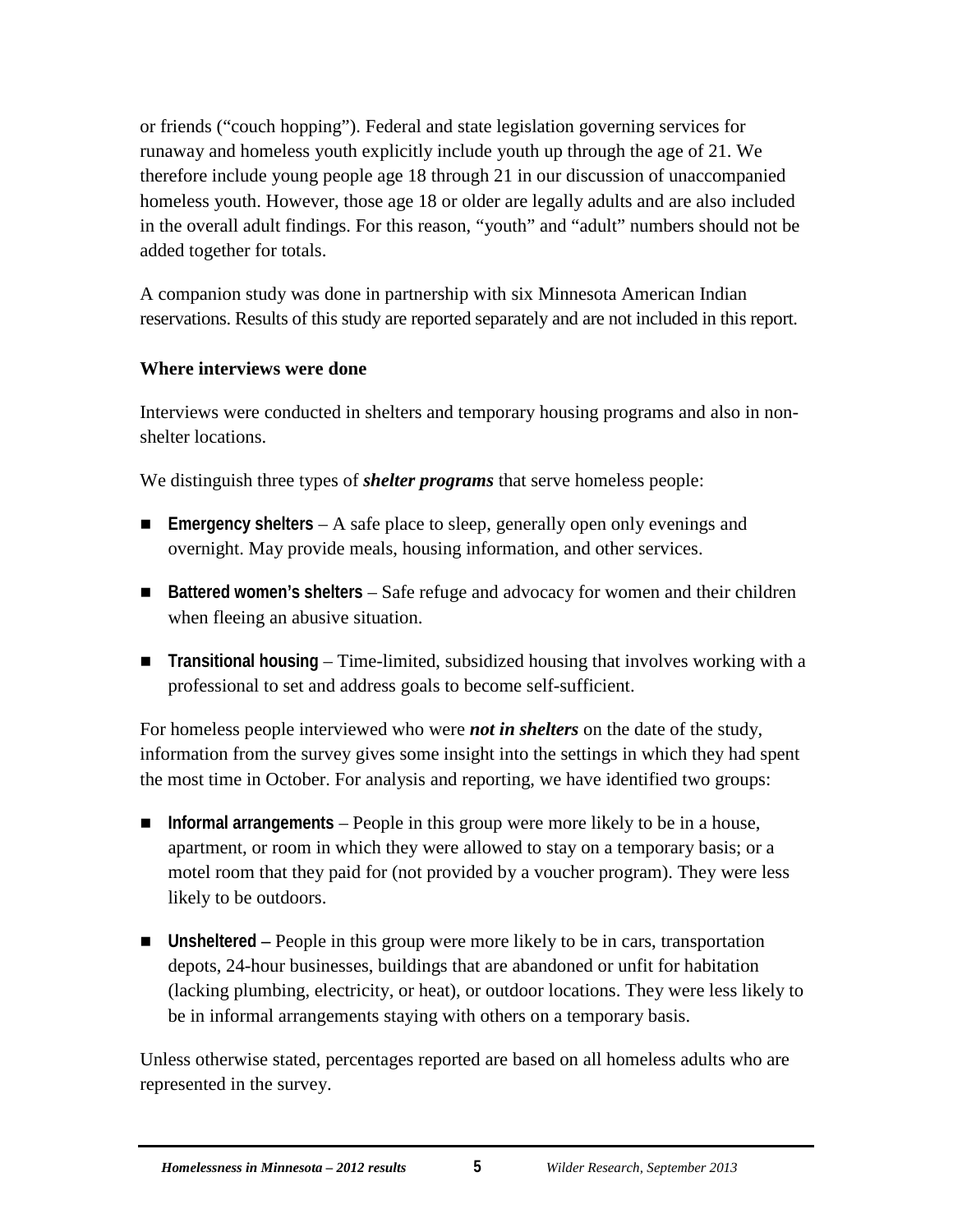#### **INTERPRETING THE FINDINGS**

This is a point-in-time study. If the study were extended over the course of a year, many more short-term episodes of homelessness would occur, but relatively few additional long-term episodes would be added to those already documented here. Therefore, when interpreting these findings, it is important to bear in mind that they better represent the experiences of those who are homeless for lengthy periods of time (or repeatedly) than for those whose experiences of homelessness are short.

The total number of responses to a given question is not always the total number of people in the survey. Not all questions were asked of every respondent (for example, questions about children were not asked of those who have no children). Not all respondents answered every question.

## <span id="page-12-0"></span>**Using this report**

This report provides overall findings from the 2012 study and selected comparisons, where appropriate, to findings from previous studies. Because of changes in programs and services, and variations in outreach efforts in different regions of Minnesota, caution should be exercised in making direct comparisons to results from previous years, except comparisons presented in this report.

In this report, we present most homelessness information in terms of overall statewide frequencies or averages. However, in some instances where statewide reporting masks important variations, we have also provided information based on certain populations or types of settings.

There is a wealth of information in this report, but it is still possible that a specific fact a reader may be looking for is not here. In that case, it is likely to be found on our website: [www.wilderresearch.org](http://www.wilder.org/Wilder-Research/Research-Areas/Homelessness/Pages/default.aspx) where detailed responses to each survey question are available in tabular form, partitioned by geography, shelter type, and gender of respondent. Detailed data about homeless youth can be found at [www.wilderresearch.org](file://wildcntrsanb/wr_docs/wrc/common/Homeless_2012/Reports/Kernel%20report%20(teal)/:%20http:/www.wilder.org/Wilder-Research/Research-Areas/Homelessness/Pages/Homeless-Youth-In-Minnesota.aspx.)

#### <span id="page-12-1"></span>*Understanding data weighting*

It is not possible to interview every person staying in shelters on the date of the study, although in 2012, nearly two-thirds (62%) of sheltered adults were interviewed. Survey results for sheltered adults have been statistically adjusted to reflect the actual adult populations residing in emergency shelters, battered women's shelters, and transitional housing programs (2,326 men and 2,412 women) on the day of the study.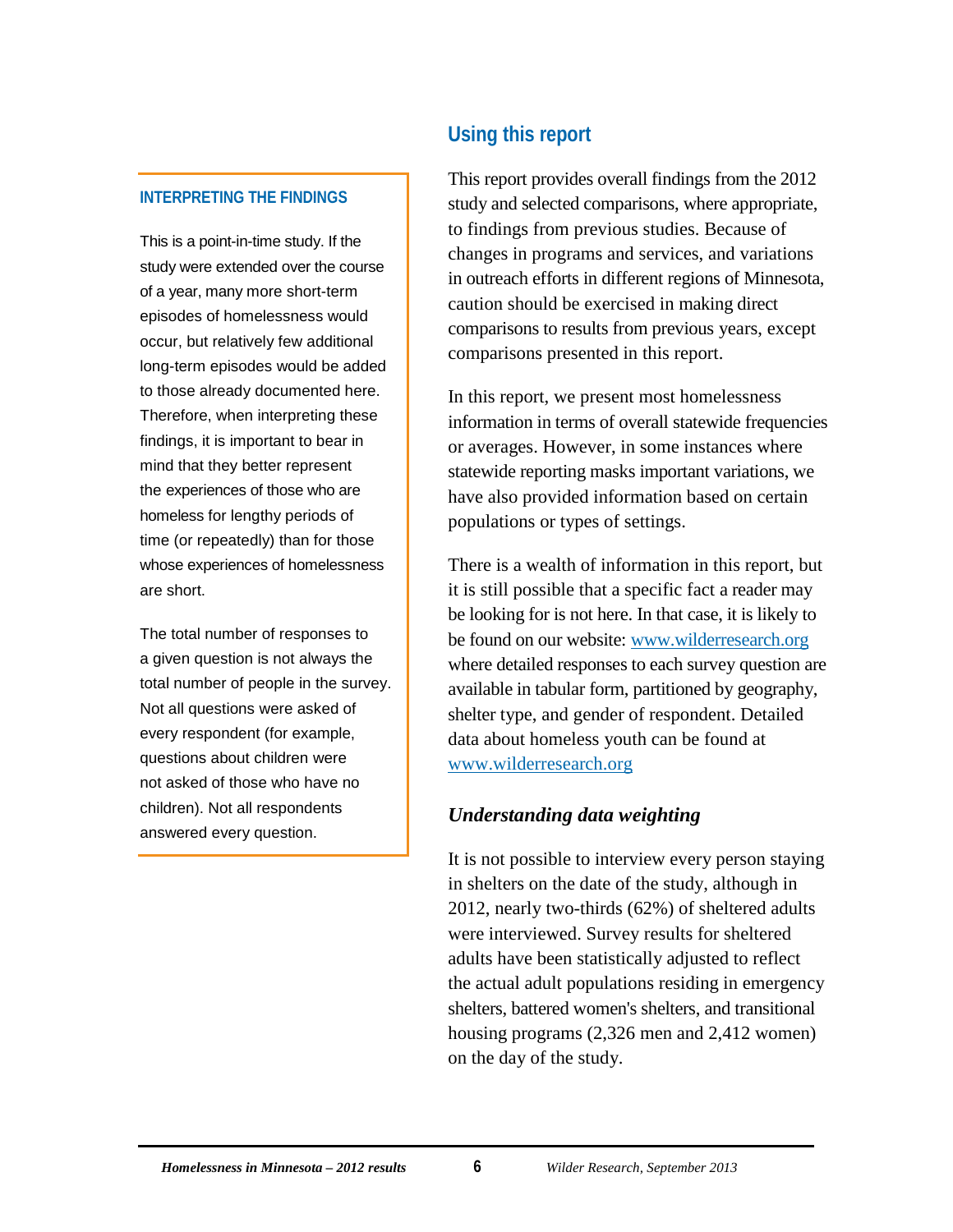We do not weight the data collected from persons interviewed in non-shelter locations, because we do not know the actual number of people who were on the streets or not staying in shelters on the day of the study.

We do not weight the data in the youth section. This is because most homeless youth do not use shelter and we do not want to overrepresent the backgrounds and experiences of the small proportion of those using shelter during the one-night snapshot. However, when adult characteristics are reported, those 18 and older are included with the rest of the adult population. In those sections of the report, their responses are weighted in the same way as those of the rest of the adult population.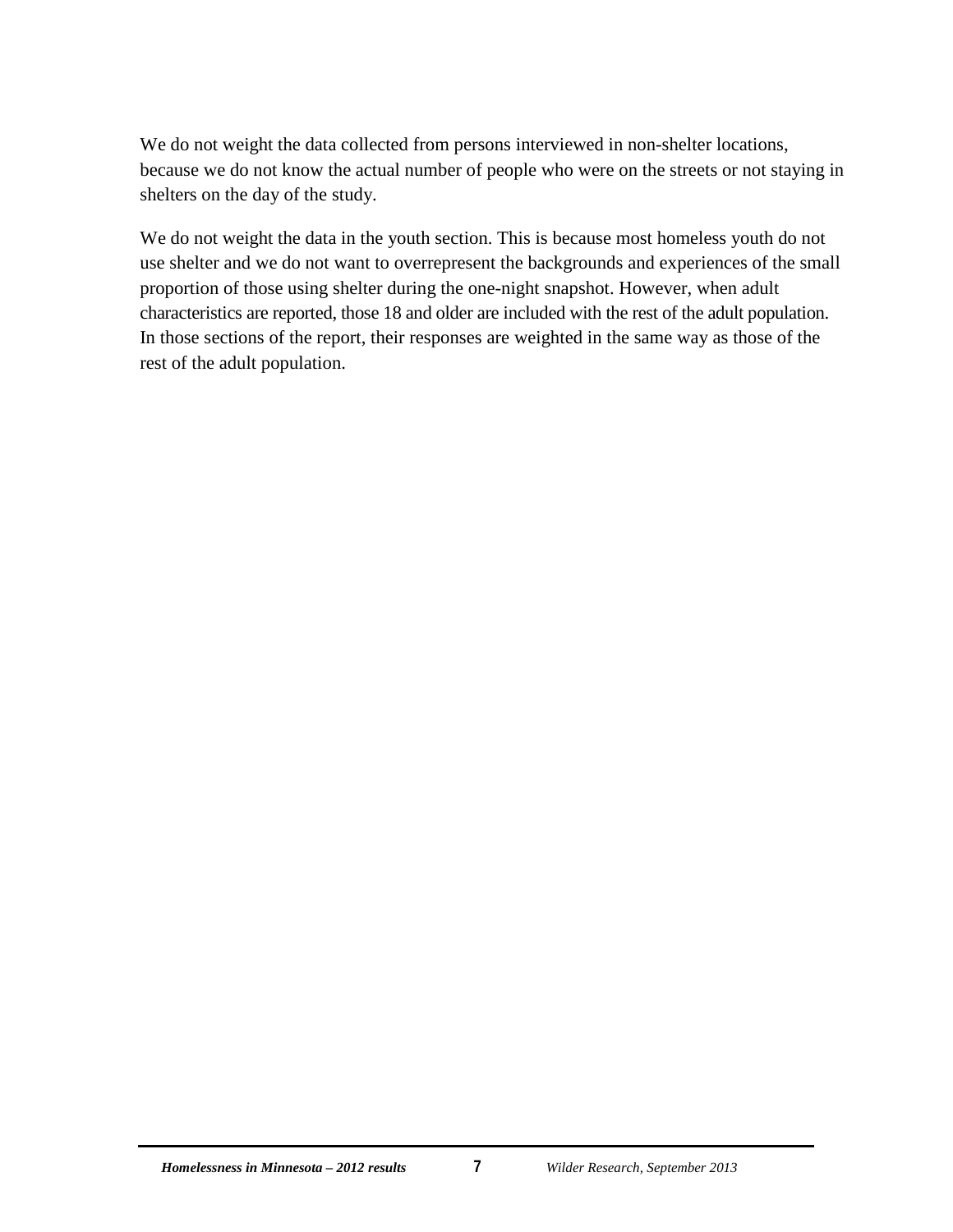## <span id="page-14-0"></span>Counts and estimates

*The number of people experiencing homelessness in Minnesota is at an all-time high. However, the rate of growth has slowed since the 2009 study. Most of the increase in the 2012 study was in emergency and battered women's shelters. The number of people in transitional housing and those found in unsheltered locations were about the same as in 2009.*

## <span id="page-14-1"></span>**Numbers counted on the night of the study**

On October 25, 2012, shelter providers counted 7,961 homeless people in emergency shelters, battered women's shelters, and transitional housing programs, as well as 32 homeless persons in detox facilities. An additional 2,221 homeless people were identified who were not staying in any formal shelter or housing program, for a total of 10,214 homeless persons (Figure 1). There were 1,747 families enumerated in the 2012 study, including 1,526 in shelters and 221 in non-shelter locations. These families included 3,546 children under age 18.

#### <span id="page-14-2"></span>**1. One-night study counts of the Minnesota homeless population, 1991-2012**

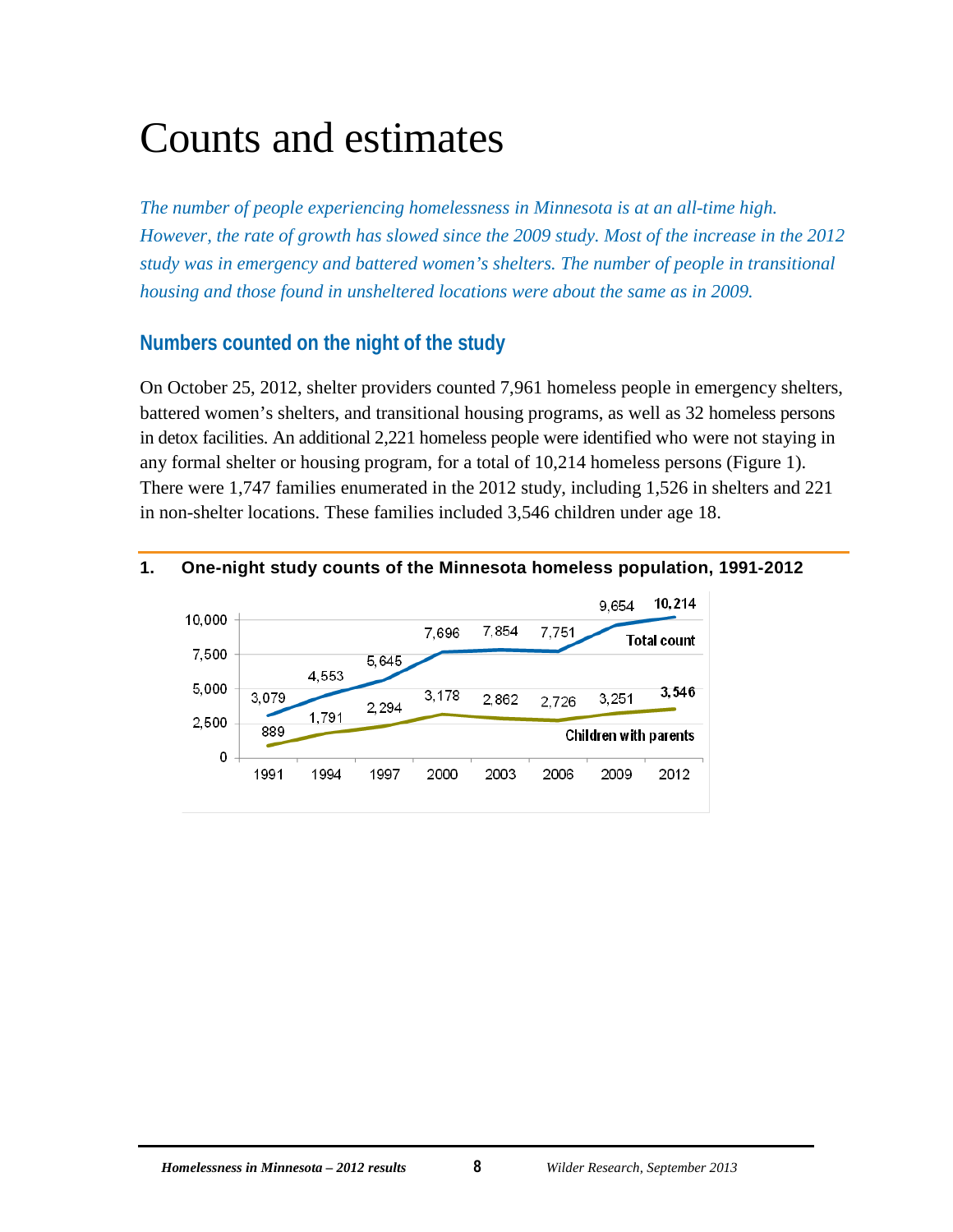A companion survey was done at the same time on 6 of the 11 American Indian reservations in the state. Data from the reservation study are reported separately and are not included in the totals shown in this report.

|                                      | <b>Emergency</b><br>and battered<br>women's shelters | <b>Transitional</b><br>housing<br>programs | Not in<br><b>shelters</b> | Total           |
|--------------------------------------|------------------------------------------------------|--------------------------------------------|---------------------------|-----------------|
| Adult men 55 and older               | 316                                                  | 106                                        | 144                       | 566             |
| Adult women 55 and older             | 92                                                   | 65                                         | 54                        | 211             |
| Adult men 22 through 54              | 1,064                                                | 600                                        | 742                       | 2,406           |
| Adult women 22 through 54            | 908                                                  | 960                                        | 434                       | 2,302           |
| Young adult males 18-21              | 108                                                  | 132                                        | 211                       | 451             |
| Young adult females 18-21            | 123                                                  | 264                                        | 167                       | 554             |
| Unaccompanied male minors under 18   | 30                                                   | 5                                          | 31                        | 66              |
| Unaccompanied female minors under 18 | 27                                                   | 16                                         | 37                        | 80              |
| Children with their parents          | 1,211                                                | 1,934                                      | 401                       | 3,546           |
| Homeless persons in detox            | ۰                                                    | $\blacksquare$                             |                           | 32              |
| <b>TOTAL</b><br>(source of number)   | 3.879<br>(count)                                     | 4,082<br>(count)                           | 2,221<br>(interviews)     | 10,214<br>(sum) |

#### <span id="page-15-0"></span>**2. Shelter counts and people enumerated in non-shelter locations**

*Source: Counts from shelter providers, interview data from Wilder Research survey.*

*Note: Figures do not include homeless people on American Indian reservations, reported separately.*

*Numbers by region: For the distribution of homeless persons by region of the state[, see the maps at the back of the report.](#page-62-0) For more detail on numbers of homeless persons by age and family status, region, and type of shelter, see the report "Statewide and region counts of homeless people" posted on the Wilder Research website [\(http://www.wilderresearch.org/\)](http://www.wilderresearch.org/).*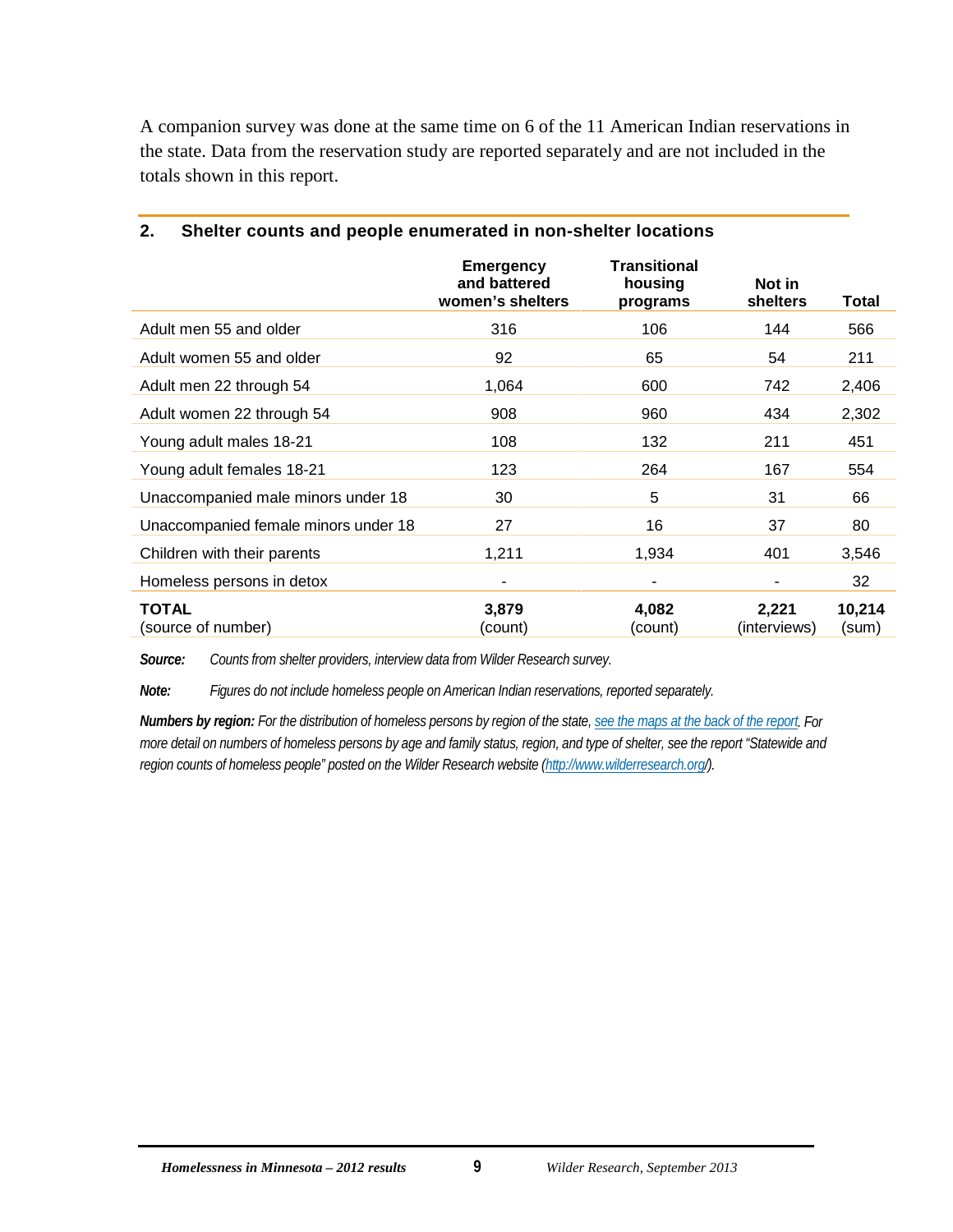## <span id="page-16-0"></span>**Single night estimate[1](#page-16-2)**

The count from October 25, 2012, underrepresents the total homeless population, since many homeless people outside the shelter system are not found on the night of the study. This is especially true of youth on their own, who often couch-hop or find other temporary places to stay, and homeless people in greater Minnesota where there are fewer shelters.

**Over 15,000 people are homeless on any given night in Minnesota.**

Research done elsewhere provides a basis for estimating the total number of Minnesotans who are likely to have been homeless and not staying in formal shelters on the date of the study. (See page 58-59 for more information about estimation methods.)

In total, we estimate that there were more than 15,000 homeless Minnesotans on any given night in 2012, not including people on American Indian reservations (Figure 3).

#### <span id="page-16-1"></span>**3. Estimated number of persons homeless on any given night in Minnesota, 2012**

|                                    | Count of<br>number in<br><b>shelters</b> | Count of<br>number not<br>in shelters | <b>Estimate of</b><br>additional<br>unsheltered<br>persons | <b>Estimated</b><br>total |
|------------------------------------|------------------------------------------|---------------------------------------|------------------------------------------------------------|---------------------------|
| Adults 22 and older                | 4,111                                    | 1,374                                 | 561                                                        | 6,046                     |
| Young adults 18-21                 | 627                                      | 378                                   | $2,262^{(a)}$                                              | 3,267                     |
| Unaccompanied minors under 18      | 78                                       | 68                                    | $2,065^{(a)}$                                              | 2,211                     |
| Children with their parents        | 3,145                                    | 401                                   | 385                                                        | 3,931                     |
| <b>TOTAL</b><br>(source of number) | $7,993^{(b)}$<br>(count)                 | 2,221<br>(interviews)                 | 5,241<br>(estimate)                                        | $15,455^{(b)}$<br>(sum)   |

*(a)The estimation method for youth has been updated from that used in previous years. As a result, the estimate cannot be directly compared to those from 2009 or earlier.*

*(b) Includes 32 homeless people in detox facilities on the night of the study.*

<span id="page-16-2"></span><sup>&</sup>lt;sup>1</sup> Correction: the single night estimates have been corrected to fix an error in the data used to calculate the estimated number of homeless young adults. (December, 2016)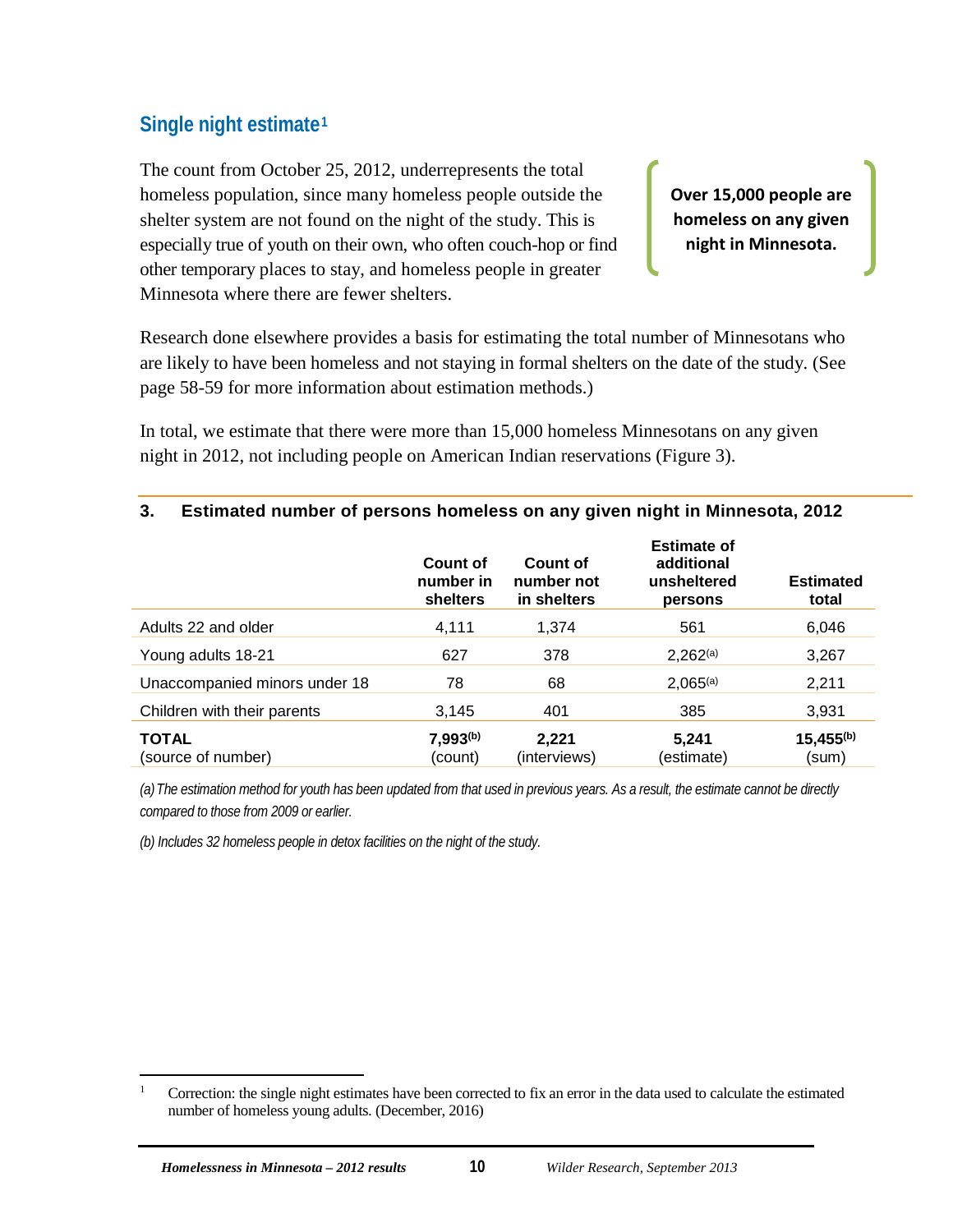## <span id="page-17-0"></span>**Estimate of annual numbers[2](#page-17-1)**

Many of the people found in the one-night study experience homelessness for only a short time. Our October 25th study therefore cannot count people who were homeless for a single week in early October, for example, or for six months from February through July. By counting the number of people in our study who were homeless for shorter periods of time, and computing how many more such people would become newly homeless during comparable periods of time throughout the full year, we can estimate the number of people homeless over the course of the full year.

**More than 40,000 Minnesotans experience homelessness in a year.**

Using these methods, we estimate that more than 40,000 Minnesotans experience homelessness at least once over the course of a full year. This includes:

- 16,900 adults age 22 or older
- 7,000 young adults ages 18-21 on their own
- 5,100 minor youth (ages 17 or younger) on their own
- 13,900 children with their homeless parents

This estimate does not include homeless persons living on American Indian reservations in the state. It also does not include school-age children with parents who stay in temporary, doubled-up arrangements that are defined as "homeless" under the McKinney-Vento Act as it applies to educational services.

<span id="page-17-1"></span><sup>&</sup>lt;sup>2</sup> Correction: the annual estimates have been corrected to fix an error in the data used to calculate the estimated number of homeless young adults. (December, 2016)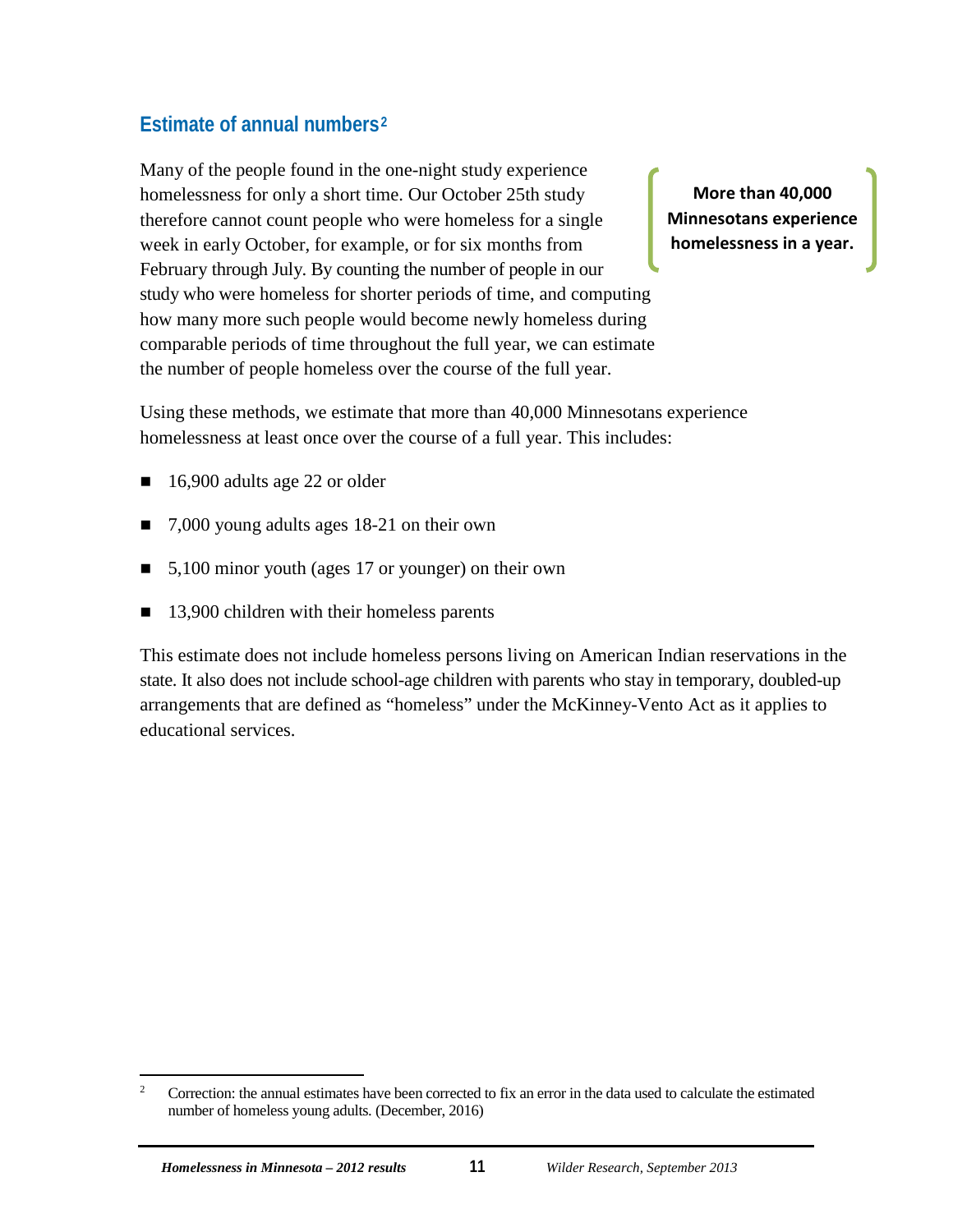## <span id="page-18-0"></span>Incidence of homelessness by age and race

*Youth and people of color are disproportionately overrepresented in the homeless population. Older adults are underrepresented, but are one of the fastest growing homeless groups.*

Just over half of the people experiencing homelessness on October 25 were adults age 22 or more. Unaccompanied youth were 11 percent of the total – although the study is least likely to have enumerated all of this group. Just over one-third of the total were children (ages 17 or younger) with their parents, of whom half were age 5 or younger (Figure 4.)



#### <span id="page-18-1"></span>**4. Age distribution of persons experiencing homeless on a single night in 2012**

Racial disparities are persistent in the Minnesota homeless population (Figure 5). The disparities are most prevalent among African American and American Indian populations. These disparities have been relatively consistent since the statewide study began. The only significant change occurred between the years 2000 and 2003 when the overall percentage of African American, American Indian, and Hispanic persons dropped from 65 percent of the homeless population to 57 percent of the homeless population. The combined percentage total for these three groups today is 55 percent, only a slight decline from what was observed approximately one decade ago and well within the survey's margin of error.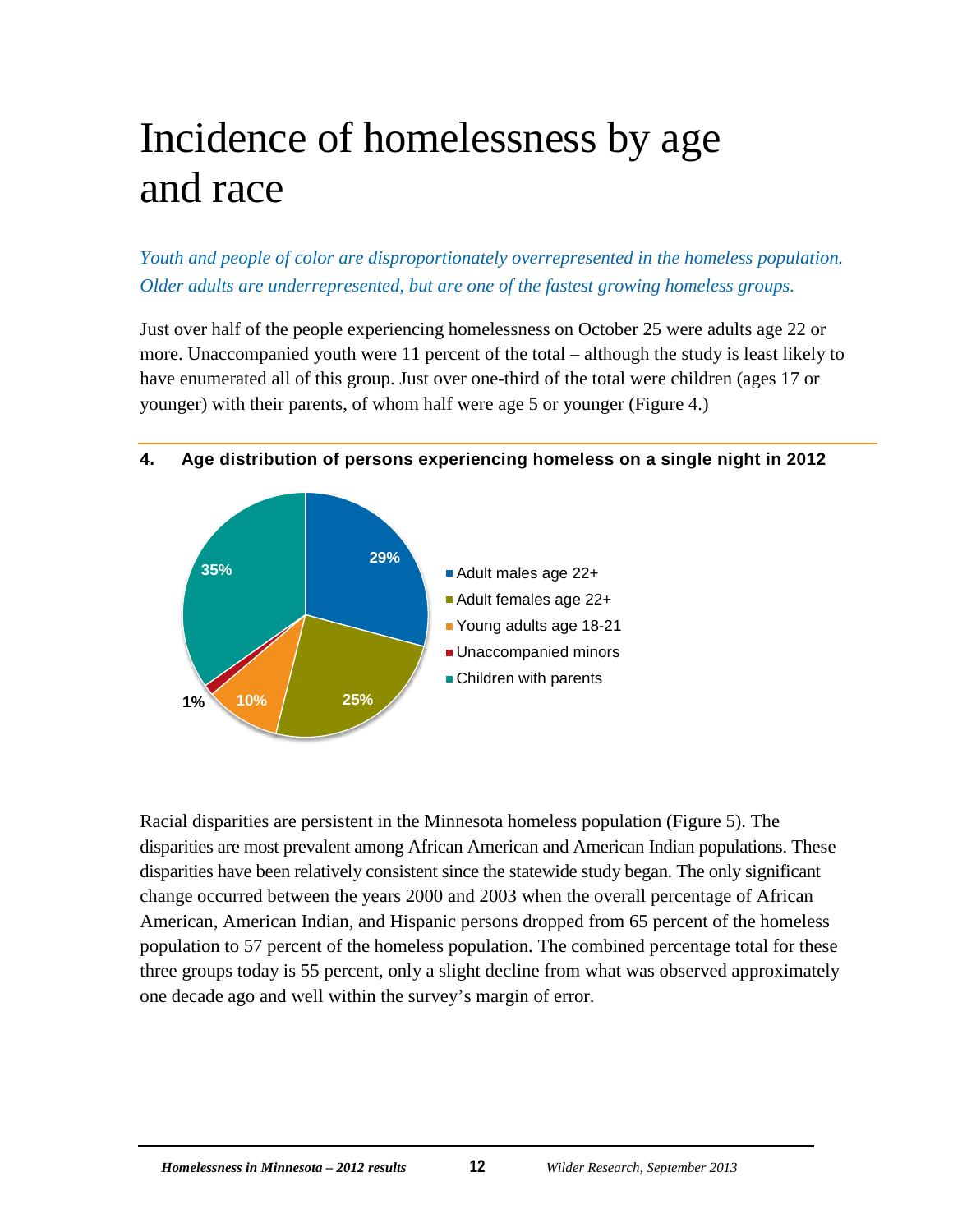#### <span id="page-19-0"></span>**5. Race and ethnicity of homeless adults and youth compared to overall Minnesota population**

|                               | <b>Percent of</b><br><b>HOMELESS</b><br>adults | Percent of<br>all Minnesota<br>adults | <b>Percent of</b><br>unaccompanied<br><b>HOMELESS youth</b><br>age 21 and under | Percent of<br>all Minnesota<br>youth 10-24 |
|-------------------------------|------------------------------------------------|---------------------------------------|---------------------------------------------------------------------------------|--------------------------------------------|
| American Indian               | 10%                                            | 1%                                    | 13%                                                                             | 2%                                         |
| Asian American                | $1\%$                                          | 4%                                    | 2%                                                                              | 6%                                         |
| <b>Black/African American</b> | 38%                                            | 5%                                    | 40%                                                                             | 7%                                         |
| White/Caucasian               | 42%                                            | 86%                                   | 33%                                                                             | 76%                                        |
| Other/Mixed race              | 8%                                             | 3%                                    | 12%                                                                             | 6%                                         |
| Hispanic (any race)           | 7%                                             | 4%                                    | 10%                                                                             | 7%                                         |

i.

*Sources: Wilder Research 2012 survey of homelessness and U.S. 2010 Census* 

*Note: Column totals may be more than 100% because Hispanic ethnicity is asked independent of race.*

A similar comparison of homeless rates by age groups shows that youth – especially those age 18 through 21 – are the age group most at risk of homelessness. Older adults, age 55 and over, are the age group least at risk, but between 2009 and 2012, the rate of homelessness in this age group rose considerably faster than their proportion in the overall Minnesota population (Figure 6).

#### <span id="page-19-1"></span>**6. Age groupings of homeless Minnesotans compared to all Minnesotans**

|                                                                  | Percent of<br><b>MN homeless</b><br>population | <b>Percent of</b><br><b>MN</b> total<br>population | Number of<br>homeless per<br>10,000 people in MN |
|------------------------------------------------------------------|------------------------------------------------|----------------------------------------------------|--------------------------------------------------|
| Children with parents and<br>unaccompanied minors (17 and under) | 36%                                            | <b>24%</b>                                         | 29                                               |
| Young adults (18-21)                                             | 10%                                            | 6%                                                 | 33                                               |
| Adults (22-54)                                                   | 46%                                            | 45%                                                | 20                                               |
| Older adults (55 and over)                                       | 8%                                             | 26%                                                | 6                                                |

*Source for MN total population: U.S. Census Bureau, 2011 American Community Survey*

Other demographic information is reported separately in the sections for adults, children with parents, and unaccompanied youth.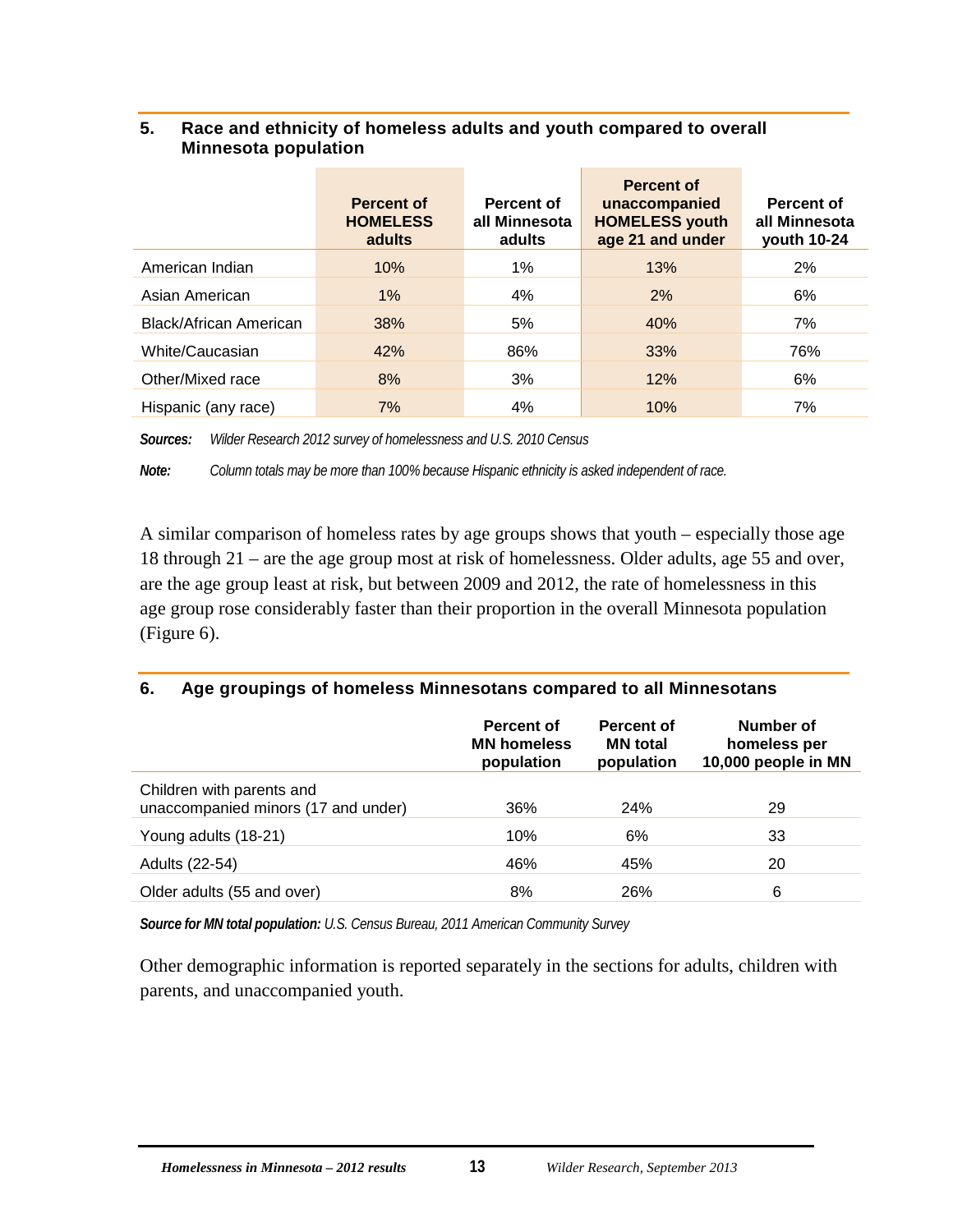## <span id="page-20-0"></span>Homeless adults

*One of the most pressing and consistent themes throughout the 21 years of homelessness research statewide is the overrepresentation of persons of color.* 

These racial disparities occur among persons of all age groups and genders; in the Twin Cities, this is especially true of people who are African American, and in greater Minnesota, especially with people who are American Indian. These disparities are an essential element to keep in mind when interpreting results in this section.

By digging deep into the characteristics and backgrounds of Minnesota's homeless population, we can better understand how to address the systemic issues that may lead to homelessness and design services that meet current needs. This section describes these characteristics as reported by study participants.

## <span id="page-20-1"></span>**Demographic characteristics**

Homeless adults in Minnesota include slightly more men than women, but the gender distribution varies by type of shelter.

Overall, 53 percent are men and 47 percent are women.

- Men are more likely to stay outside or on the streets (74% male) and reside in emergency shelter (64% male)
- Women are more likely to live in transitional housing programs (61% female)

The average age of adults (18 and older) experiencing homelessness is 38 years old. The average age varies both by shelter type and gender.

- Adults in emergency shelters are oldest (average age of 41)
- Women in battered women's shelters are youngest (average age of 33)
- On average, men (average age of 41) are older than women (average age of 34)

Almost two-thirds (63%) of homeless adults in Minnesota have never been married. However, most have had recent contact with family members. Nearly three-quarters (72%) have had contact with a family member or relative within the past month. Only 14 percent report it has been a year or more since their last contact with family.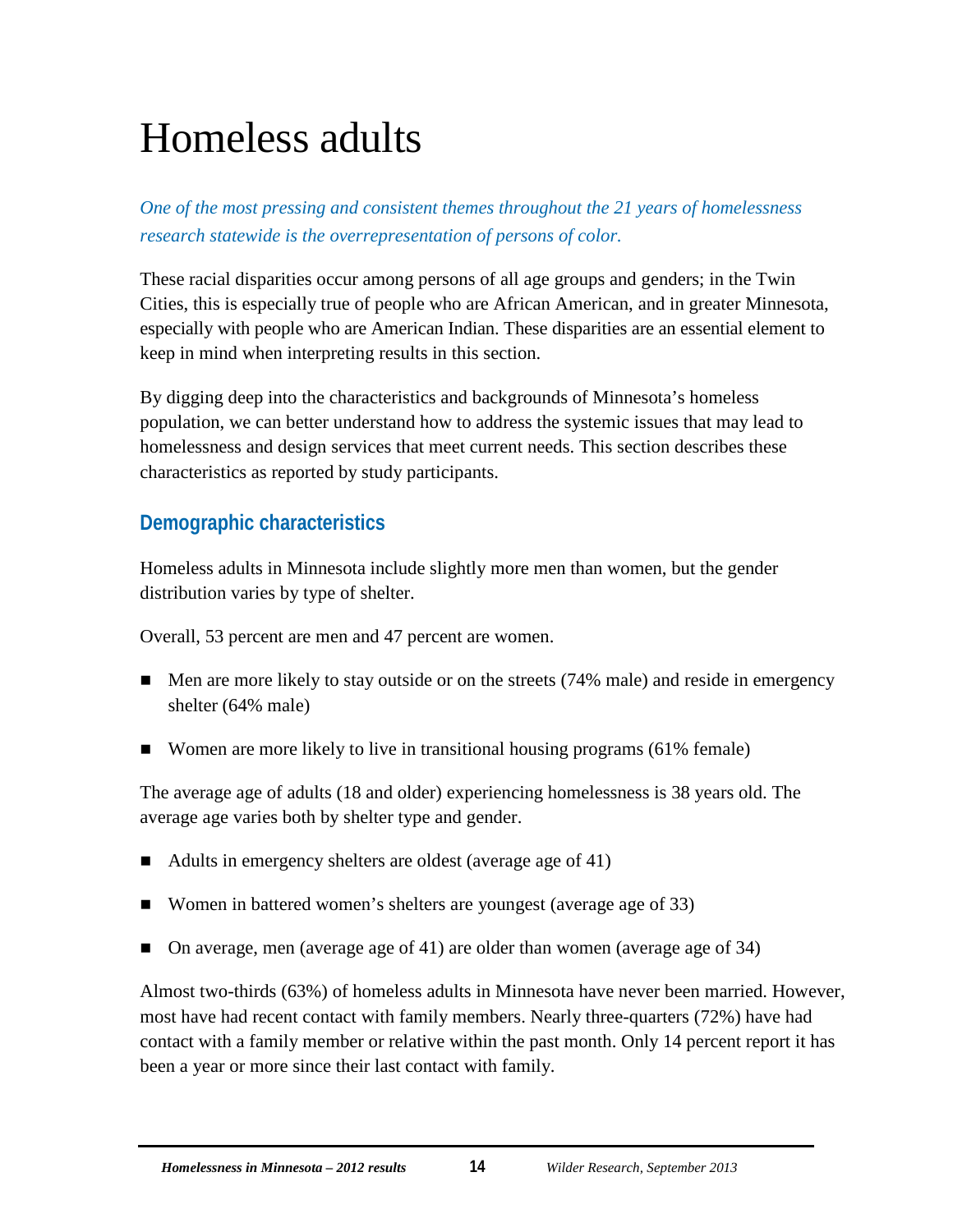Just over half of adults were alone on the night before the survey (Figure 7). This includes three-quarters of men, but only one-third of women. Women were much more likely to have been with children.

**Nearly half of homeless adults have children. One in three have at least one child with them.**

|                                 | Percent of<br>homeless<br>adults $(18+)$ | Percent of<br>homeless men<br>(18+) | Percent of<br>homeless<br>women $(18+)$ |
|---------------------------------|------------------------------------------|-------------------------------------|-----------------------------------------|
| Alone                           | 55%                                      | 76%                                 | 33%                                     |
| With children age 17 or younger | 32%                                      | 9%                                  | 57%                                     |
| With a partner                  | 11%                                      | 9%                                  | 14%                                     |
| With another relative or friend | 14%                                      | 14%                                 | 14%                                     |

#### <span id="page-21-0"></span>**7. Who adults stayed with on the night prior to the 2012 survey**

Many people experiencing homelessness have children who do not live with them. Almost half of homeless adults are parents of at least one child age 17 or younger (48%), but just onethird had any children with them when they were interviewed. Women are much more likely than men to be parents, and to have children with them.

- 67% of homeless women are parents of minor children, compared to 31% of homeless men
- 54% of homeless women have at least one child with them, compared to 8% of homeless men

Information about these children is presented in a separate section (see page 42).

#### **Connections to Minnesota**

Most of Minnesota's homeless adults have a connection to Minnesota. Half lived in Minnesota most or all of the time growing up (until age 16). More than 8 in 10 have lived in Minnesota for at least two years, or lived in Minnesota before. Three-quarters had their last regular or permanent housing in the state.

**74% of homeless adults had their last housing in Minnesota.**

- 52% of homeless adults lived in Minnesota most of the time they were growing up
- 83% of homeless adults have lived in Minnesota at least two years, or lived here at some point previously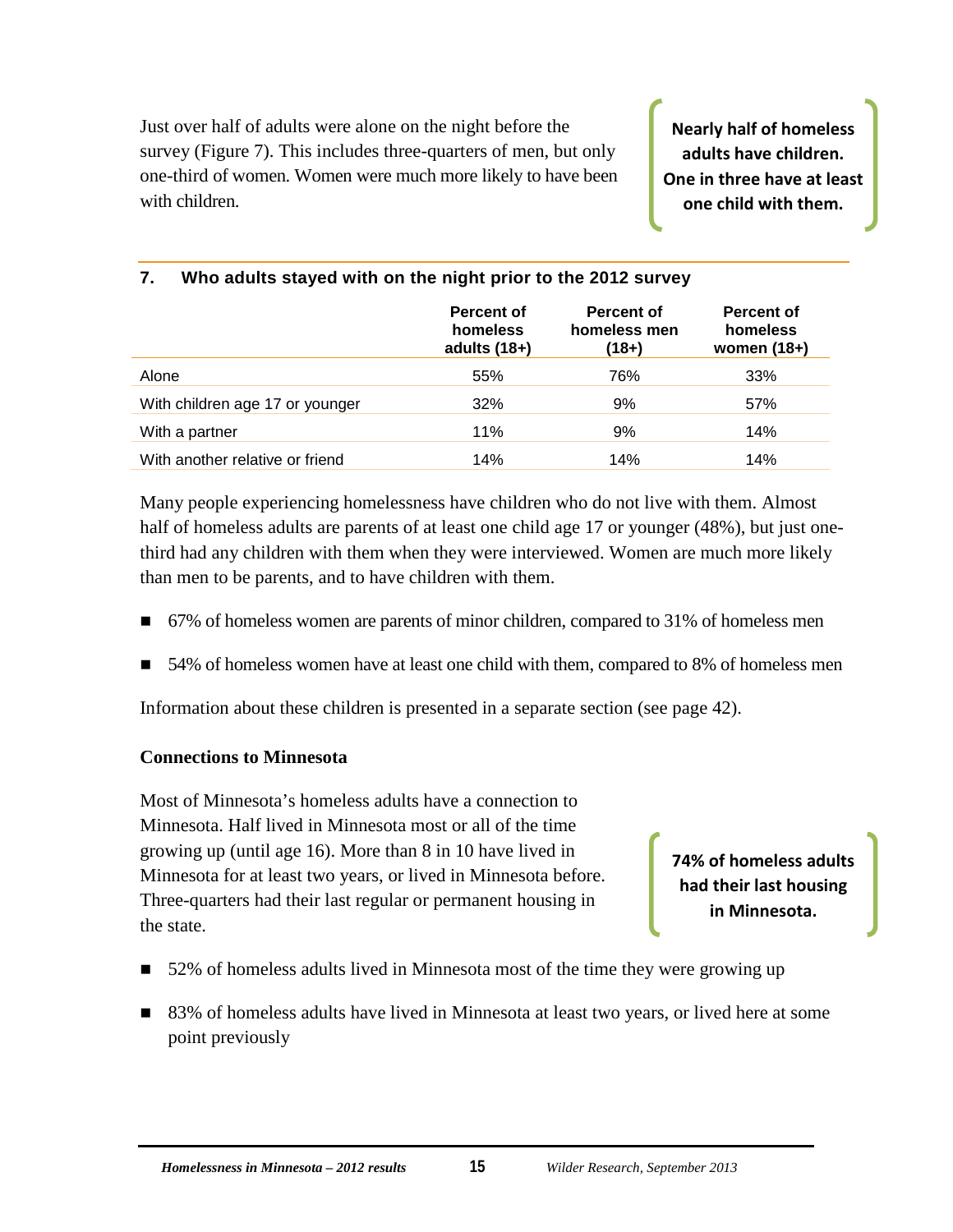#### **Educational attainment**

More than three-quarters of homeless adults have a high school diploma or GED (Figure 8). Considering just those age 25 or older, 8 in 10 have completed high school, compared to 9 in 10 for all Minnesota adults. More than one-quarter received special education services while in school.

**77 percent of homeless adults have at least a high school education.**

#### <span id="page-22-1"></span>**8. Educational attainment of homeless adults and all Minnesota adults (age 25+)**

|                                        | <b>Percent of all</b><br>homeless<br>adults $(18+)$ | Percent of<br>homeless<br>adults age 25+ | <b>Percent of all</b><br><b>Minnesota</b><br>adults age 25+ |
|----------------------------------------|-----------------------------------------------------|------------------------------------------|-------------------------------------------------------------|
| Did not complete high school or GED    | <b>23%</b>                                          | 19%                                      | 8%                                                          |
| High school diploma or GED but no more | 43%                                                 | 44%                                      | 27%                                                         |
| At least some college                  | 34%                                                 | 37%                                      | 65%                                                         |

*Sources: Homeless adults: Wilder Research survey. All Minnesota adults: Minnesota Compass.*

Among all homeless adults age 18 or older:

- 77% have a high school diploma or GED
- 34% have attended at least some college, and 10% have at least a two-year degree
- 28% received special education services while in school
- 14% are currently enrolled in an adult education or training program, most commonly 2-year college or technical programs (31% of those enrolled) or GED courses (30%)

#### <span id="page-22-0"></span>*Current homelessness situations*

For more than one-quarter of homeless adults (29%), the current episode of homelessness is their first. Half of homeless adults had been homeless more than a year (Figure 9).

**22% of homeless adults had been turned away from shelter in the past three months due to lack of bed spaces.**

#### <span id="page-22-2"></span>**9. Number of homeless episodes and length of current episode**

| Number of<br>homelessness episodes | <b>Percent</b> | <b>Length of current</b><br>homelessness episode | <b>Percent</b> |
|------------------------------------|----------------|--------------------------------------------------|----------------|
| One                                | <b>29%</b>     | 1 month or less                                  | 6%             |
| Two                                | 16%            | More than a month but less than a year           | 43%            |
| Three or more                      | 55%            | year or more                                     | 50%            |
|                                    |                |                                                  |                |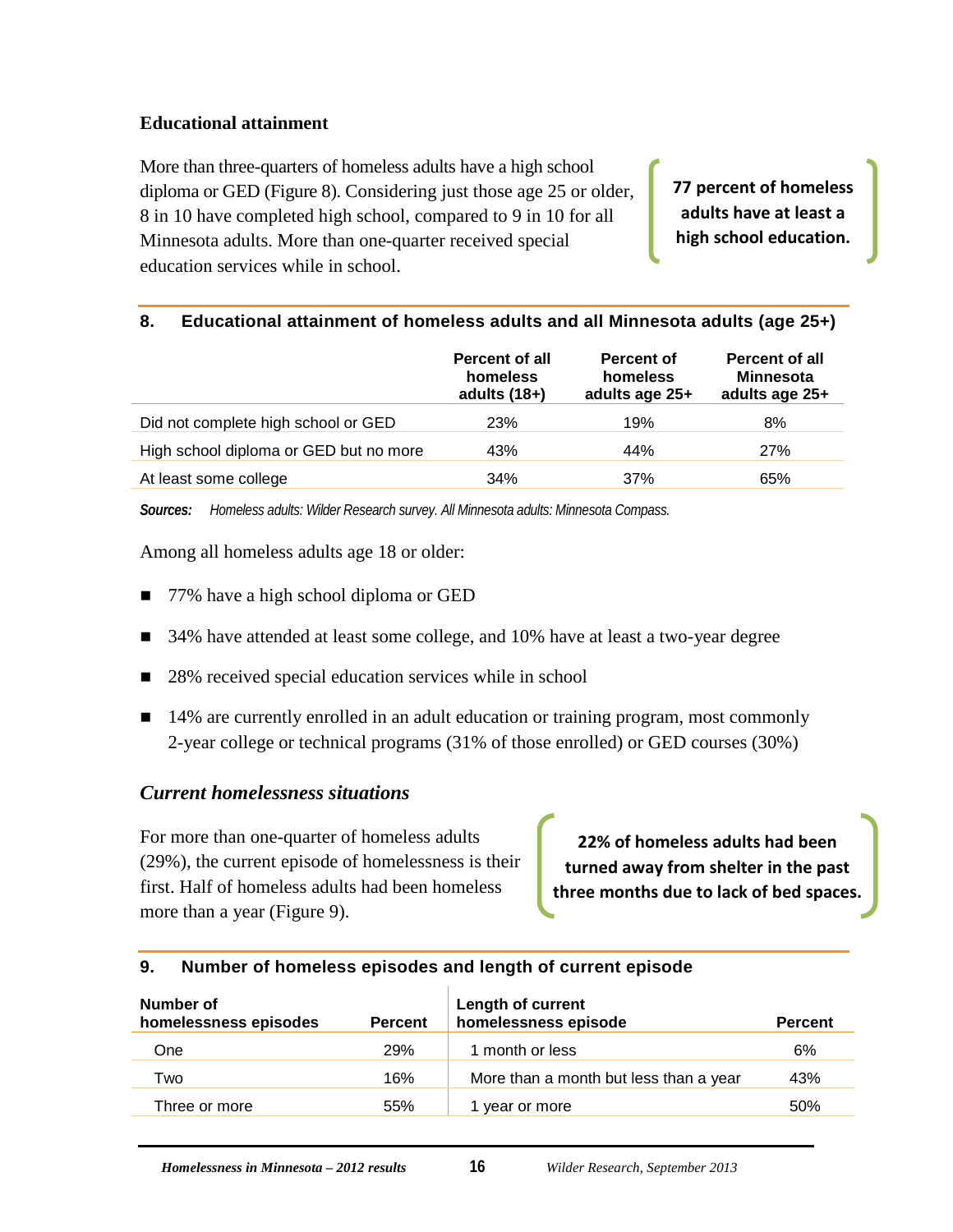Shelter is not always available to all who need it. Similar to previous studies, about one in five (22%) homeless adults reported they had been turned away from shelter in the previous three months due to a lack of available bed spaces. Of these, only one-quarter (28%) were able to secure an alternative shelter bed for that night. The remainder ended up outdoors, in cars or other places not meant for habitation, or doubled-up.

Only 39 percent had been in the same place for the past 60 days. One-fifth (19%) had moved once during that time, one-third (33%) had moved from two to nine times, and nearly 1 in 10 (9%) reported they had moved 10 or more times in the past 60 days.

In the 30 days prior to the survey, homeless adults who were interviewed averaged 20 nights in shelter or transitional housing programs, 4 nights outside or in other places not intended for housing (e.g., vehicle or vacant building), 4 nights doubled-up in someone else's house, apartment, or room, and 1 night in regular housing. People interviewed in outreach settings (i.e., those not staying in shelter) reported staying in the most varied settings over the course of the month. Those interviewed in transitional housing programs were most likely to report spending all of the past month in a sheltered setting (Figure 10).

#### <span id="page-23-0"></span>**10. Percentage of homeless adults within each shelter type who spent all of the previous 30 days in a similar setting**

| <b>SEITING IN WINCH RESPONDENT</b><br>was interviewed | Percent who had spent all of the past 30 days in a similar setting   |
|-------------------------------------------------------|----------------------------------------------------------------------|
| Emergency shelter                                     | 51% spent all of the past 30 days in shelter or transitional housing |
| Battered women's shelter                              | 45% spent all of the past 30 days in shelter or transitional housing |
| <b>Transitional housing</b>                           | 83% spent all of the past 30 days in shelter or transitional housing |
| Outreach (not staying in shelter)                     | 21% spent all of the past 30 days outdoors/unsheltered               |
|                                                       | 18% spent all of the past 30 days doubled-up                         |

#### **Setting in which respondent**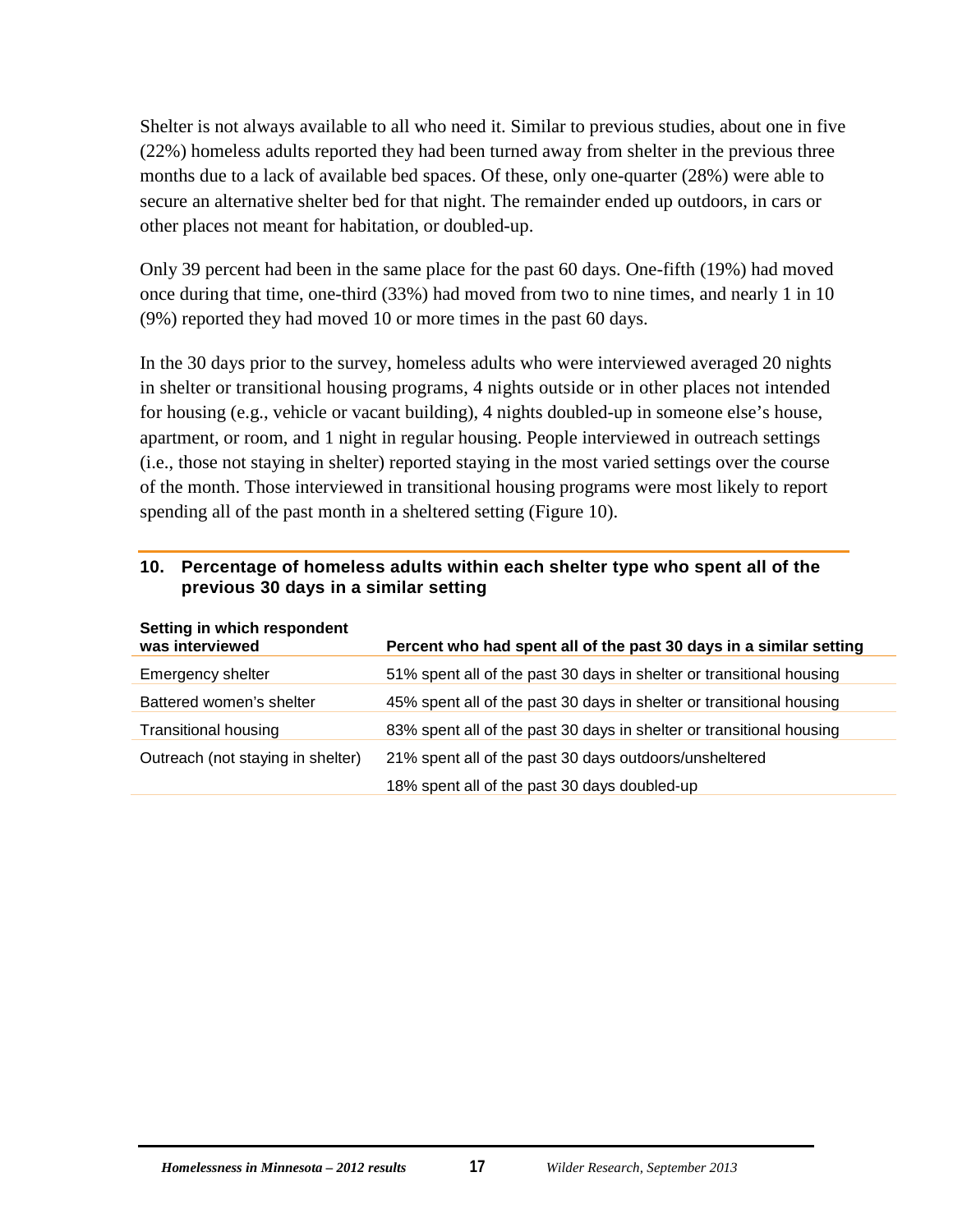## <span id="page-24-0"></span>*Long-term homelessness [3](#page-24-1)*

In Minnesota, people are considered to be long-term homeless if they have been homeless for a year or longer or if they have been homeless four times in the past three years. In the 2012 study, 56 percent of homeless adults fit this definition. One-half (50%) have been without a regular or permanent place to stay for one year or longer, and 23 percent have been homeless four or more times in the past three years.

**Long-term homelessness has increased in greater Minnesota, but decreased in the Twin Cities area since 2009. 56% of homeless adults are long-term homeless by Minnesota's definition.**

On the night of the study in 2012, 3,553 adults and unaccompanied minors, along with 1,655 children with parents, were among the long-term homeless. Of these, 1,302 of the adults and unaccompanied minors and 1,019 children were in Transitional Housing settings.

The rate of long-term homelessness among adults appears to be slightly down from 2009, when the proportion was 59 percent. However, since there are more homeless people in 2012, the actual number of long-term homeless is unchanged compared to 2009.

From 2009 to 2012, long-term homelessness increased in greater Minnesota (up 19%), but decreased in the Twin Cities metro region (down 7%)

Compared to those who have been homeless for shorter periods of time, those experiencing long-term homelessness are more likely to have multiple health problems and a history of prior incarceration.

- 60% of long-term homeless adults have a serious mental illness, compared to 49% of other homeless adults
- 54% have a chronic health condition, compared to 48% of other homeless adults
- 26% have a substance abuse disorder diagnosis, compared to 17% of other homeless adults
- 48% have a condition that limits the kind or amount of work they are able to do, compared to 37% of other homeless adults

<span id="page-24-1"></span><sup>&</sup>lt;sup>3</sup> Correction: an alternate definition of long-term homelessness was used to calculate the 2015 counts that were included in the original version of this section of the report. This report has been updated to include the correct analysis. (December, 2016)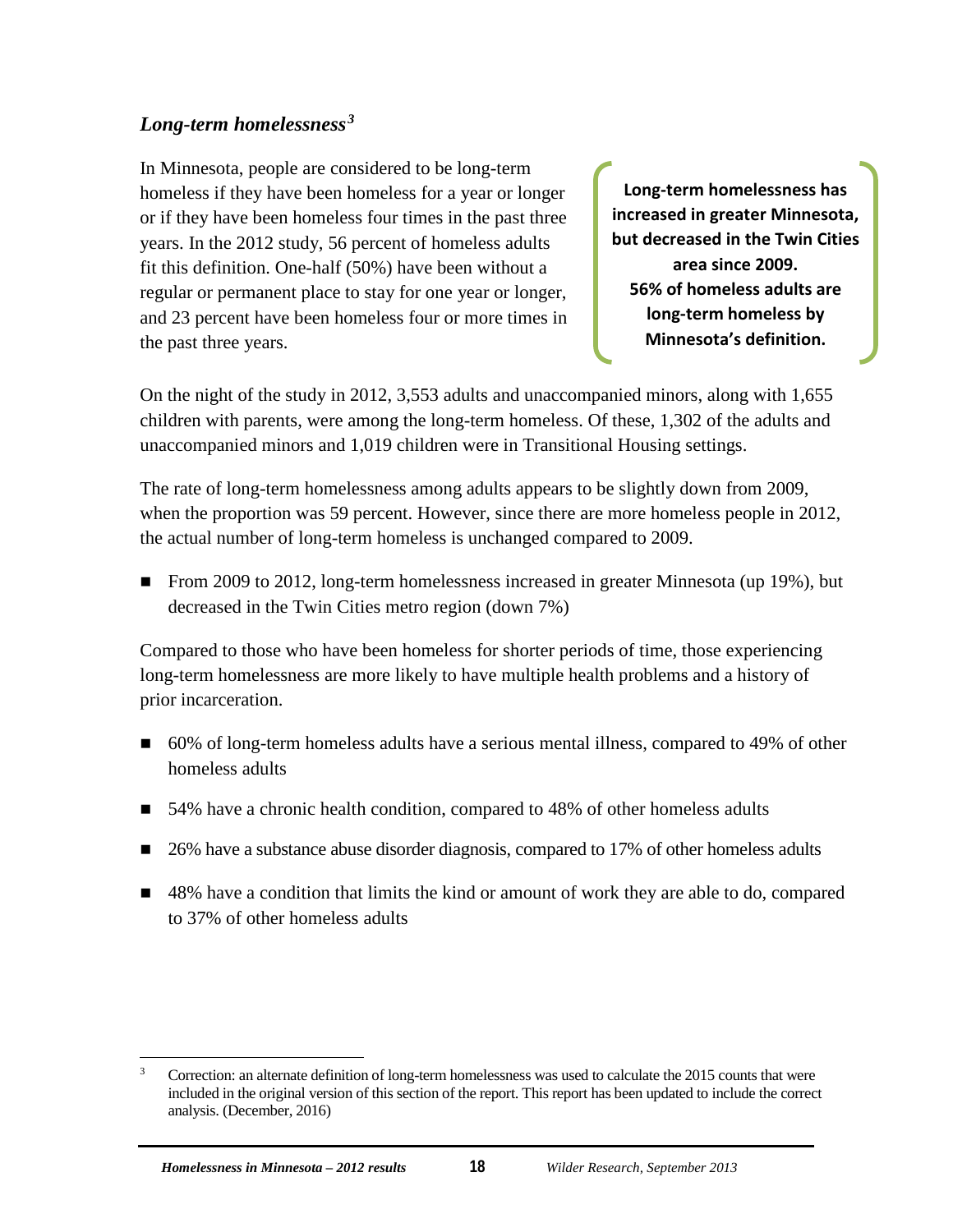## <span id="page-25-0"></span>*Violence during homelessness*

In addition to its role as a cause of homelessness, violence is also a common experience for those who lack housing. One in five (19%) homeless adults reports being physically or sexually assaulted while homeless, and 11 percent have had to seek health care because of an injury or illness resulting from violence in the past year.

- Women are more likely to have been attacked (26% of women vs. 12% of men)
- The longer an individual's experience with homelessness, the more likely he or she is to be attacked. 10 percent of adults who have been homeless less than one month have experienced an attack, compared to 15 percent of adults homeless 1 to 12 months, and 23 percent of those homeless a year or longer.

One-third (34%) of homeless adults, including almost one-half (48%) of homeless women (22% of men), report that they have stayed in an abusive relationship because they had nowhere else to live, and 16 percent report leaving their last stable housing because of abuse by someone they lived with (27% of women and 6% of men).

## <span id="page-25-1"></span>**Background and prior experiences of homeless adults**

*For many, homelessness is merely the latest of a chain of adverse experiences that often begin in childhood. These can include violence, abuse, out-of-home placements, and incarceration.*

## <span id="page-25-2"></span>*Childhood abuse*

A history of abuse during childhood is common among homeless adults. Over one-third were physically abused as children and one-quarter were sexually abused as children. One-fifth were neglected as children. By comparison, estimates of the lifetime prevalence of physical or sexual abuse in the U.S. range between 16 and 18 percent.<sup>[4](#page-25-3)</sup>

- 37% of homeless adults were physically abused as children
- 26% were sexually abused as children
- 21% were neglected as children (were not provided with food, shelter, or medical care, or were left unsupervised for long periods of time when they were too young to be on their own)

<span id="page-25-3"></span><sup>&</sup>lt;sup>4</sup> Habetha, S., Bleich, S., Weidenhammer, J., & Fegerg, J.M. (2012). A prevalence-based approach to societal costs occurring in consequence of child abuse and neglect. *Child and Adolescent Psychiatry and Mental Health*, 6(35), 1753-2000.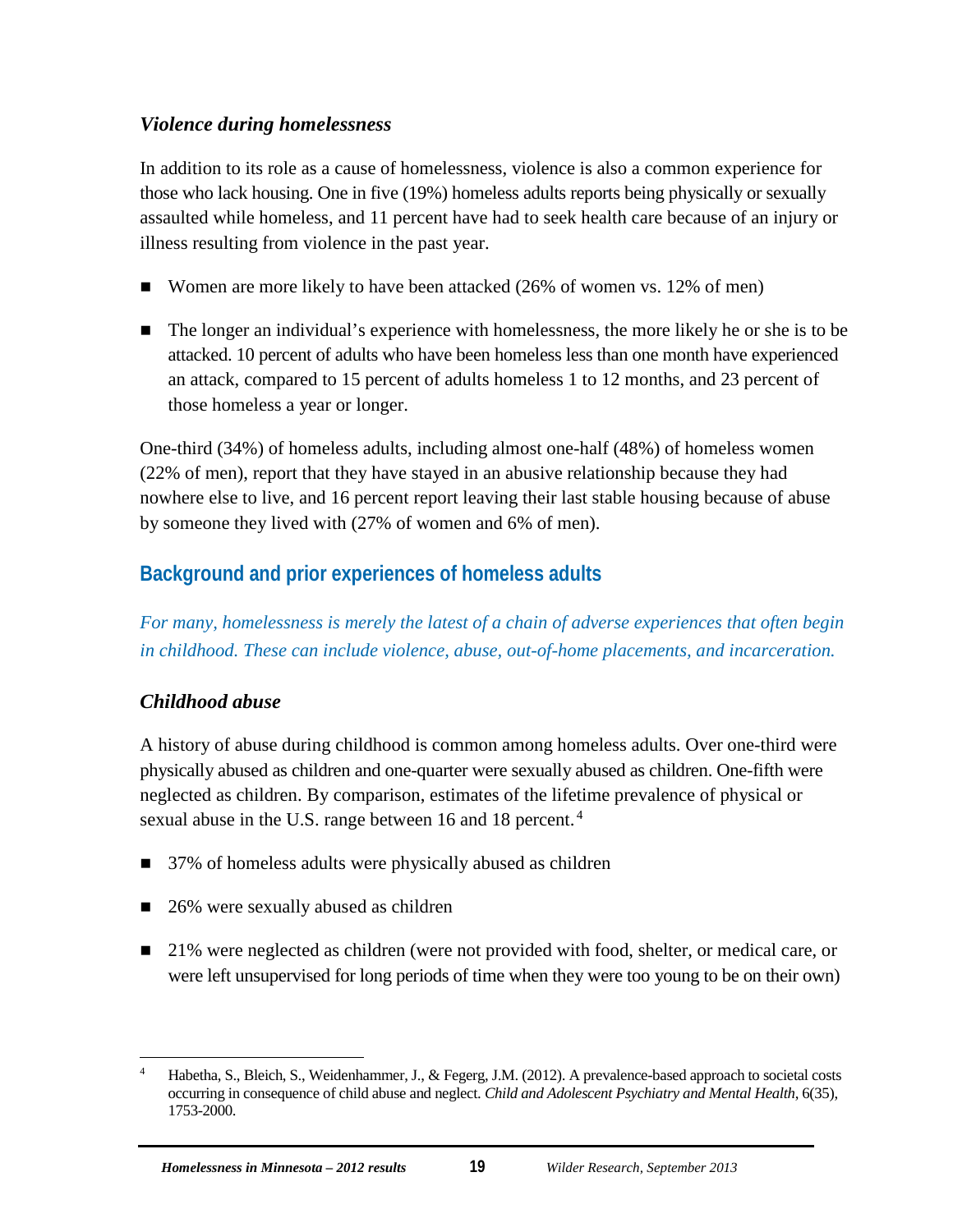- Homeless women report higher rates of childhood physical abuse (44% for women vs. 30% for men), sexual abuse (39% for women vs. 13% for men), and neglect (25% for women vs. 16% for men)
- **These rates have been remarkably similar over the entire past decade of homeless studies**

#### <span id="page-26-0"></span>*Childhood homelessness*

Unstable housing often begins in childhood. Twenty-five percent of homeless adults report that their first experience of homelessness, either with their parents or on their own, was as a child (age 17 or younger). Another 7 percent became homeless for the first time at age 18.

Women were more likely than men to have been homeless as a child.

■ 30% of homeless women had their first experience of homelessness as a child, vs. 21% of homeless men

#### <span id="page-26-1"></span>*Out-of-home experiences*

Over half of homeless adults have had the experience of living in some kind of social service or treatment facility.

Similar to prior surveys, three in 10 homeless adults lived in at least one social service or treatment facility as a child, most often foster homes and group homes (Figure 11). In addition, one-fifth (20%) have been held for at least a week in a juvenile correctional facility.

**30 percent of homeless adults lived in out-of-home placements during childhood.**

**One-quarter of homeless adults first experienced homelessness as a child.**

#### <span id="page-26-2"></span>**11. Homeless adults' experiences in out-of-home placements**

|                                           | Ever lived in<br>this kind of<br>facility | Lived in<br>as a child | Lived in<br>as an adult | Lived in within<br>the past 2 years |
|-------------------------------------------|-------------------------------------------|------------------------|-------------------------|-------------------------------------|
| Drug or alcohol treatment facility        | 35%                                       | 6%                     | 32%                     | 16%                                 |
| Halfway house (any kind)                  | 23%                                       | 2%                     | 22%                     | 9%                                  |
| Foster home                               | 21%                                       | <b>20%</b>             | 2%                      | 1%                                  |
| Group home                                | <b>20%</b>                                | 14%                    | 7%                      | 3%                                  |
| Any social service or treatment facility* | 56%                                       | 30%                    | 43%                     | 25%                                 |

*Note: "Any facility" includes those shown in the table plus residences for people with physical disabilities and facilities for persons with emotional, behavioral or mental health problems.*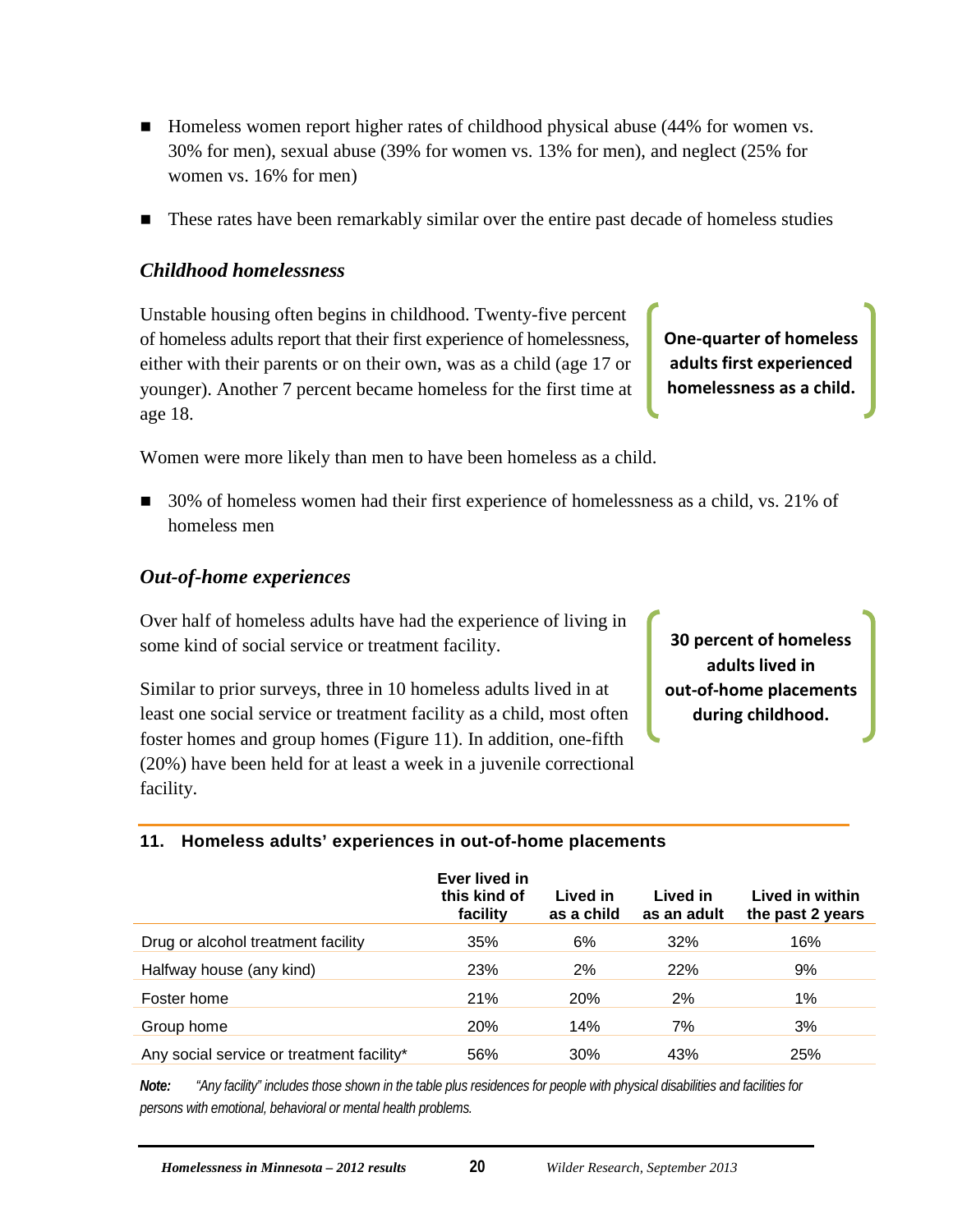#### **Out-of-home placements and incarceration during adulthood**

Experiences with residential placements and incarceration during adulthood are also a significant and persistent theme. Four out of 10 homeless adults have lived in at least one social service or treatment facility as adults (age 18 or older), most often drug or alcohol treatment facilities and half-way houses. Persons who have a prior history of incarceration have a more difficult time accessing housing, especially in the private market.

**47 percent of homeless adults have spent time in a correctional facility.**

- Homeless men are more likely than women to have lived as adults in a drug or alcohol treatment facility (41% of men vs. 22% of women) or a halfway house (31% vs. 13%)
- Almost one-half (47%) of homeless adults have spent time in some type of correctional facility, including juvenile detention centers, county jails or workhouses, or state or federal prisons. This rate has been flat since 2006.
- 61% of homeless men compared to 31% of homeless women have been incarcerated
- Homeless adults who are not staying in shelter have the highest rates of incarceration (70% for men and 40% for women)
- 18% of homeless adults have been incarcerated within the past two years

#### <span id="page-27-0"></span>*Experience with community and domestic violence*

Similar to previous studies, almost one-third (30%) of homeless women are homeless as a direct result of domestic abuse. This proportion is higher in greater Minnesota (35%) than the Twin Cities area (28%). Women fleeing abuse are in all shelter types:

- 37% are in transitional housing (25% of all women in transitional housing)
- 33% are in battered women's shelters (100% of women in battered women's shelters)
- $\blacksquare$  16% are in emergency shelters (17% of all women in emergency shelter)
- 15% are living in non-shelter locations (23% of all women not in shelters)

About one in ten homeless adults reported that violence in the neighborhood was a factor in leaving their previous housing. As an earlier section showed, violence is not only a cause of homelessness but also one of its common results.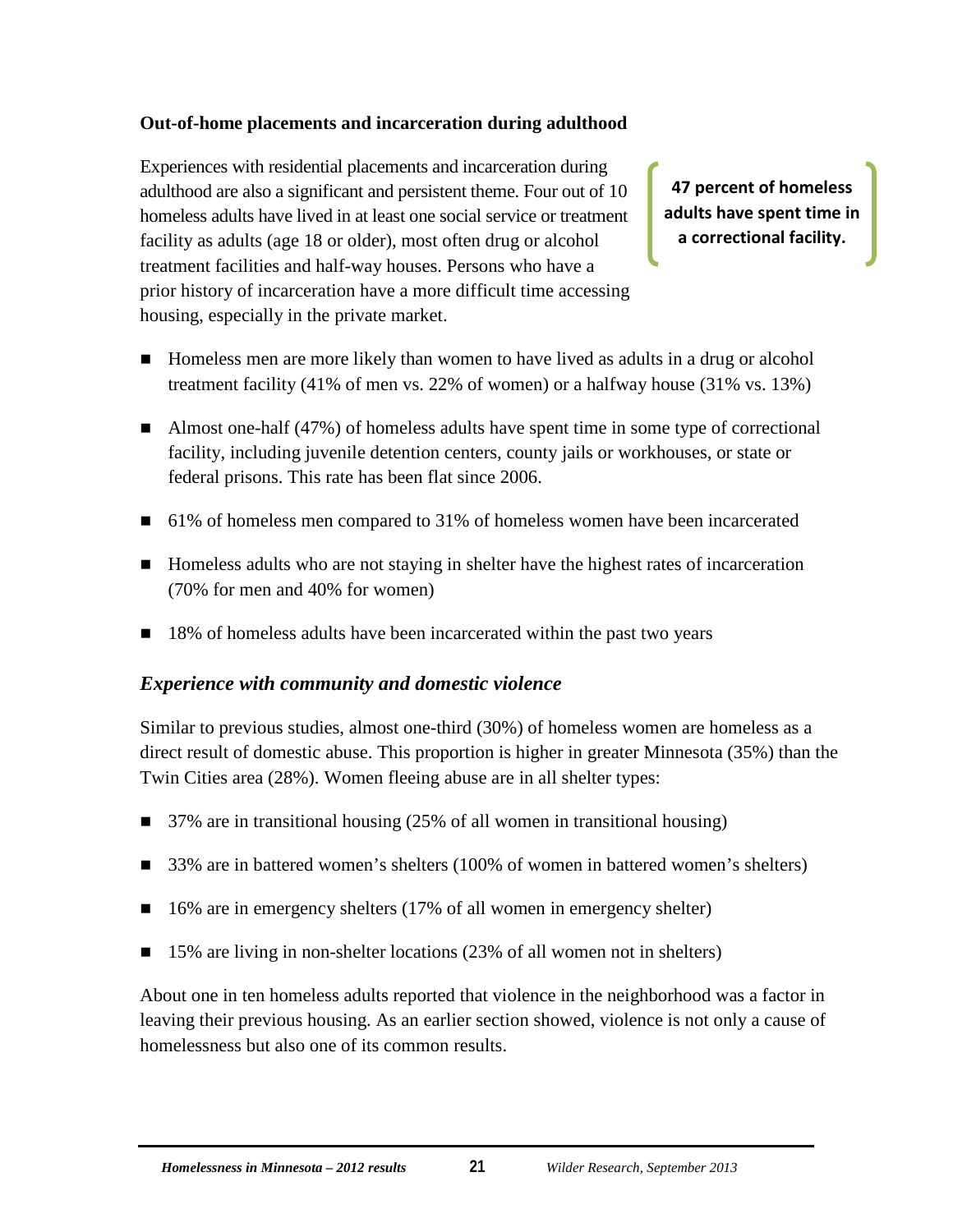■ Women do not report much more impact than men from neighborhood violence: 9% of men left their last housing due to violence in the neighborhood, vs. 13% of women (11% overall)

## <span id="page-28-0"></span>**Factors associated with homelessness**

In addition to the adverse experiences described above – childhood abuse and neglect, out-ofhome placements including incarceration, community and domestic violence, or traumas incurred during military service – other common factors that contribute to homelessness for some people include economic instability, relationship breakdowns, and problems with mental health or substance abuse.

### <span id="page-28-1"></span>*Immediate causes of homelessness*

Study participants most often lost their last housing as the result of a job loss, loss of work hours, or an inability to afford rent or mortgage (Figure 12). The housing section of this report on the next page describes this issue in greater detail. Other common reasons adults report for the loss of housing include:

- Eviction, which could be for financial or other reasons  $(29%)$
- **Personal conflicts, including breakup with a spouse or partner (23%) and problems getting** along with others (23%)
- Drinking or drug problems (17%)

#### <span id="page-28-2"></span>**12. Most common reasons why adults left their last regular housing**

#### **Did you leave your last regular or permanent housing because...**

| You could not afford rent or house payments             | 38%        |
|---------------------------------------------------------|------------|
| You lost your job or had your hours cut                 | 32%        |
| You were evicted or your lease was not renewed          | 29%        |
| A breakup with your spouse or partner                   | 23%        |
| Problems getting along with other people you lived with | <b>23%</b> |
| A drinking or drug problem you had                      | 17%        |
|                                                         |            |

*Note: Totals exceed 100% because respondents could identify multiple reasons.*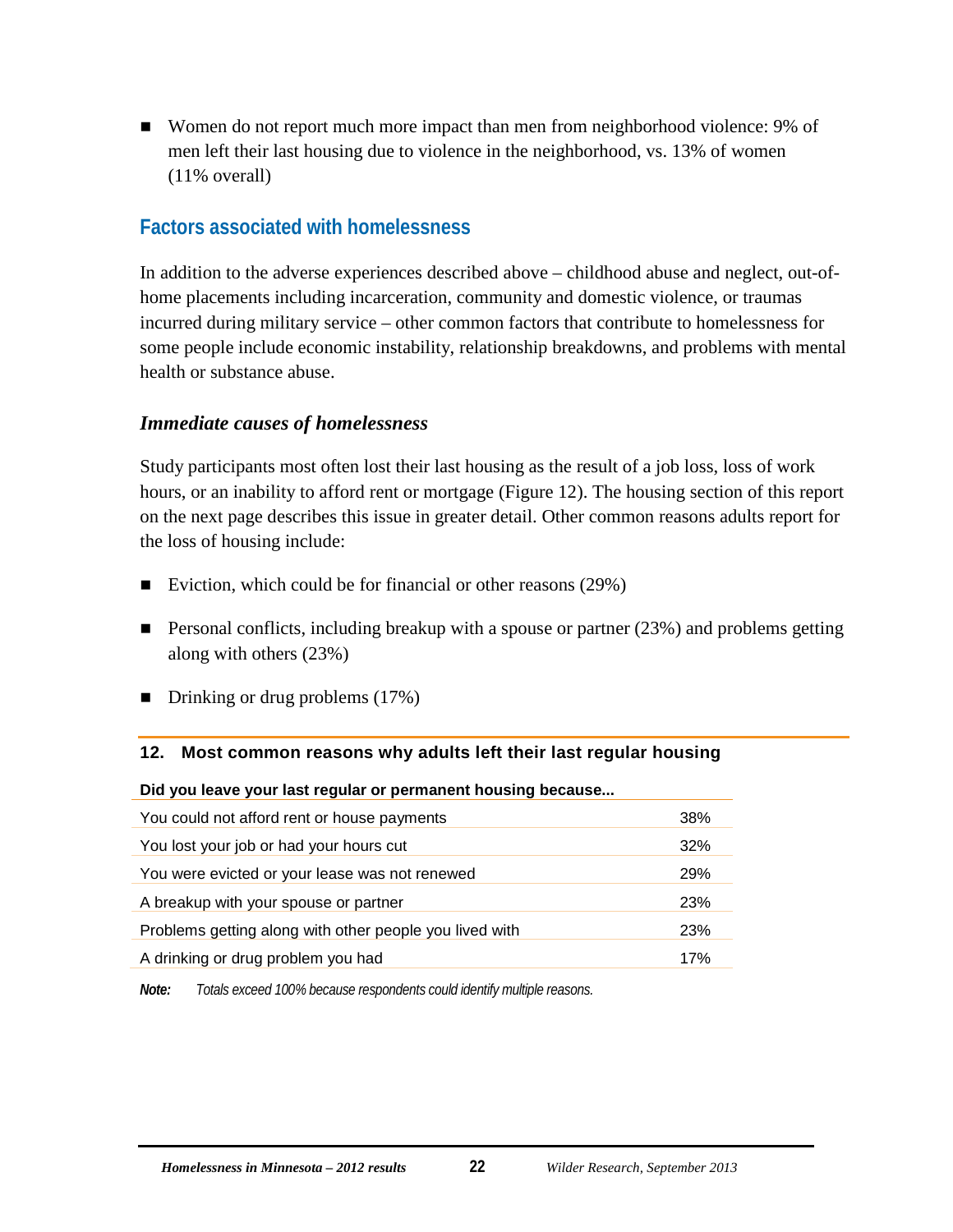The percentages of homeless adults who reported inability to afford rent or mortgage and the loss of a job were down from 2009 rates, from 43 percent to 38 percent (rent) and from 40 percent to 32 percent (job). Other reasons for losing housing were similar to the rates reported in 2009.

Homeless adults very rarely report mental health problems as an immediate reason for becoming homeless. Because health issues – mental, chemical, and physical – are often made worse by homelessness, and often need to be addressed as part of the solution to restoring stable housing, these issues are addressed in a later section of this report.

## <span id="page-29-0"></span>*Housing affordability*

## *The affordability of housing is the most significant reason people have lost their housing and the primary barrier to their regaining it.*

Housing affordability is the balance between the cost of housing and the income available to pay for it. Survey results show that people experiencing homelessness face serious challenges on both sides of this equation.

**Nearly half of homeless adults lost their housing because they could not afford the rent or mortgage and/or they lost a job or work hours.**

Not being able to afford rent or house payments is the most common reason people left their last regular or permanent housing (38%). The loss of a job or work hours is the second most common reason (32%). Together, these two reasons account for nearly half (46%) of all homeless adults.

The affordability of housing is also the most frequently mentioned barrier preventing currently homeless adults from getting re-housed.

Half (51%) of homeless adults report that the lack of a job or income is one of the three main barriers to their housing currently. The second most common (30%) is that there is no housing available that they can afford. Credit problems are the third most common current barrier (21%), and the cost of application fees is also among the most commonly mentioned (10%). These rates are similar to those reported in the 2009 survey.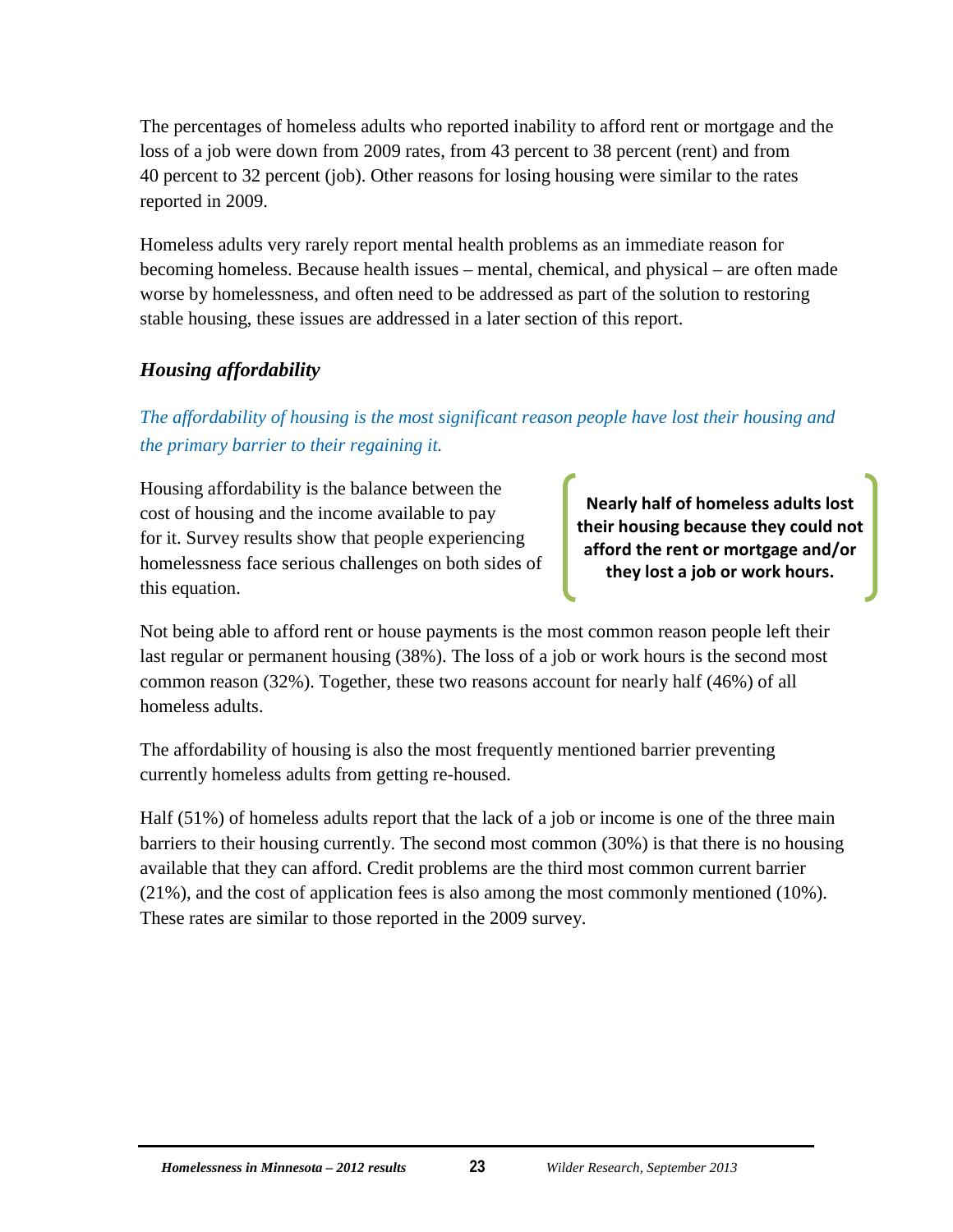#### **WHAT'S AN AFFORDABLE RENT?**

A rule of thumb for housing affordability, particularly for lowerincome households, is that housing should cost no more than 30% of monthly income. Housing that costs 50% or more of monthly income is considered a severe housing cost burden.

At the time of the study, "fair market rent" (an amount, determined annually by the federal government, that makes 40 to 50 percent of local apartments available to a renter) was \$745 per month for a onebedroom apartment in the Twin Cities metropolitan area, and averaged \$531 per month in the other 80 counties of greater Minnesota.

On the income side, 42 percent of homeless adults report that the amount they would be able to pay for rent is less than \$200 per month. While two-thirds (67%) report they would only need a one-bedroom apartment or smaller, this is still well below the fair market rent anywhere in the state. Rent is considered affordable if it is no more than 30 percent of income, but the median monthly income among homeless adults is \$400. Thirteen percent of homeless adults report having no income during the preceding month, and a full quarter (25%) had incomes of \$100 or less.

**Affordability Gap for Twin Cities area fair market rent for one-bedroom apartment vs. median monthly income, homeless adult \$745 (rent) vs. \$381 (income)**

Employment alone does not solve the affordability dilemma. Even among the 8 percent who are employed full time, most (57%) earn less than \$10 per hour, and the median monthly income is only \$1,100, which is below the poverty line for a family of two.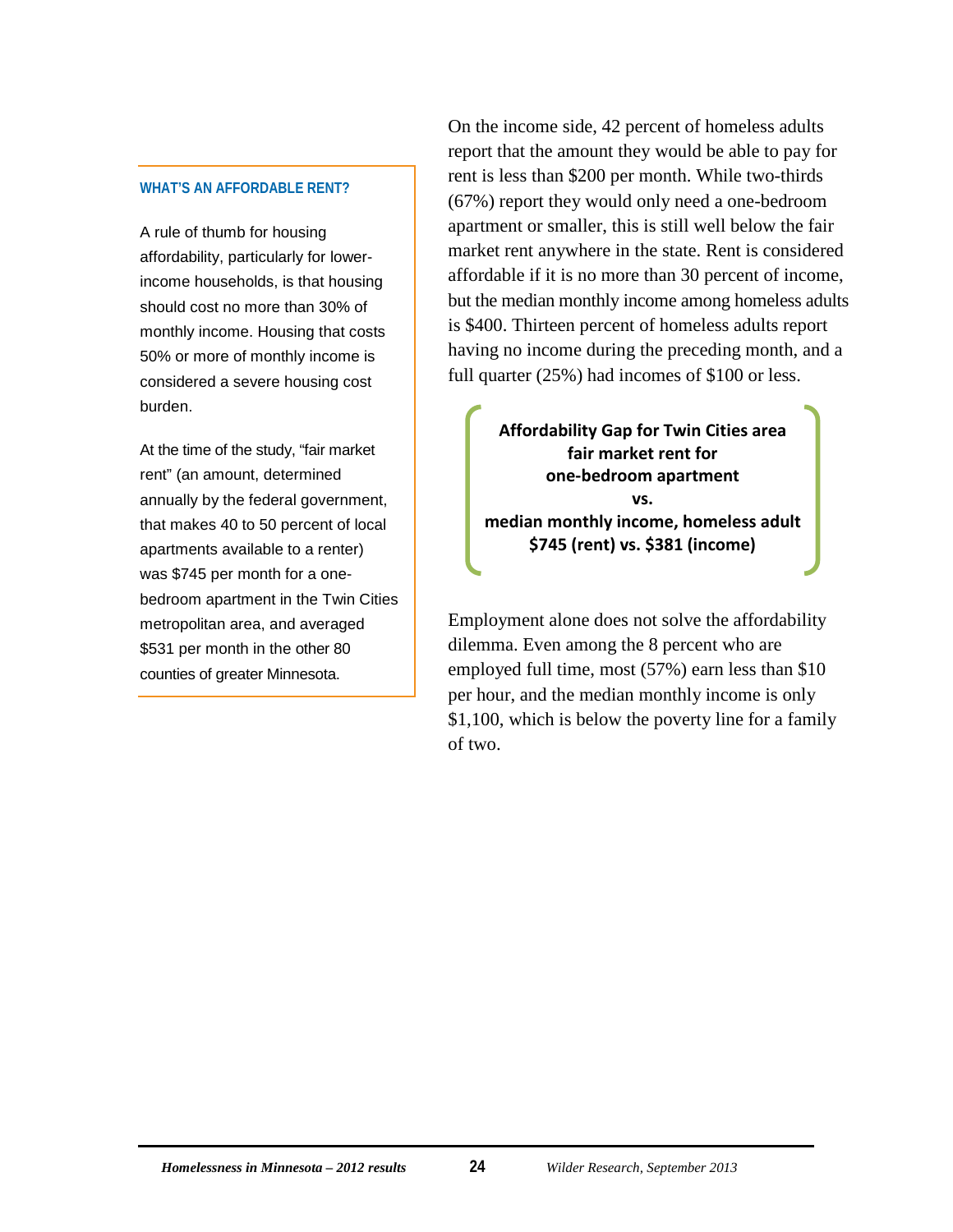Figure 13 compares median incomes to fair market rent in the Twin Cities metro area and greater Minnesota.

|                      | Fair market rent (FMR)<br>for a 1-bedroom<br>apartment | Monthly income at<br>which FMR would be<br>affordable | <b>Median monthly</b><br>income, homeless<br>adults |
|----------------------|--------------------------------------------------------|-------------------------------------------------------|-----------------------------------------------------|
| Twin Cities metro    | \$745                                                  | \$2,483                                               | \$381                                               |
| Greater<br>Minnesota | \$531                                                  | \$1,770                                               | \$403                                               |

#### <span id="page-31-1"></span>**13. Fair market rents versus income, in the Twin Cities metropolitan area and greater Minnesota**

*Sources: HUD, Fair Market Rent Documentation System* 

*[\(http://www.huduser.org/portal/datasets/fmr/fmrs/FY2012\\_code/select\\_Geography.odn\);](http://www.huduser.org/portal/datasets/fmr/fmrs/FY2012_code/select_Geography.odn) Greater Minnesota weighted average fair market rent computed based on renter-occupied units per county, from 2011 ACS 5-year estimates, Table ID DP04.*

Foreclosure accounted for 9 percent of homelessness reported in the 2012 survey (6% were in a rental that was foreclosed and 4% owned their home, with 1% citing both). This is essentially the same as the 10 percent found in the 2009 survey. The people who were foreclosed on had been homeless about the same length of time as those who had not been foreclosed on, suggesting that foreclosure has been a relatively constant contributor to the problem, not one with stronger effects in the more recent past.

#### <span id="page-31-0"></span>*Barriers to regaining stable housing*

Once someone has lost their regular housing, they often face a different set of barriers in their efforts to regain stable housing. Affordability continues to be the single greatest problem. This includes both sides of the affordability equation – the cost of housing and the ability to pay. Secondary barriers tend to cluster around considerations that landlords use to screen for the desirability of a new tenant, including poor credit and rental histories and/or criminal history. Figure 14 shows the relative frequency with which homeless adults report each of these as issues that are currently preventing their getting housing. These frequencies are the same as in the 2009 survey.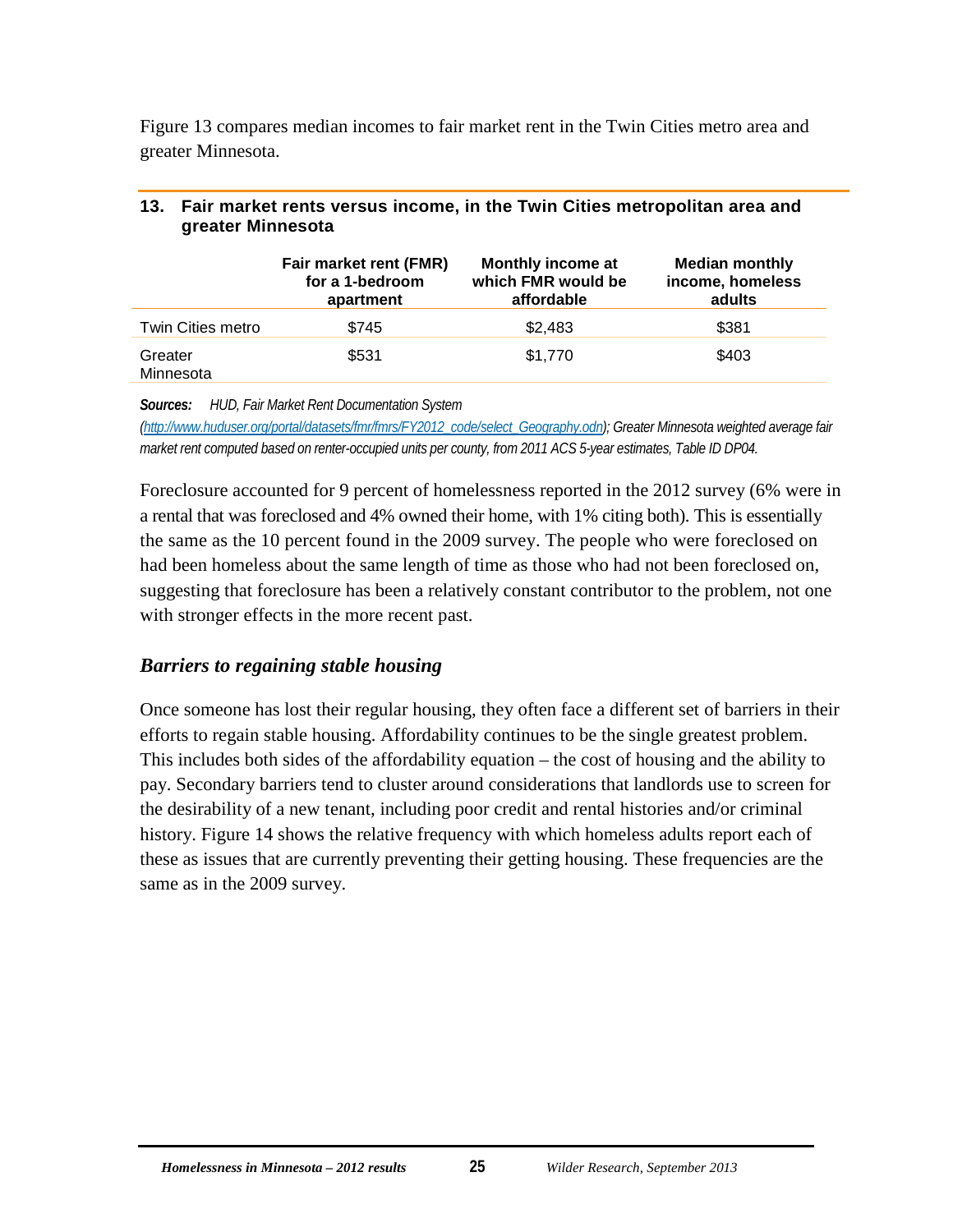#### <span id="page-32-0"></span>**14. Overlapping barriers to housing**



Total homeless adults represented by survey: 6,273 (100%) Proportion with none of these three barriers: 2,522 (40%)

To supplement what survey respondents themselves see as their housing barriers, we looked at information elsewhere in the survey for other possible barriers to housing. These were selected based on a list of common barriers identified by homeless service providers. The following appear to be among the most prevalent issues that are likely to require assistance in order to help those now homeless re-enter the mainstream.

- 76% are currently unemployed
- 68% have been homeless before
- 55% have a serious mental illness
- 50% have a criminal history
- 50% have been homeless for at least a year
- 36% could afford to pay less than \$200 monthly for rent

Virtually all study participants (97%) report at least one of the housing barriers described above.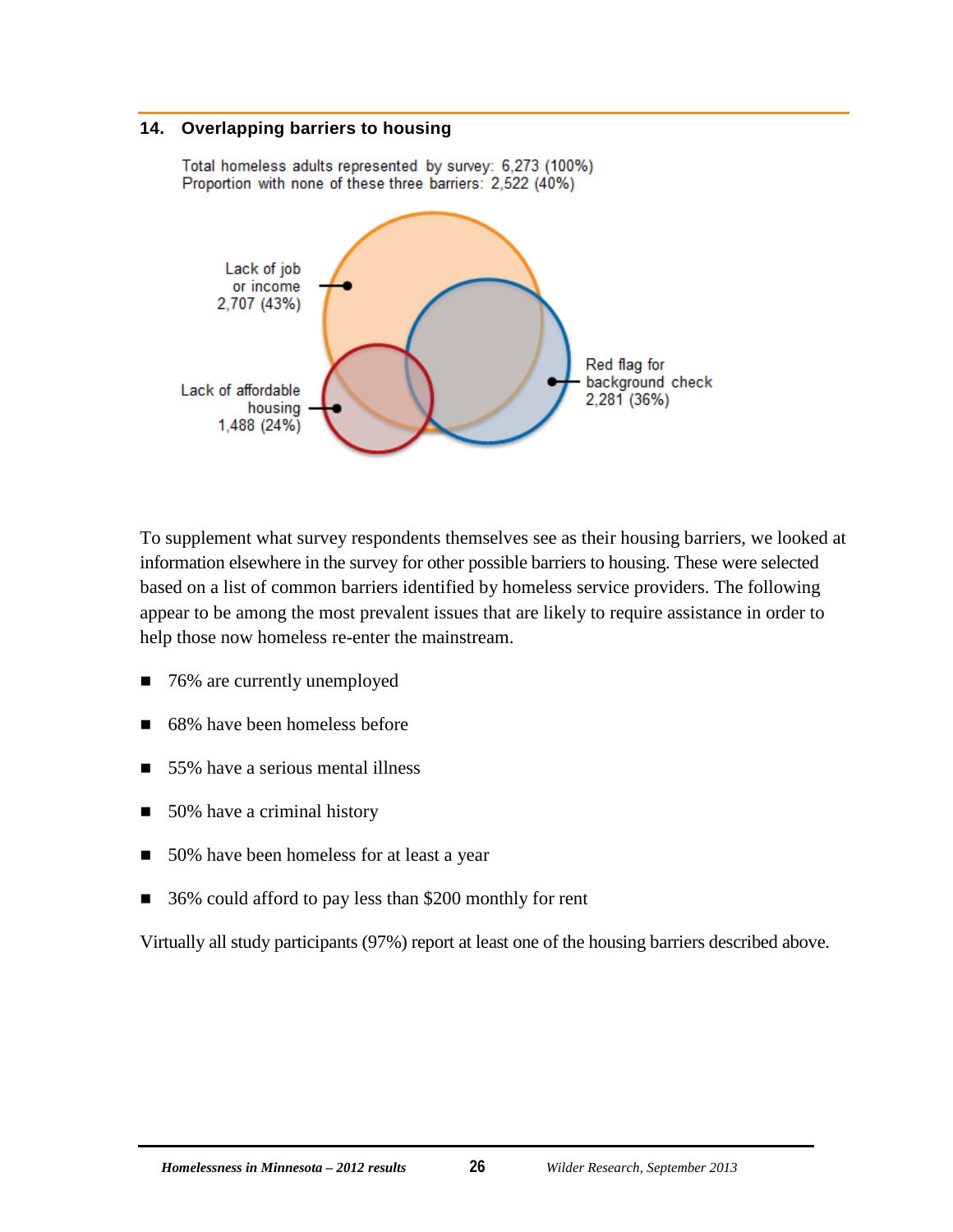#### **Waiting for subsidized housing**

In the 2012 homeless survey, 41 percent of adults reported being on a waiting list, with an average wait of 11 months, and an additional 15 percent had been unable to get on a waiting list. The fact that this proportion is on a waiting list is an indication of successful connection to services, either on their own initiative or through the help of support systems.

#### **Housing assistance**

The results of multiple studies point to increased help with housing affordability as one of the most effective ways of preventing homelessness. The primary mainstream program available to address housing costs is the Section 8 tenant-based housing subsidy. This enables the recipient to rent a participating housing unit at the fair market rent while paying no more than 30 to 40 percent of their income. This federally funded program is only available for a fraction of those who need it. As a result, waiting lists are typically long as well as frozen (unable to accept any new people on the list).

The most recent report on federal rental assistance in Minnesota<sup>[5](#page-33-0)</sup> shows that in 2011, 258,209 low-income renter households paid an unaffordable amount for their housing (over 30% of income), including 133,422 who paid over half their income. During the same year, 91,988 Minnesota households received some kind of federal rental assistance, including 30,458 Section 8 vouchers. Only 36 percent of low-income renters with unaffordable housing were receiving assistance.

By contrast, federal spending on housing assistance for the middle and high income, through the mortgage interest deduction, is almost uncapped and goes to all households who qualify and apply for it. (The limit is \$1 million in mortgage debt on up to two houses.) In 2009, 82 percent of the mortgage interest deduction, or \$39 billion, went to households in the top quintile by income,<sup>[6](#page-33-1)</sup> compared to approximately \$41 billion for all forms of rental assistance to lower-income households.<sup>[7](#page-33-2)</sup>

<span id="page-33-0"></span><sup>&</sup>lt;sup>5</sup> Center on Budget and Policy Priorities (2012, Dec.19). *Minnesota: Federal rental assistance facts*. Retrieved from [http://www.cbpp.org/files/4-13-11hous-MN.pdf.](http://www.cbpp.org/files/4-13-11hous-MN.pdf)

<span id="page-33-1"></span><sup>6</sup> Downs, A. (2011). *What's wrong with American housing?* Washington, D.C.: The Brookings Institution. Retrieved from [www.brookings.edu/papers/2011/1228\\_housing\\_downs.aspx](http://www.brookings.edu/papers/2011/1228_housing_downs.aspx)

<span id="page-33-2"></span><sup>7</sup> Office of Management and Budget. (2010.) *Analytical Perspectives: Budget of the U.S. Government, Fiscal Year 2011*, Table 8.7. Retrieved from <http://www.whitehouse.gov/omb/budget/Historicals>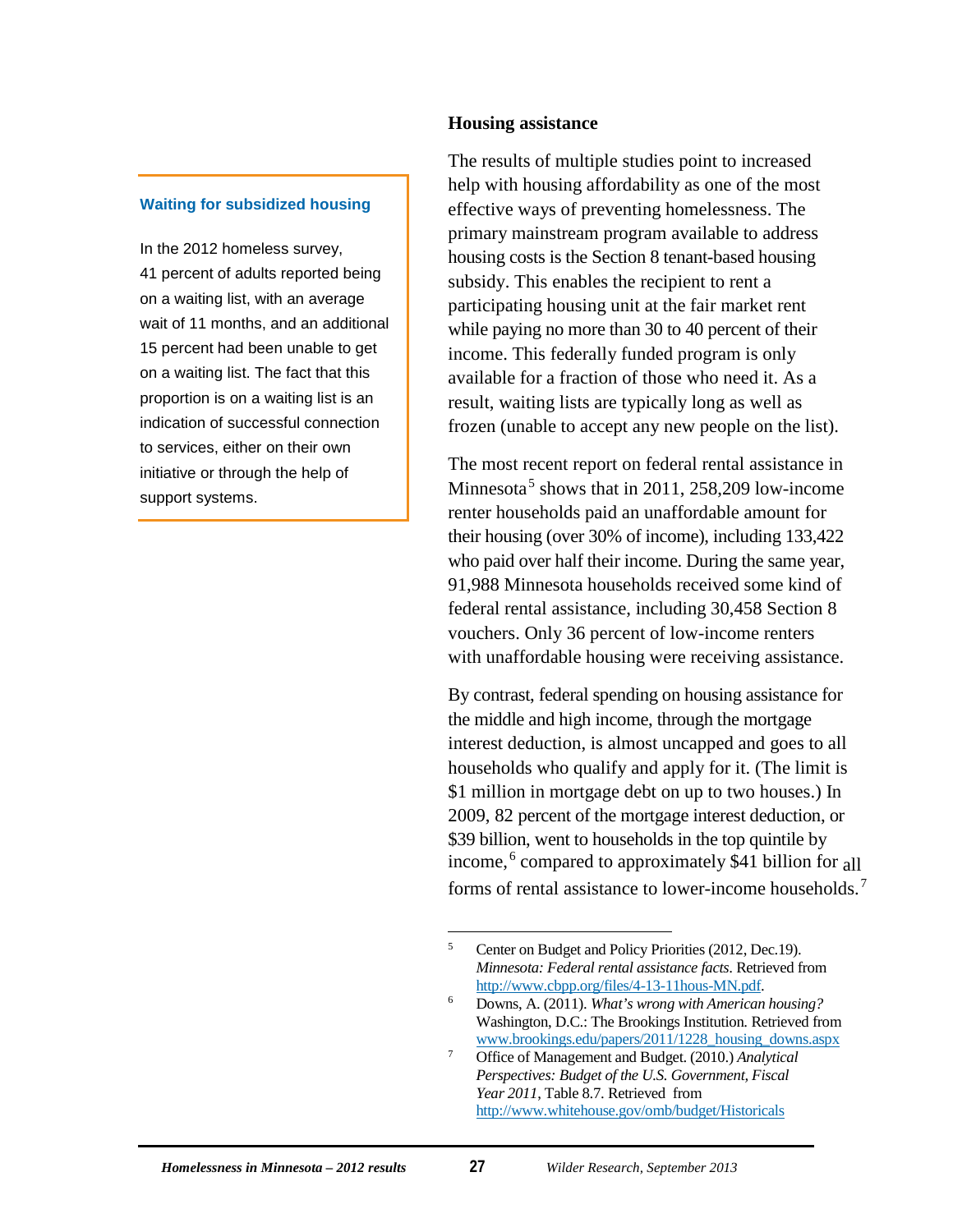The chart below compares national tax expenditures for the mortgage interest deduction and the total expenditures for all HUD housing assistance programs for the years of the Minnesota homelessness studies since 2000 (Figure 15).



#### <span id="page-34-1"></span>**15. Total annual federal expenditures on two types of housing assistance**

*Sources: Rental Assistance: Office of Management and Budget [\(http://www.whitehouse.gov/omb/budget/Historicals\);](http://www.whitehouse.gov/omb/budget/Historicals) Table 8.7; Mortgage interest deduction: Pew Charitable Trust's Subsidyscope Project analysis of Internal Revenue Service data [\(http://subsidyscope.org/tax\\_expenditures/db/group/73/?estimate=2\)](http://subsidyscope.org/tax_expenditures/db/group/73/?estimate=2)*

## <span id="page-34-0"></span>*Employment and income of homeless adults*

*After a decade of declining employment rates among the homeless, the percent of homeless adults who are employed has increased slightly since 2009, but a large proportion still faces significant barriers to employment.*

The lack of employment and income are not only key reasons why people become homeless, but also primary barriers to becoming stably re-housed. Almost one-quarter (24%) of homeless adults are employed, and eight percent are working full time (35 hours per week or more). The percent of homeless adults who are employed has increased slightly since 2009, but has not yet reached the pre-recession levels of 2006 or the peak employment period of 2000, when 26 percent of study participants had full-time jobs. Figure 16 shows the employment trend since 1991.

**46% of homeless adults have been unemployed for a year or more.**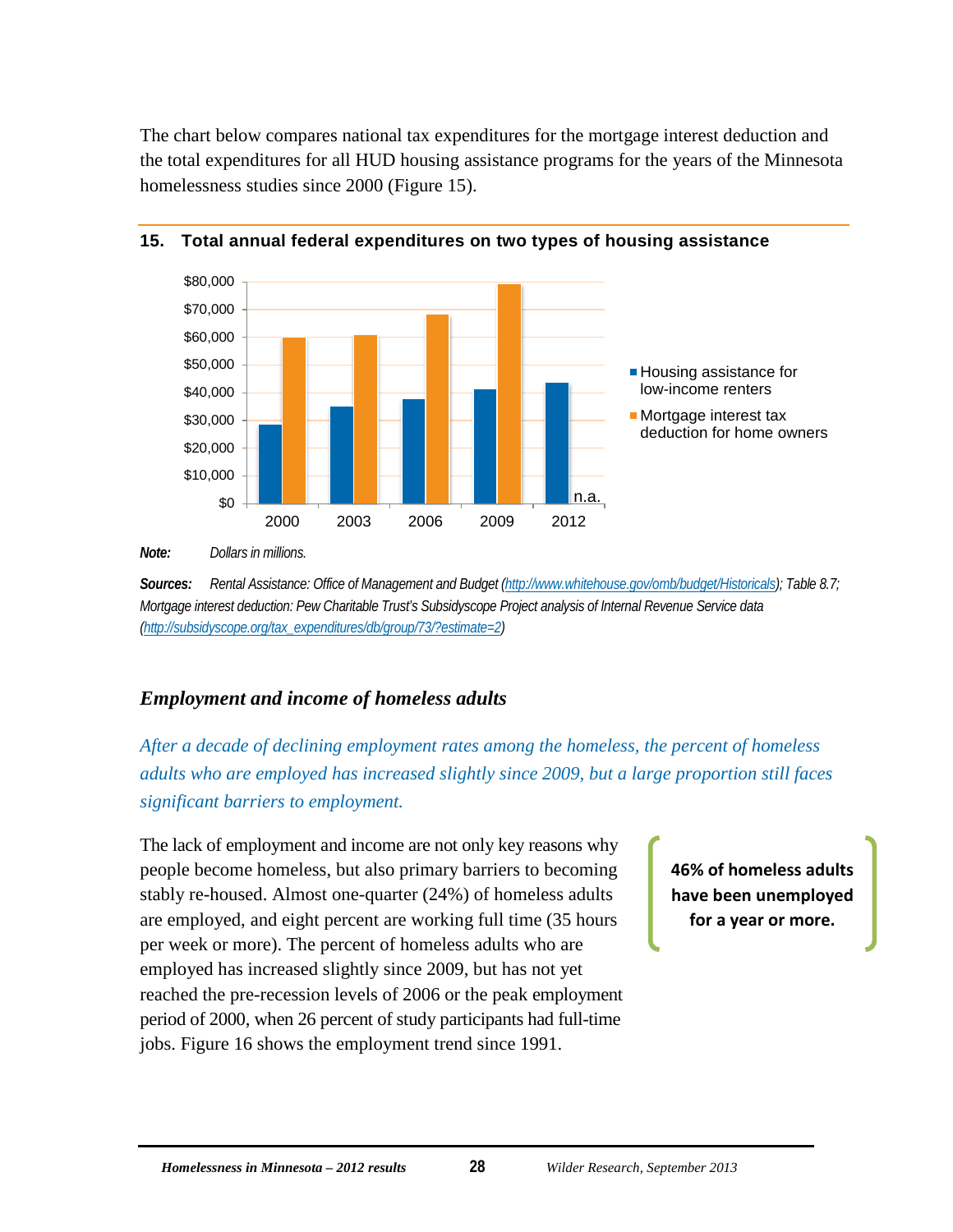#### <span id="page-35-0"></span>**16. Employment trend among homeless adults, 1991-2012**



Employed homeless adults average 27 hours of work per week, and more than one-half (56%) have been employed at their main job for at least three months.

Of the 76 percent of homeless adults who are unemployed, 27 percent lost their job in the previous six months and more than one-half (54%) are currently looking for work. The median length of time since unemployed homeless adults last worked is nearly two years (23 months); this is an increase from 16 months in 2009.

**Median length of time unemployed rose from 16 months in 2009 to 23 months in 2012.**

Employment varies by shelter type, gender, and geography.

- Employment is higher among homeless adults in transitional housing (33% employed, 10% full time)
- It is lower among women in battered women's shelters  $(17\%, 8\%)$  full time) and adults not using the formal shelter system (18%, 6% full time)
- Employment is higher in greater Minnesota (28%, 10% full time) than in the Twin Cities metro area (22%, 7% full time)
- Women are more likely than men to be employed (28% vs. 21%)
- **Parents who have children with them are also more likely to be employed (33% vs. 20%)**

Almost one in five homeless adults (18%) are unemployed *and* do not have a high school education. Higher levels of education correspond to higher levels of employment.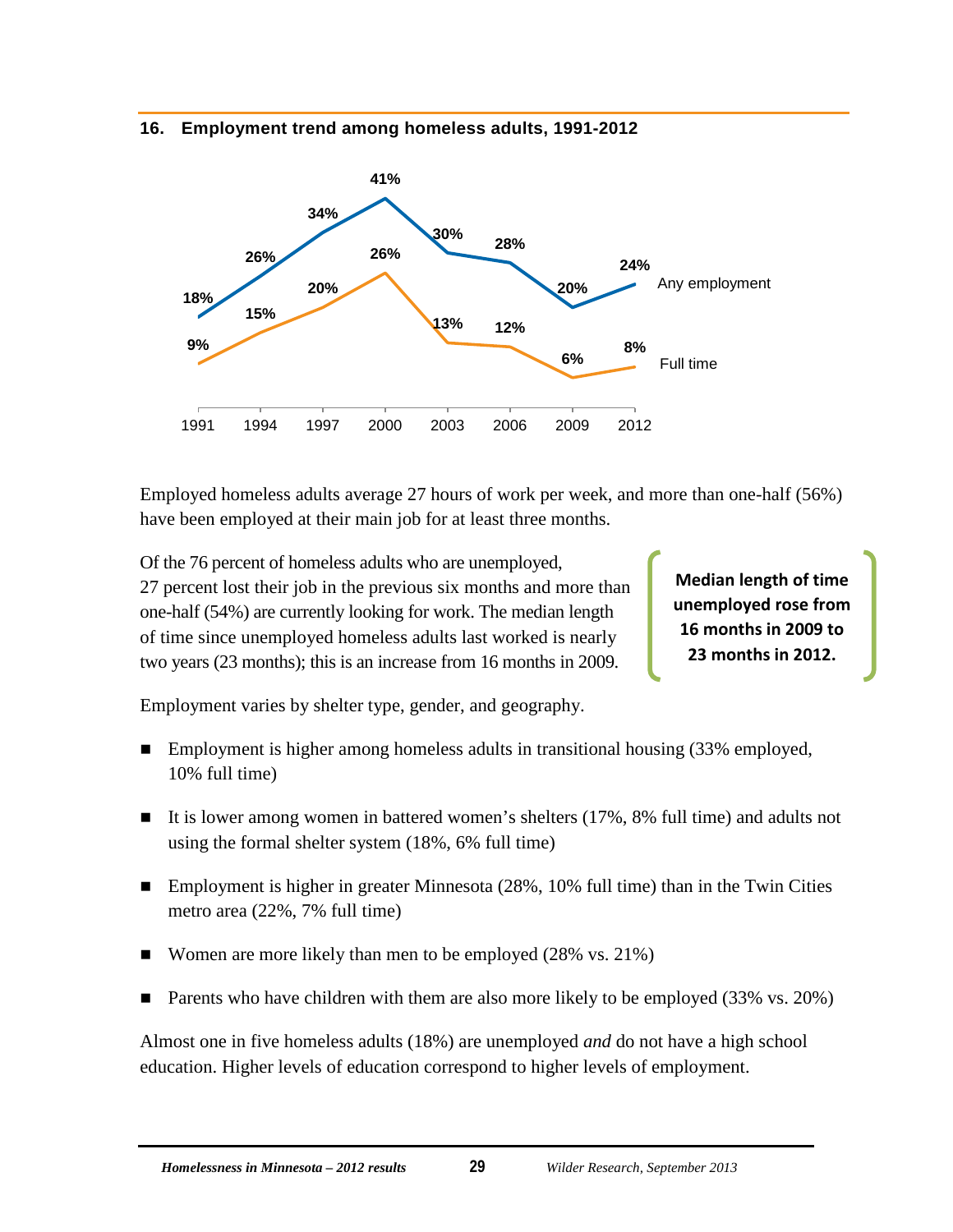- $\blacksquare$  Homeless adults without a high school education are less likely to be employed (18% vs. 26%)
- Homeless adults with at least some college education are more likely to be employed (30% vs. 22%)

Employment is lower in older age groups (Figure 17). Younger adults age 18-21 are more likely to be employed (35% employed, 10% full time) and older adults age 55 and over are less likely (14% employed, 4% full time) to be employed.

<span id="page-36-0"></span>

#### **Conditions affecting employment**

The health and social barriers commonly related to homelessness also significantly contribute to unemployment, including long-term unemployment of a year or longer.

- 14% of homeless adults with *substance abuse disorder* were employed (compared to 27% of others)
- 16% of homeless adults with evidence of *traumatic brain injury* were employed (compared to 28% of others)
- 18% of homeless adults with a *significant mental illness* were employed (compared to 32% of all others)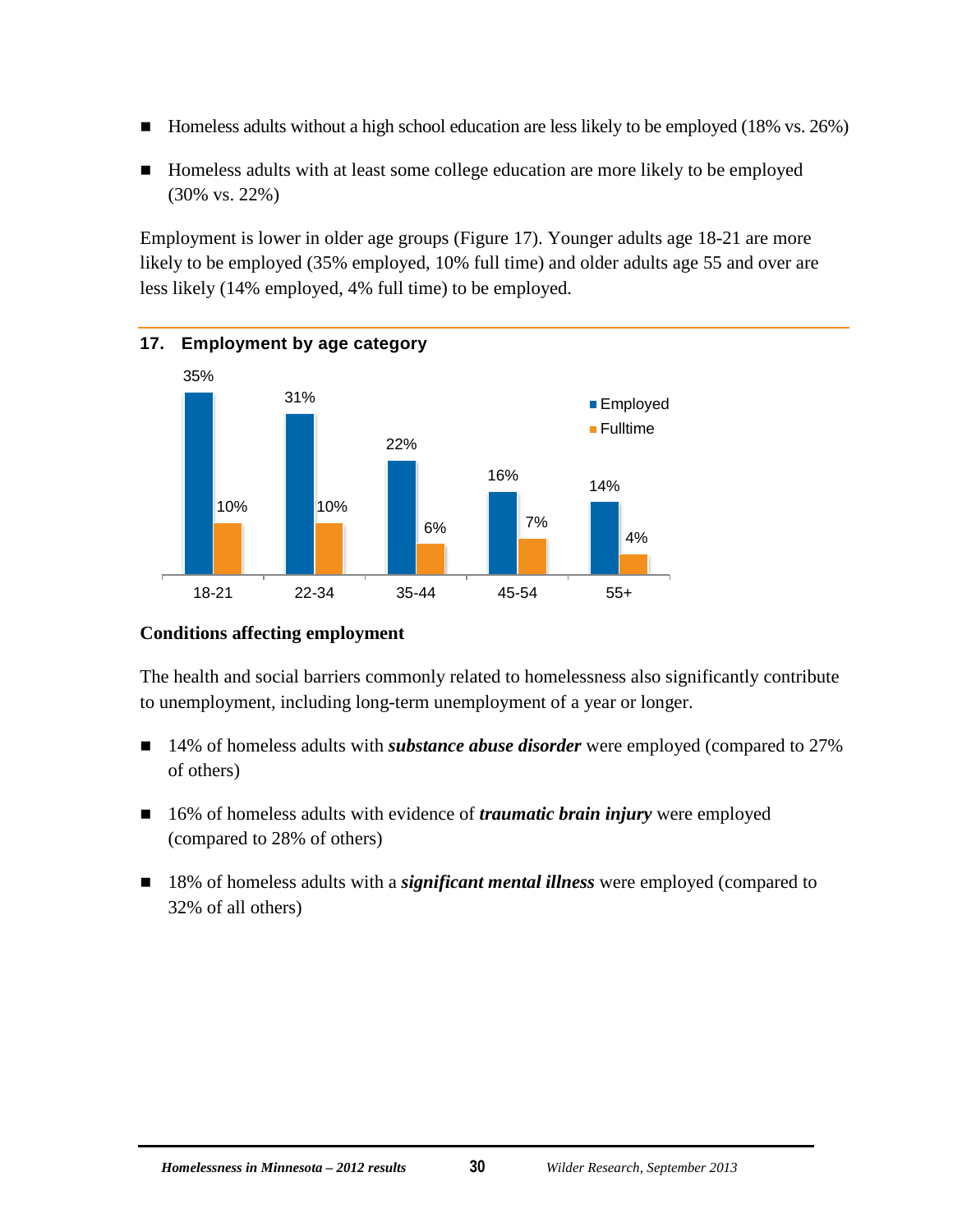- 18% of homeless adults with a *criminal background or history of incarceration* were employed (compared to 29% of others)
- 21% of homeless adults with a *chronic health condition* were employed (compared to 28% of others)

|                                | <b>Percent of homeless</b><br>adults with condition<br>who are employed | <b>Percent of homeless</b><br>adults without<br>condition who are<br>employed |
|--------------------------------|-------------------------------------------------------------------------|-------------------------------------------------------------------------------|
| Substance abuse disorder       | 14%                                                                     | <b>27%</b>                                                                    |
| Traumatic brain injury         | 16%                                                                     | 28%                                                                           |
| Significant mental illness     | 18%                                                                     | 32%                                                                           |
| Criminal background or history | 18%                                                                     | <b>29%</b>                                                                    |
| Chronic health condition       | 21%                                                                     | 28%                                                                           |

#### <span id="page-37-0"></span>**18. Employment rates by health or other conditions**

Eighty-six percent of homeless adults have at least one of the five health and social barriers listed above. Their employment outlook is less promising than for those with no barriers. Over one-third (37%) of those with no barriers are employed (13% full time), compared to 22% of those who have at least one of the barriers (7% full time).

Employment barriers related to child care, substance abuse, and criminal history vary by gender.

- Currently unemployed homeless women were more likely than men to report barriers related to child care (19% vs. 1%). These percentages are about the same as in 2009.
- **Example 1** Currently homeless men are more likely than women to experience job barriers related to substance abuse (33% vs. 20%) and a criminal background or previous incarceration (27% vs. 13%).

#### **Income and wages**

Most (87%) homeless adults reported income during October 2012, and the median income for the month was \$400 (up significantly from \$300 in 2009, and the same as reported in 2006 [\$400]).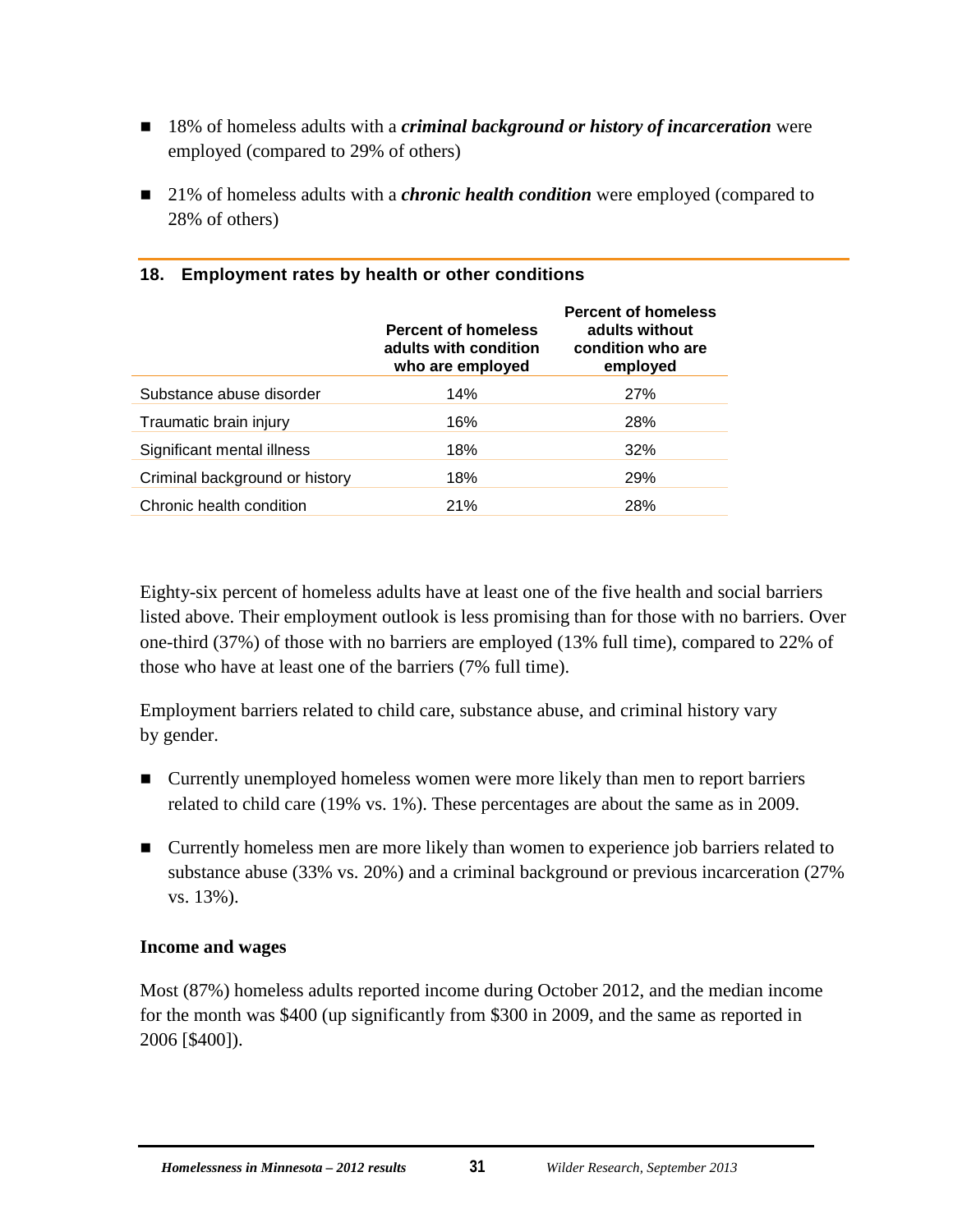■ Income was higher among the employed (\$800 vs. \$203 for the unemployed), women (\$500 vs. \$203 for men), and homeless adults in greater Minnesota (\$403 vs. \$381 in the Twin Cities metro area).

Figure 19 shows the top five sources of income reported by homeless adults in October 2012. Four out of five (81%) homeless adults reported income from at least one of these as their main source of income during the month. Seventy percent of employed homeless adults reported hourly wages of \$8.00 or more, and one-third (34%) reported hourly wages of \$10.00 or more.

#### <span id="page-38-0"></span>**19. Top five sources of income, October 2012**

|                                  | A source of<br>income*    | Main source of<br>income* |
|----------------------------------|---------------------------|---------------------------|
| General assistance               | <b>28%</b><br>36% for men | <b>24%</b><br>32% for men |
| Employment (steady or temporary) | 26%                       | 23%                       |
| Social Security, SSI, or SSDI    | 19%                       | 19%                       |
| <b>MFIP</b>                      | 19%<br>35% for women      | 15%<br>27% for women      |
| Family and friends               | 15%                       | 6%                        |

*\*Note: In the column showing "A source," percentages are based on all adults, including those with no income. In the column showing "main source," percentages are based only on those who reported any income.*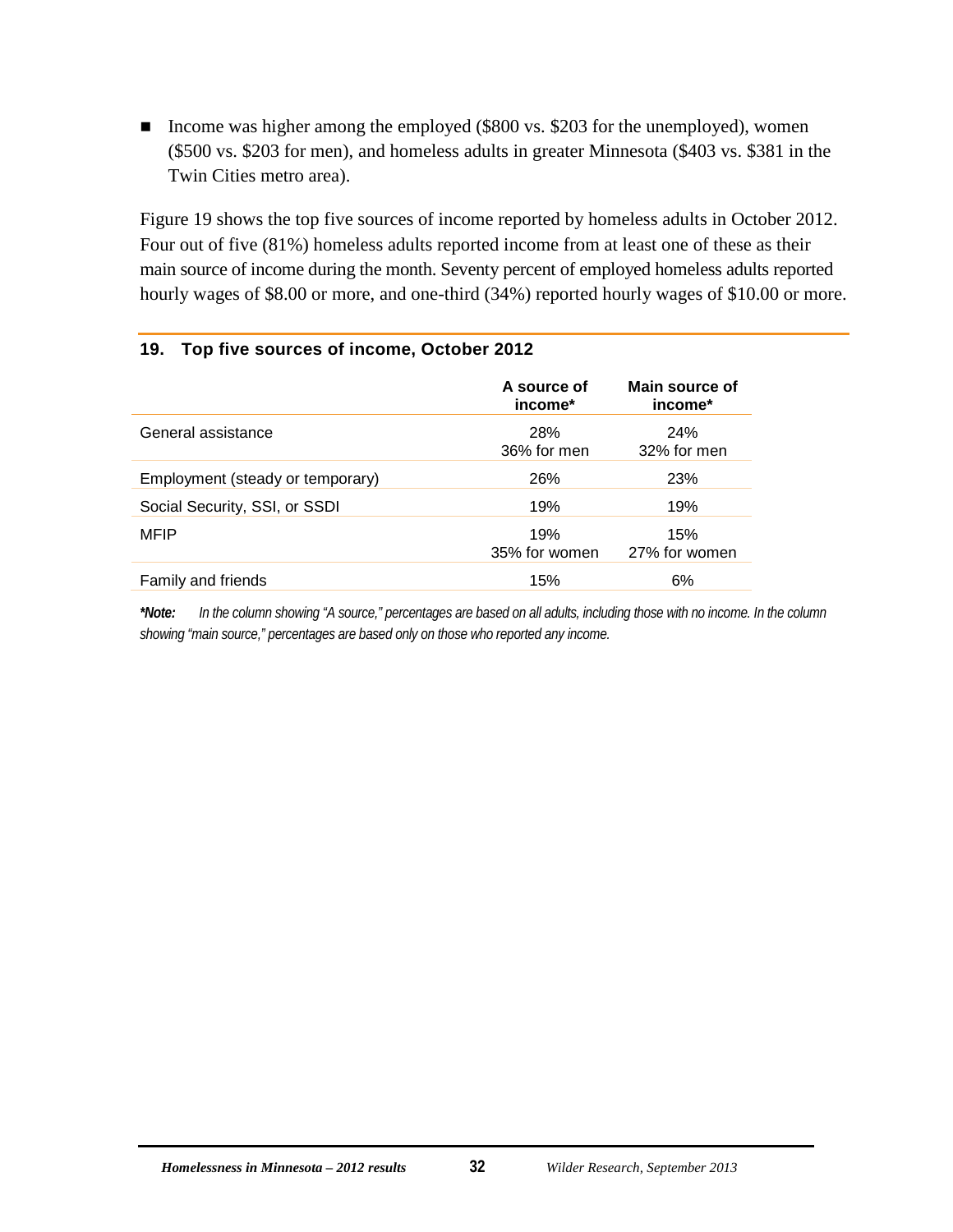## <span id="page-39-0"></span>**Military service**

#### *Nearly half of homeless veterans have a service-related health problem.*

About one in ten (9%) homeless adults have served in the military, a proportion that is the same as in the overall adult Minnesota population and a result that is similar to previous surveys.<sup>[8](#page-39-1)</sup>

- $\blacksquare$  The proportion of homeless men who are military veterans (17%) is much higher than the proportion of women (1%)
- Homeless adults age 55 or older are more likely to have served in the military than those 54 or younger (24% vs. 7%)

Among those who served in the military, two-thirds (67%) served for more than two years, and 70 percent received an honorable discharge. One-quarter (26%) of homeless veterans served in a combat zone; of these, the highest proportions spent time in Vietnam (39%) and the current conflicts in Iraq and Afghanistan (30%). One-half (50%) of homeless veterans served in the Army, 16 percent served in the Navy, 16 percent served in the Marines, 9 percent served in the National Guard, and 6 percent served in the Air Force.

**One-tenth of all homeless adults, and one-quarter of those age 55 or older, are military veterans.**

Nearly half of homeless veterans report having service-related health problems (47%). Of these, mental health problems are the most common for both men and women.

Fewer than half report that they are now receiving any veterans' benefits. The benefits being received by the most veterans are Veterans Administration Medical services and serviceconnected compensation.

- 18% of homeless veterans report a service-related mental health problem (44% of those with any service-related health problem)
- 34% of Iraq/Afghanistan combat veterans have evidence of TBI (traumatic brain injury)
- 34% are receiving Veterans Administration Medical Care services (VAMC)
- 19% are receiving service-connected compensation
- 56% are not receiving any veterans' benefits

<span id="page-39-1"></span> <sup>8</sup> U.S. Census Bureau. *2011 American Community Survey 1-year Estimates* [statistics from data file]. Retrieved fro[m http://factfinder2.census.gov](http://factfinder2.census.gov/)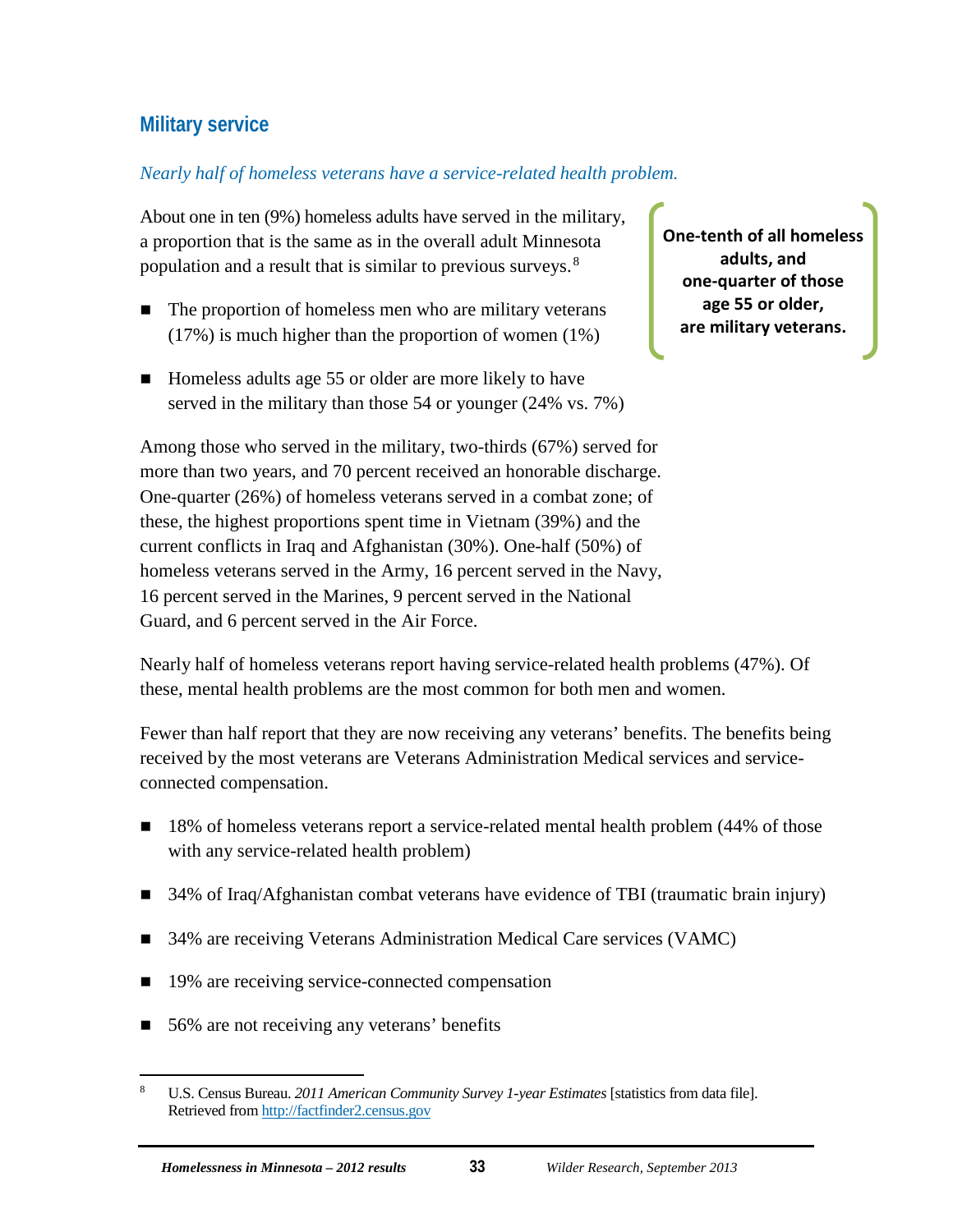■ 34% have had contact with a County or Tribal Veterans Services Officer during the past 12 months

## <span id="page-40-0"></span>**Health of homeless adults**

*Mental, physical, and chemical health issues continue to be significant concerns among the homeless population, and these conditions often occur together. Physical and mental health conditions have increased significantly over the last decade, while chemical health issues have remained relatively flat. Most homeless adults have some kind of health coverage, but many need to see health professionals for current ailments.*

More than one-half (55%) of homeless adults report a *significant mental illness*. This includes being told by a doctor or nurse that they have at least one diagnosis including major depression (38%), bipolar disorder (21%), a personality disorder such as antisocial or obsessive-compulsive disorders (16%), or schizophrenia (6%) or other paranoid or delusional disorders (7%).

**More than half of homeless adults have a significant mental illness.**

One-half (51%) of homeless adults reported a *chronic health condition*. The most common of these are high blood pressure (29%) or other heart or circulatory problems (10%), asthma (20%) and other respiratory problems (11%), and diabetes (9%).

 Chronic health conditions are less prevalent among younger age groups (37% for ages 18- 21 and 43% for ages 22-34), and more prevalent among older age groups (62% for ages 45-54 and 69% for ages 55+)

Almost one-quarter (22%) of homeless adults have been diagnosed with a *substance abuse disorder,* including either alcohol abuse disorder (17%) or drug abuse disorder (14%).

■ Substance abuse disorder rates are lower among adults who had children with them (9%), women in battered women's shelters (11%), and African American adults (14%)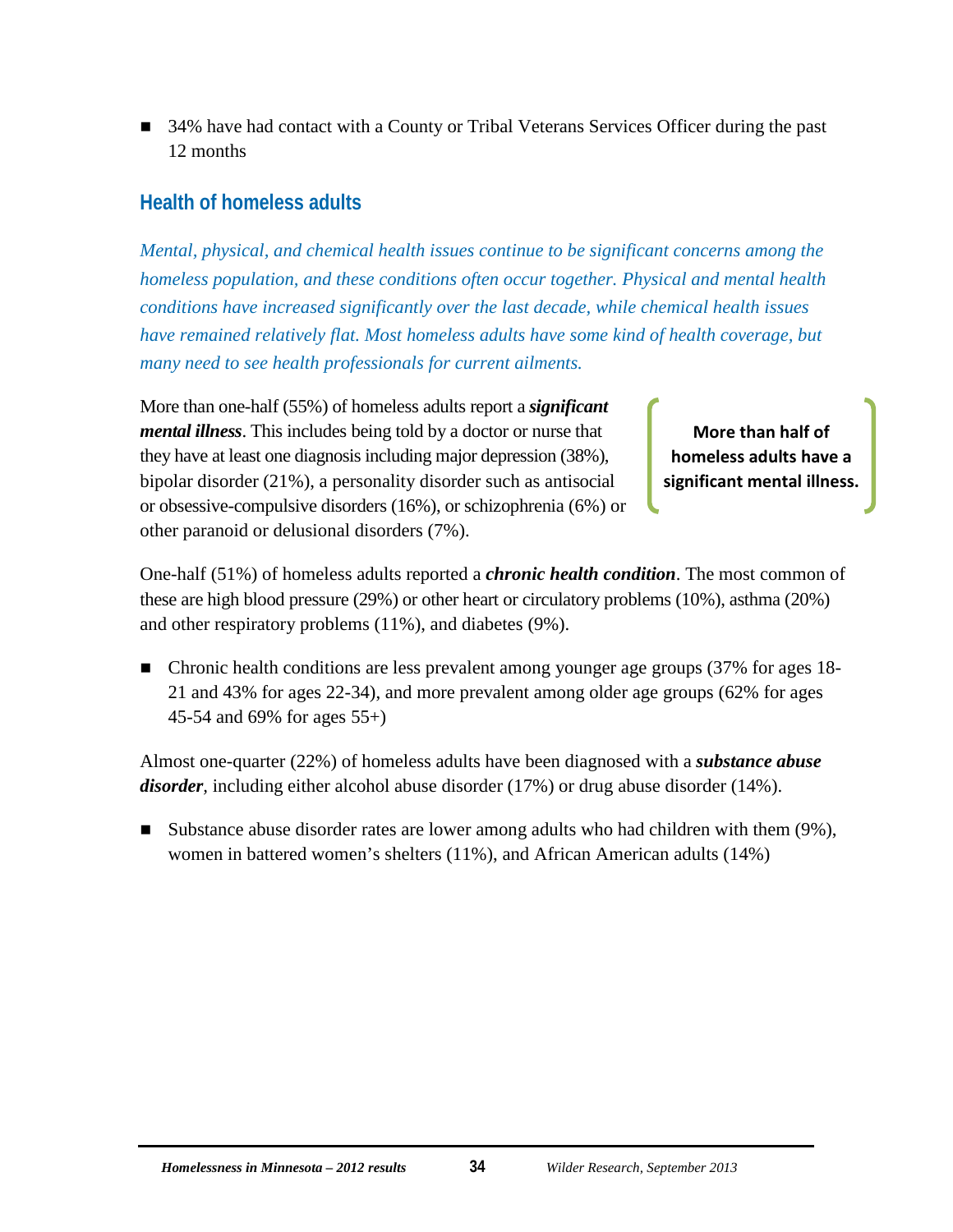The rates of chronic health conditions and mental illness have increased since 2000. By contrast, the rate of substance abuse disorder has dropped since 2006 (Figure 20). Notably, 2012 is the first year since the statewide study began in 1991 that the rate of mental illness did not increase.



#### <span id="page-41-0"></span>**20. Physical, mental, and chemical health issues, 2000-2012**

*Traumatic brain injury* (TBI) also represents a considerable health concern among the homeless population. Since 2006, the homeless survey has tracked evidence of TBI, and in 2012, nearly one-third (31%) of homeless adults reported evidence of TBI (similar to previous years). Evidence of TBI includes any respondent who reports being hit on the head so hard they were knocked unconscious or saw stars *and* who subsequently began to have problems with headaches, concentration or memory, understanding, excessive worry, sleeping, or getting along with people.

2000 2003 2006 2009 2012

**Nearly one-third of homeless adults have histories that suggest likely traumatic brain injury.**

Brain injuries are often under-diagnosed among populations receiving assistance. Although the Brain Injury Foundation considers the experiences described above to be strong evidence of likely brain injury, only 11 percent of homeless adults report being told by a doctor or nurse in the previous two years that they have had a concussion or TBI.

One-third (34%) of homeless adults report a cognitive impairment (confusion, memory issues, or indecisiveness to the point that it interferes with daily activities), and 44 percent report a physical, mental, or other condition that limits either the work they can do or their daily activities.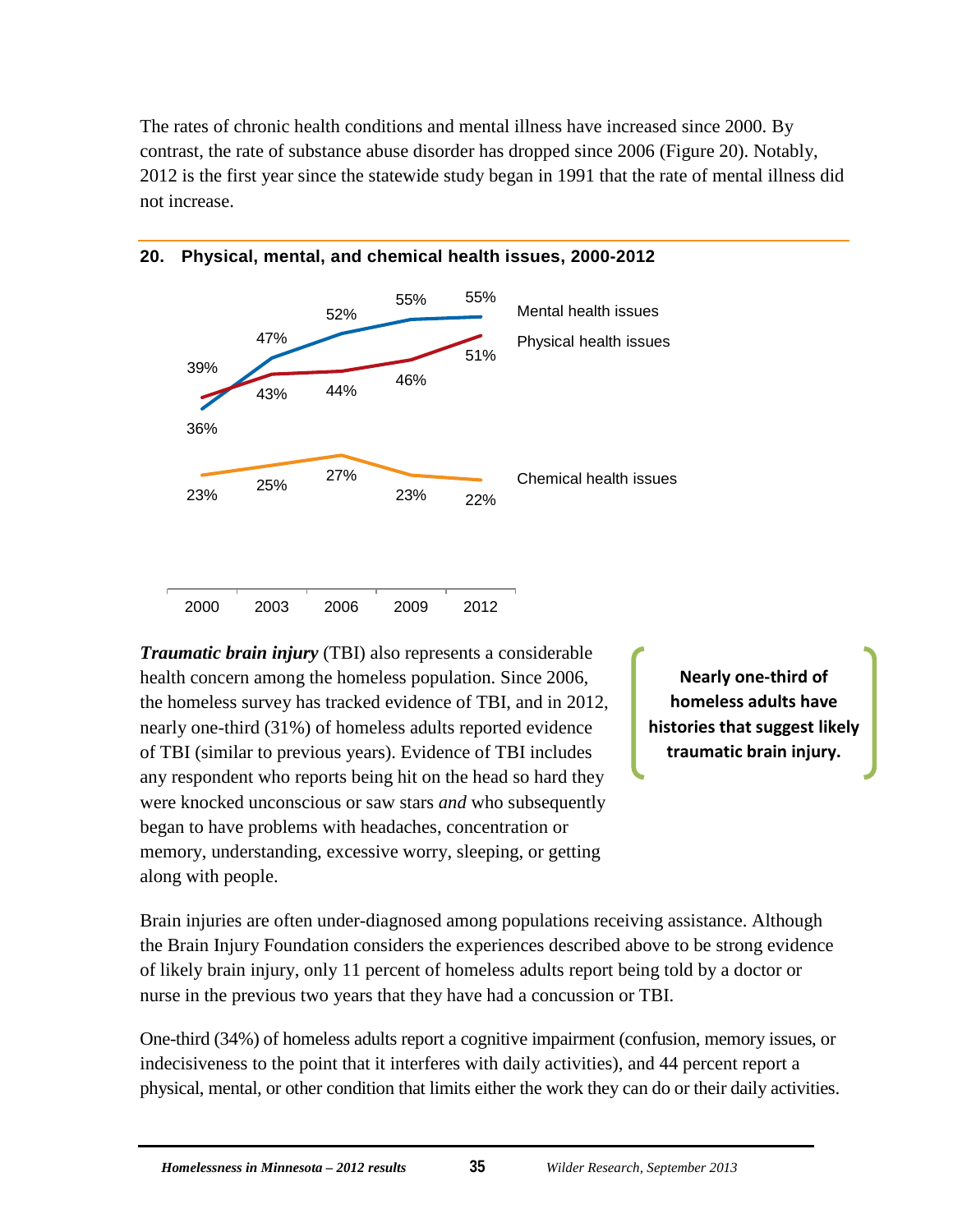#### **Health conditions often occur together**

Health issues in the homeless adult population are characterized by high levels of cooccurrence (Figure 21). Forty-two percent of homeless adults have more than one of the three most common conditions (significant mental illness, chronic health condition, or substance abuse disorder). One in ten (11%) reports all three. Substance abuse disorder is particularly likely to co-occur with other conditions; only 2 percent of homeless adults report substance abuse disorder without one of the other two conditions.

#### <span id="page-42-0"></span>**21. Incidence and co-occurrence of health conditions among homeless adults**



These issues compound further when adding other common conditions. **Only 18 percent of homeless adults do not have any of the conditions above,** *or* **evidence of a traumatic brain injury, cognitive impairment, or a condition that limits their work or daily activities**. Almost two-thirds (63%) of homeless adults have more than one of these chronic conditions. This fact has significant implications for service needs, since treatment that addresses only one condition but not others that are also present has a lower likelihood of success.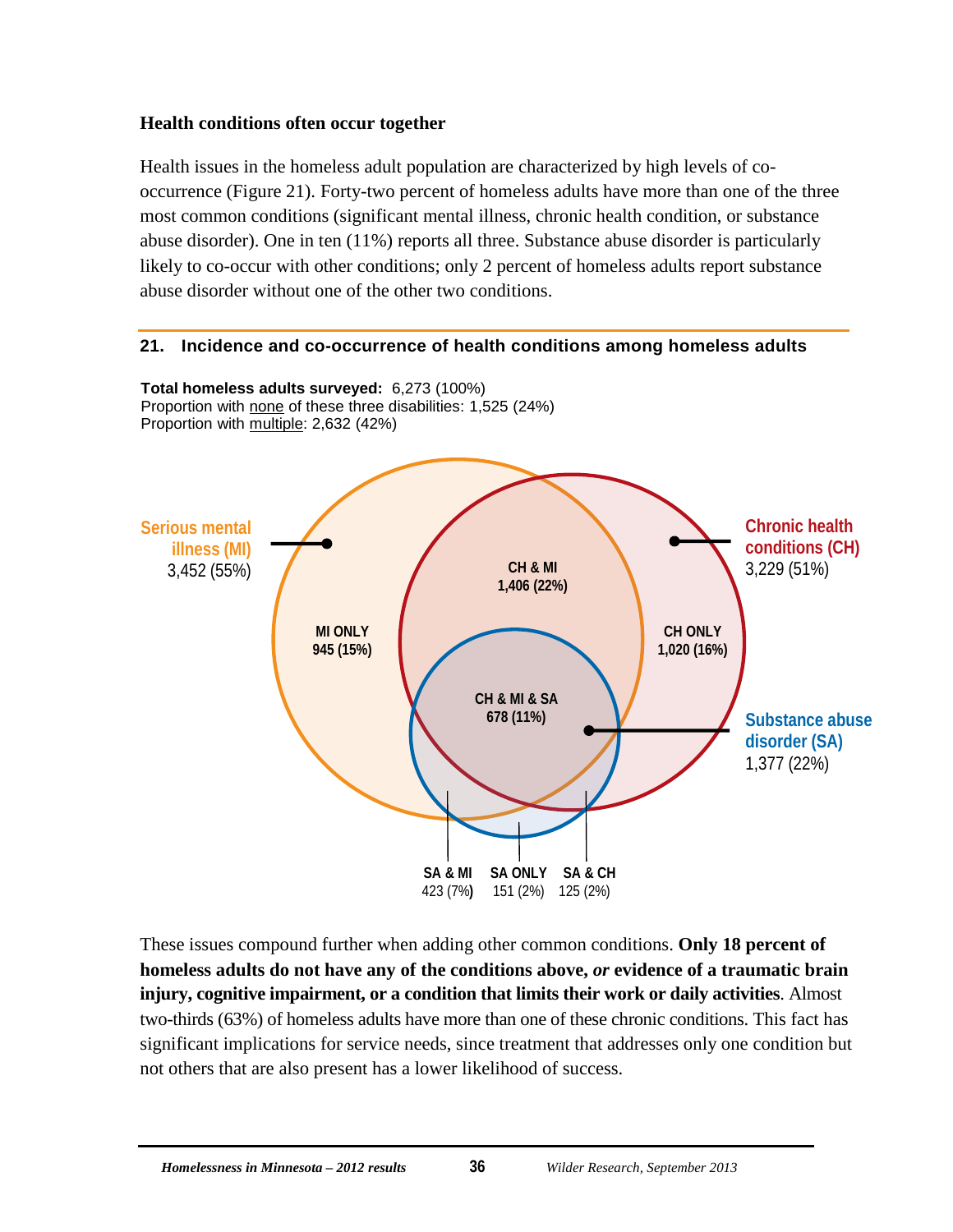#### **Treatment and health care**

Two-fifths of homeless adults say that they need to see a health professional for physical health problems (38%) or for emotional health problems (40%), and one-half (51%) need to see a dentist for dental, tooth, or gum issues. Ten percent report needing services related to alcohol or substance abuse issues. These rates are similar to those reported in 2009.

**8 in 10 homeless adults have some type of health insurance or coverage, but most need to see health professionals for various ailments.**

Between two-thirds and three-quarters of homeless adults have received recent care for their conditions, but a sizeable fraction have not. Three-quarters (76%) of homeless adults who report a significant mental illness also report receiving inpatient or outpatient mental health care in the previous two years. More than two-thirds (69%) of homeless adults who report at least one chronic health condition also report receiving care for their condition(s). Two-thirds (66%) of homeless adults who report a substance abuse disorder also report receiving inpatient or outpatient treatment in the previous two years.

Most (79%) homeless adults report having some type of medical coverage during the month of the survey. This is up slightly from 2009, when 76 percent reported having medical coverage, and up significantly from the 69 percent who had coverage in 2006. Seventy-two percent of homeless adults report they have a regular place where they go to receive medical care. Of this group, 73 percent report that this place is a clinic that requires insurance or fees. For 11 percent, it is a free clinic, and for 6 percent, it is an emergency room. Among veterans, 34 percent report that they are now receiving Veterans Administration Medical Care (VAMC).

Free clinics play an important role for many homeless adults. During October, 21 percent had received services from a free medical clinic, 10 percent had received services from a free mental health clinic, and 9 percent had received services from a free dental clinic. Among those who had used a free medical clinic, nearly half (46%) rated it one of the three most helpful services they had received during the month.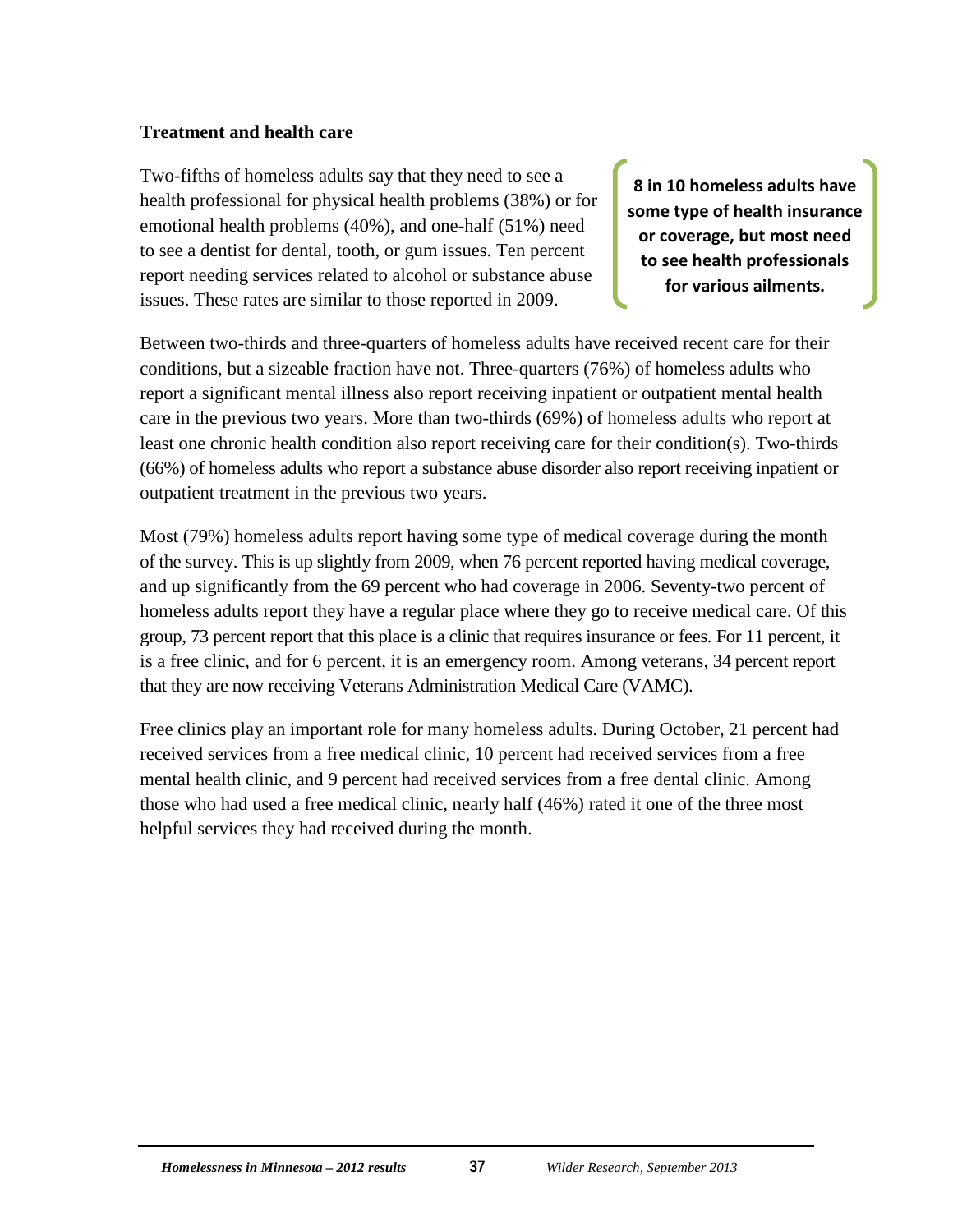## <span id="page-44-0"></span>**Service use**

*Not surprisingly, meeting basic needs for food, clothing, transportation, and health care dominate service use among homeless adults. A mix of services is important. There is great variation in the usage rates for services depending on gender, age, type of shelter, and geography. Food assistance is used by four out of five homeless adults, and heads the list of services that they find most helpful.*

Four out of five (80%) homeless adults received at least one type of *food assistance* service during the month of the survey, including Food Stamps (67%), meals from a hot-meal program  $(31\%)$ , food from a food shelf  $(31\%)$ , or WIC benefits  $(11\%)$ .

**80% of homeless adults received food assistance services during October.**

- Food assistance is higher among women (85% vs. 76%) primarily because of higher usage of Food Stamps (77% vs. 58%) and Women, Infants, and Children food program (WIC, 21% vs. 2%). However, men were almost twice as likely (39% vs. 21%) to use hot meal programs.
- Food Stamps are the most used service among homeless adults (Figure 22).



#### <span id="page-44-1"></span>**22. Food Stamp use by homeless adults in the month of the survey, 1991-2012**

More than two-fifths (44%) of homeless adults received *transportation assistance* (including bus cards) during the month of the survey.

Rates were higher in the Twin Cities (51%) compared to greater Minnesota (30%)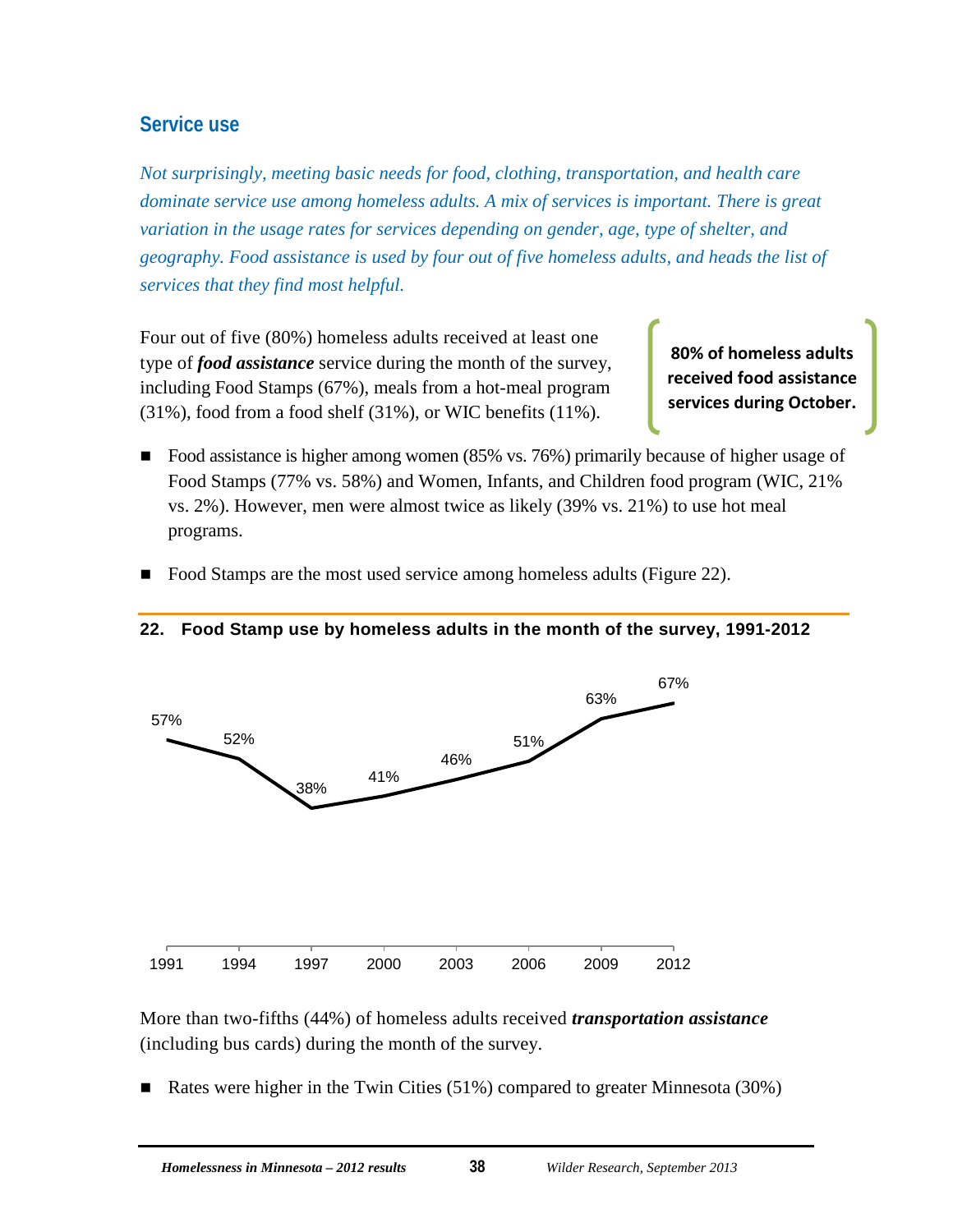- Women were also more likely than men (50% vs. 38%) to receive transportation assistance, particularly women in battered women's shelters (62%)
- Young adults age 18-21 (56%) were also considerably more likely than older adults age 55+ (34%) to receive transportation assistance

Two in five (40%) homeless adults received *free or almost free clothing* during the month of the survey.

Two in five (40%) homeless adults received at least one *health-related service* during the month of the survey, including using the emergency room (26%), a free medical clinic (21%), free mental health services (10%), or free dental services (9%).

- Receiving health-related services was more common in the Twin Cities metro  $(45%)$  than in greater Minnesota (31%).
- Emergency room usage was higher among women in battered women's shelters (36%) compared to adults living in other settings.

Almost one-third (31%) of homeless adults used either *drop-in center services* (24%) or *outreach services* (15%) during the month of the survey.

- Rates were higher among those not staying in shelters  $(43%)$  and those in emergency shelter (36%).
- $\blacksquare$  Men were more likely (37% vs. 24%) to use these services primarily because they were twice as likely to use drop-in centers (31% vs. 16%).

More than one-fifth (22%) of homeless adults received *employment-related* services, including help to find a job (20%) and job training (9%) during the month of the survey (Figure 23).

- **Homeless adults who have children with them were more likely than other homeless** adults to receive employment-related services (30% vs. 19%).
- Older age groups were less likely than younger age groups to receive employment-related services. More than one-third (36%) of those age 18-21 received employment services, one-quarter (26%) of those age 22-34 received services, one-fifth (19%) of those 35-44 received services, 16 percent of those 45-54, and 11 percent of those 55 or older received services.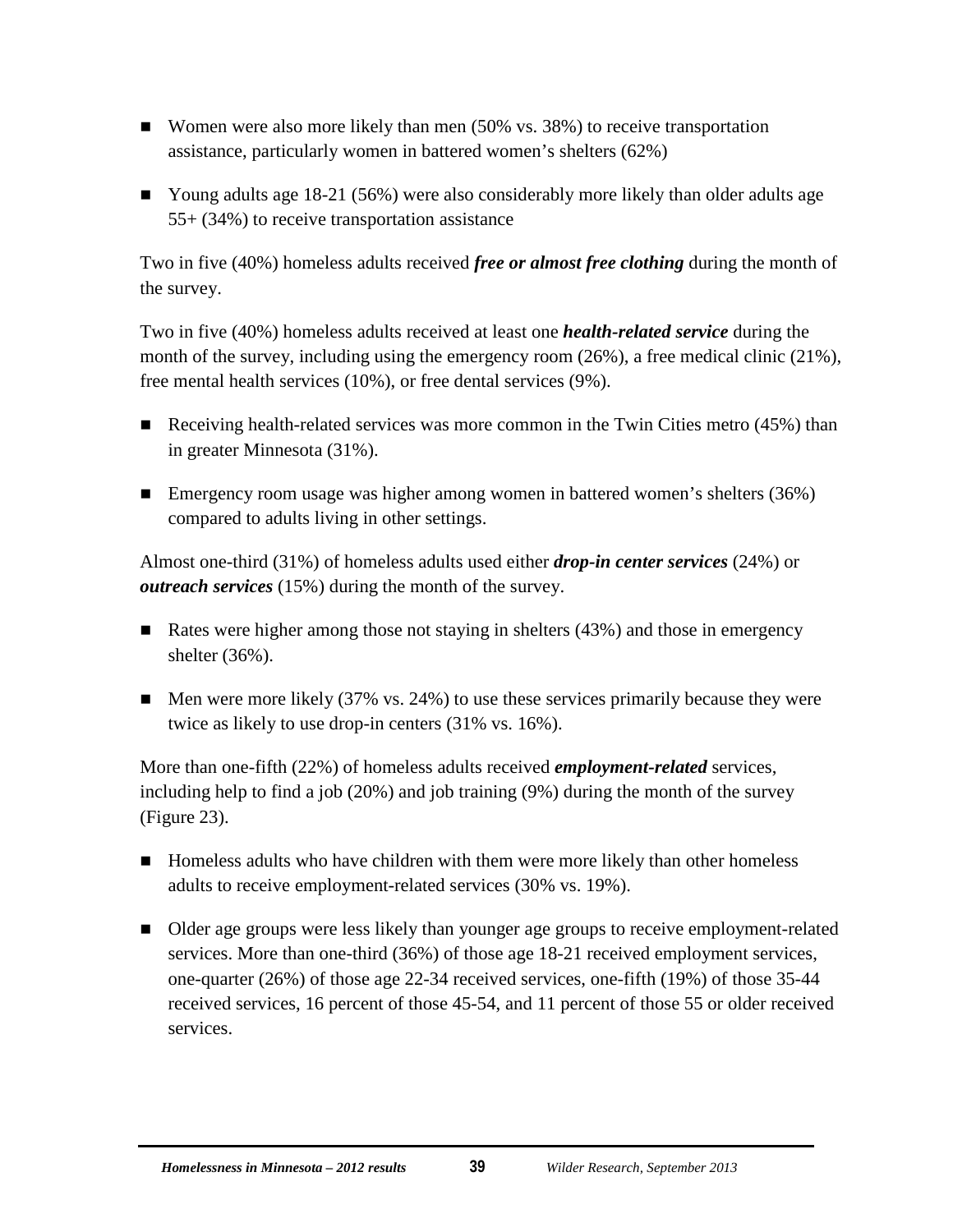### <span id="page-46-0"></span>**23. Types of assistance received by homeless adults in October 2012**

| <b>Food assistance</b>             | 80% |
|------------------------------------|-----|
| Food stamps                        | 67% |
| Hot meal program                   | 31% |
| Food shelf                         | 31% |
| <b>WIC</b>                         | 11% |
| <b>Transportation assistance</b>   | 44% |
| <b>Free/almost free clothing</b>   | 40% |
| <b>Health-related service</b>      | 40% |
| Emergency room                     | 26% |
| Free medical clinic                | 21% |
| Free mental health clinic          | 10% |
| Free dental clinic                 | 9%  |
| Outreach-related                   | 31% |
| Drop-in center services            | 24% |
| Outreach services                  | 15% |
| <b>Employment-related services</b> | 22% |
| Help to find a job                 | 20% |
| Job training                       | 10% |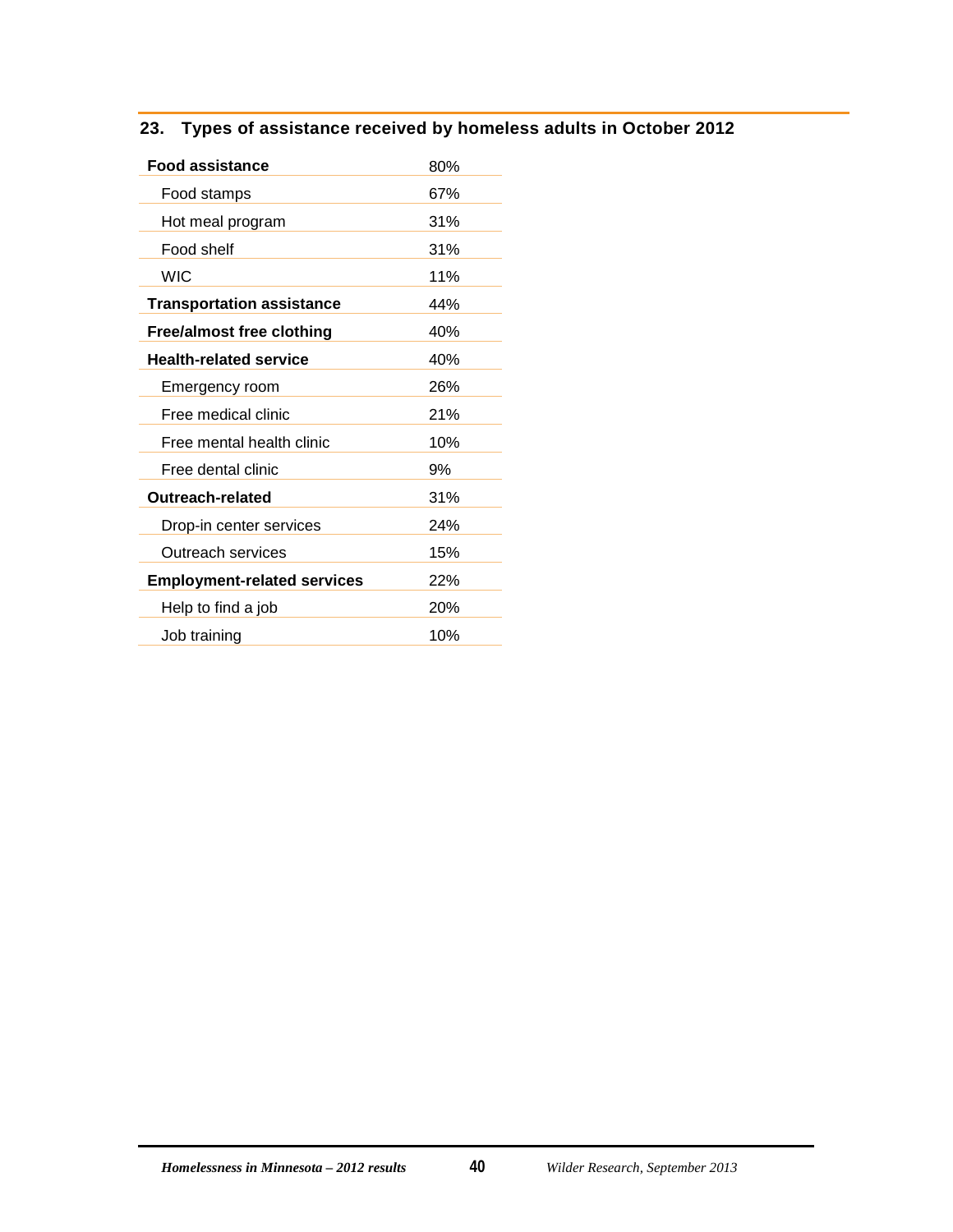#### **Most helpful services**

Four of the top eight most helpful services (among those who received them) were food-related services (Figure 24).

**Food Stamps are not only the mostused service, but also the most important one to homeless adults.**

#### <span id="page-47-0"></span>**24. Most helpful services received in the past month by homeless adults who received the service**

| <b>Service</b>                     | Percent of those who<br>received the service |
|------------------------------------|----------------------------------------------|
| Food Stamps (SNAP)                 | 73%                                          |
| <b>WIC</b>                         | 63%                                          |
| State or Federal Veterans benefits | 60%                                          |
| Transportation assistance          | 56%                                          |
| Hot meal program                   | 46%                                          |
| Free medical clinic                | 46%                                          |
| Drop-in centers                    | 45%                                          |
| Food shelves                       | 42%                                          |
|                                    |                                              |

*Note: Top eight services (based on % of those receiving the service) out of 18 services asked about.* 

#### **Turn-away, waiting list, and loss of benefits**

More than one-fifth (22%) of homeless adults were unable to obtain shelter because of lack of bed spaces in the three months before the survey, including more than two-fifths (42%) of women in battered women's shelters.

As stated in the previous section, a significant proportion of people who are eligible for housing assistance are unable to access it (see page 24). During the 12 months preceding the study, one-fifth (19%) of homeless adults reported that they had lost at least one service or benefit that they had previously received. One-quarter (25%) of homeless adults reported that they needed assistance in applying or reapplying for services or benefits.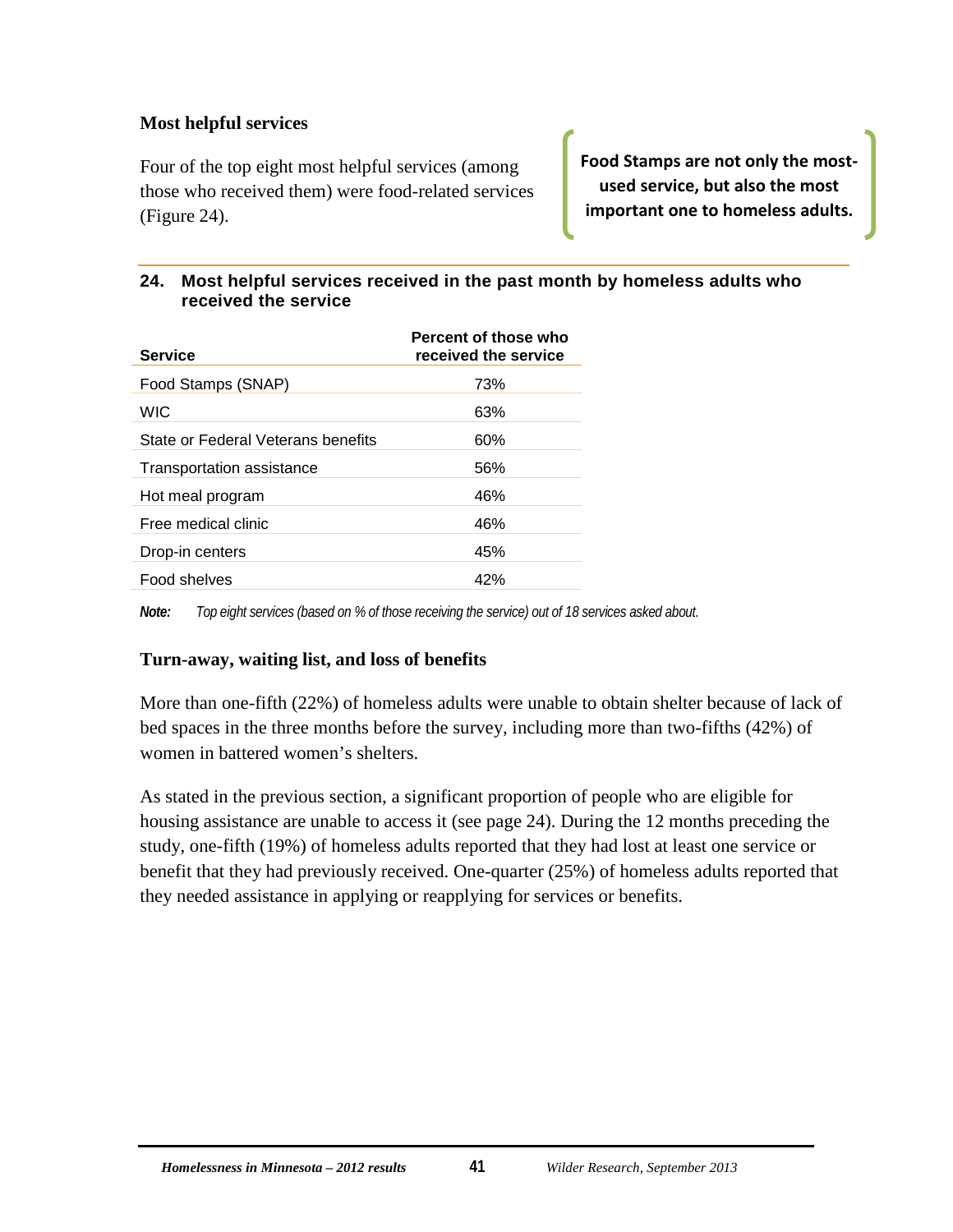## <span id="page-48-0"></span>Children and youth

*Children and youth make up almost one-half of the total homeless population. Unaccompanied youth (those on their own, up to and including age 21) have unique characteristics and needs that are different from those of the homeless adult population. Homeless families also have distinctly different experiences and barriers and require assistance that takes their children's needs into account.*

This section provides a concise analysis of young people in the homeless population. This group as a whole makes up almost one-half (46%) of the homeless population counted on the night of the survey and includes minors and young adults on their own (11% of those counted) and children with their homeless parents (35% of those counted).

As part of the statewide homelessness study, we define three segments of homeless persons age 21 and younger.

- **Minors** age 17 and under who are homeless and on their own
- Young adults age 18 through 21 who are homeless and on their own
- **Children** age 17 and under who are homeless with their parents

Unaccompanied minors and young adults are discussed together below in the section on unaccompanied homeless youth. Children with their parents are discussed in the following section.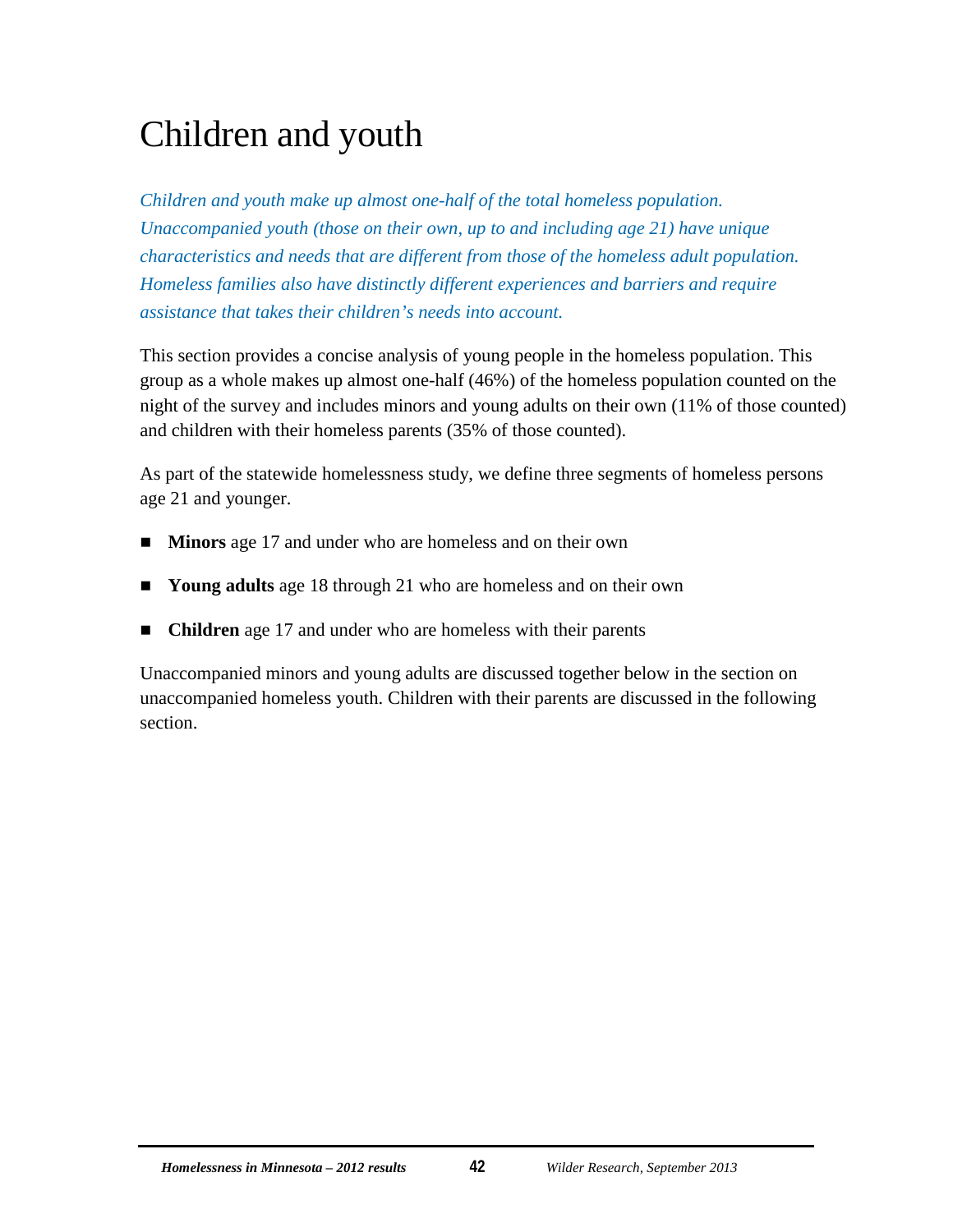## <span id="page-49-0"></span>**Homeless children with their parents**

*Children who are homeless with their parents make up about one-third of all the homeless people in Minnesota. Half of these children are under age 6. Homeless children are typically with their mother only, but the percentage of two-parent homeless families grew by 22 percent from 2009 to 2012. Compared to children in traditional shelters (emergency shelters and transitional housing), children with parents staying in informal – and frequently changing – arrangements are more likely to have difficulty with peer relationships and school.*

The study documented 3,546 children who were homeless with their parents on October 25, 2012, a 9 percent increase from 2009. This increase was almost entirely in the number of children in shelter programs, particularly emergency shelters and battered women's shelters. The number in transitional housing and the number staying outside the shelter system were essentially unchanged from 2009.

We estimate there are a total of 3,931 minor children homeless with their parents on any given night. This number excludes a far larger number of children who are with parents who are doubled-up with friends or families and eligible for school services to homeless students under the McKinney-Vento Act.

**Homeless children with parents make up one-third of the homeless population on any given night in MN.**

**51% of homeless children with their parents are age 5 or younger.**

Besides the children who are homeless with their parents, at least another 2,000 are affected by a parent's homelessness but are not with that parent.

## <span id="page-49-1"></span>*Demographics*

One-half (51%) of homeless children with their parents are age 5 or younger. More than onethird (36%) are between 6 and 12 years old, and 13 percent are between 13 and 17 years old.

Nearly three-quarters (72%) of children are in the care of their mother or a single female caregiver. Four percent are in the care of a father or male caregiver. One-quarter (24%) are in the care of two parents or caregivers.

Average ages and family composition are very similar to proportions in 2009.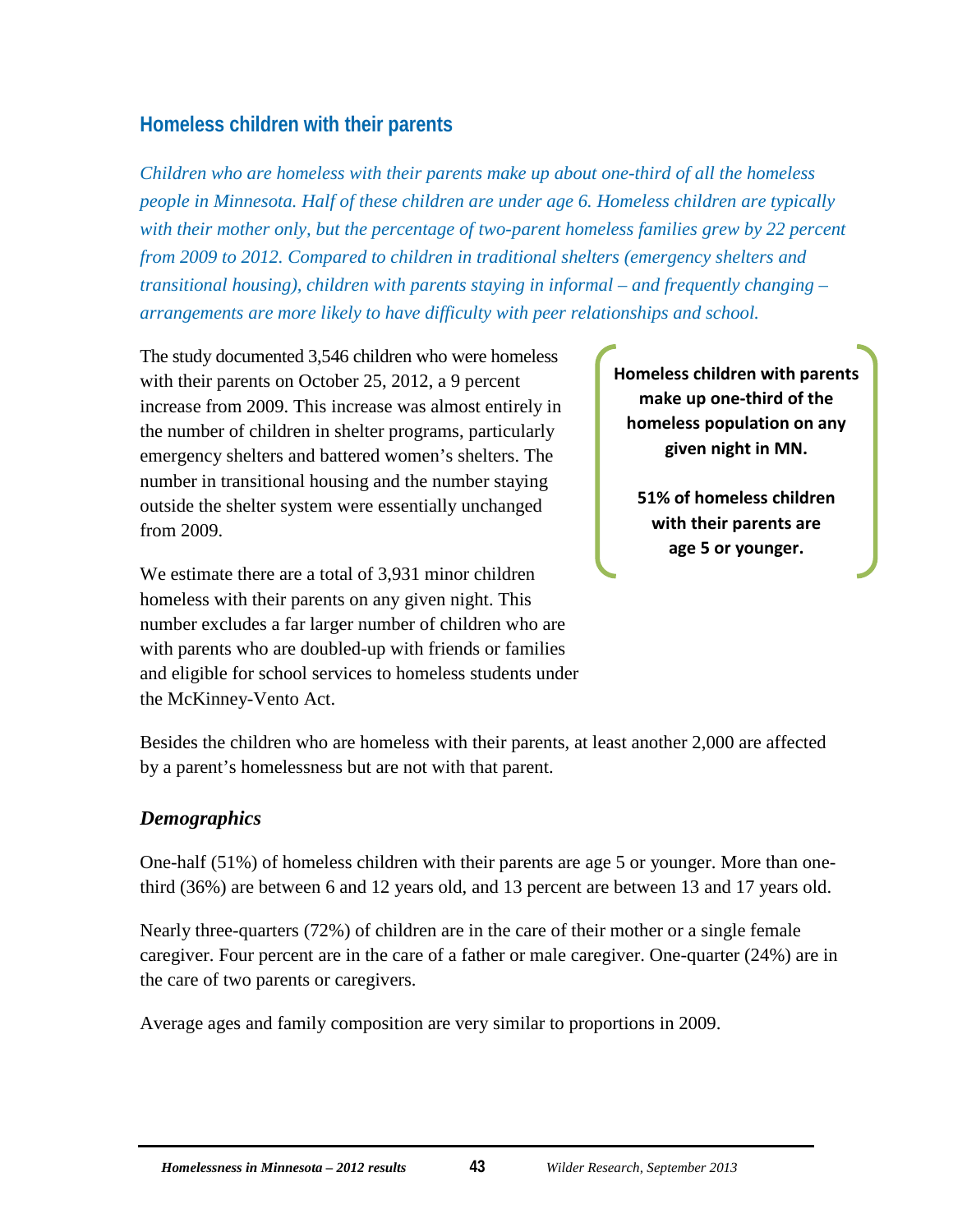## <span id="page-50-0"></span>*Children's health, nutrition, and mental health*

Study information about children is based on questions that were asked of parents. Unless otherwise specified, percentages are frequencies of parents who report certain characteristics of a child or children who are with them (not percentages of children).

Among parents whose children were with them:

- 26% said that at least one of their children had an emotional or behavioral problem (up from 21% in 2009). The closest general population comparison for this figure is 7% (among children age  $4-17$ ).<sup>[9](#page-50-2)</sup>
- 10% could not get needed dental care for at least one child in the past year
- 15% had at least one child with a chronic or severe physical health problem
- 11% said their children skipped meals in the previous month because there was not enough money to buy food
- 6% had been unable to obtain needed health care for a least one child in the past year
- 5% had been unable to get needed mental health care for at least one child in the past year

With the exception of emotional/behavioral problems, these proportions are similar to those found in 2009 overall.

## <span id="page-50-1"></span>*Education*

Homeless children experience several different kinds of issues with school because of their homelessness or housing instability.

Among homeless parents of *preschool-age children* (age 5 or younger), 42 percent report having a child who is enrolled in a Head Start program or an early childhood program. However, 15 percent of those (or 6 percent of all parents of preschoolers) report that their children have difficulty attending because of their housing situation.

Among homeless parents who have *school-age children* living with them, most (87%) report that all of their children attended school on the day of the survey. However, 13 percent report that a child has trouble going to school because of their housing situation, and 42 percent report a child had to change schools due to their housing situation.

<span id="page-50-2"></span> <sup>9</sup> Pastor, P. N., Reuben, C. A., & Duran, C. R. (2012). *Identifying emotional and behavioral problems in children aged 4-17 years: United States, 2001-2007* (No. 48). National health statistics reports. Hyattsville, MD: National Center for Health Statistics.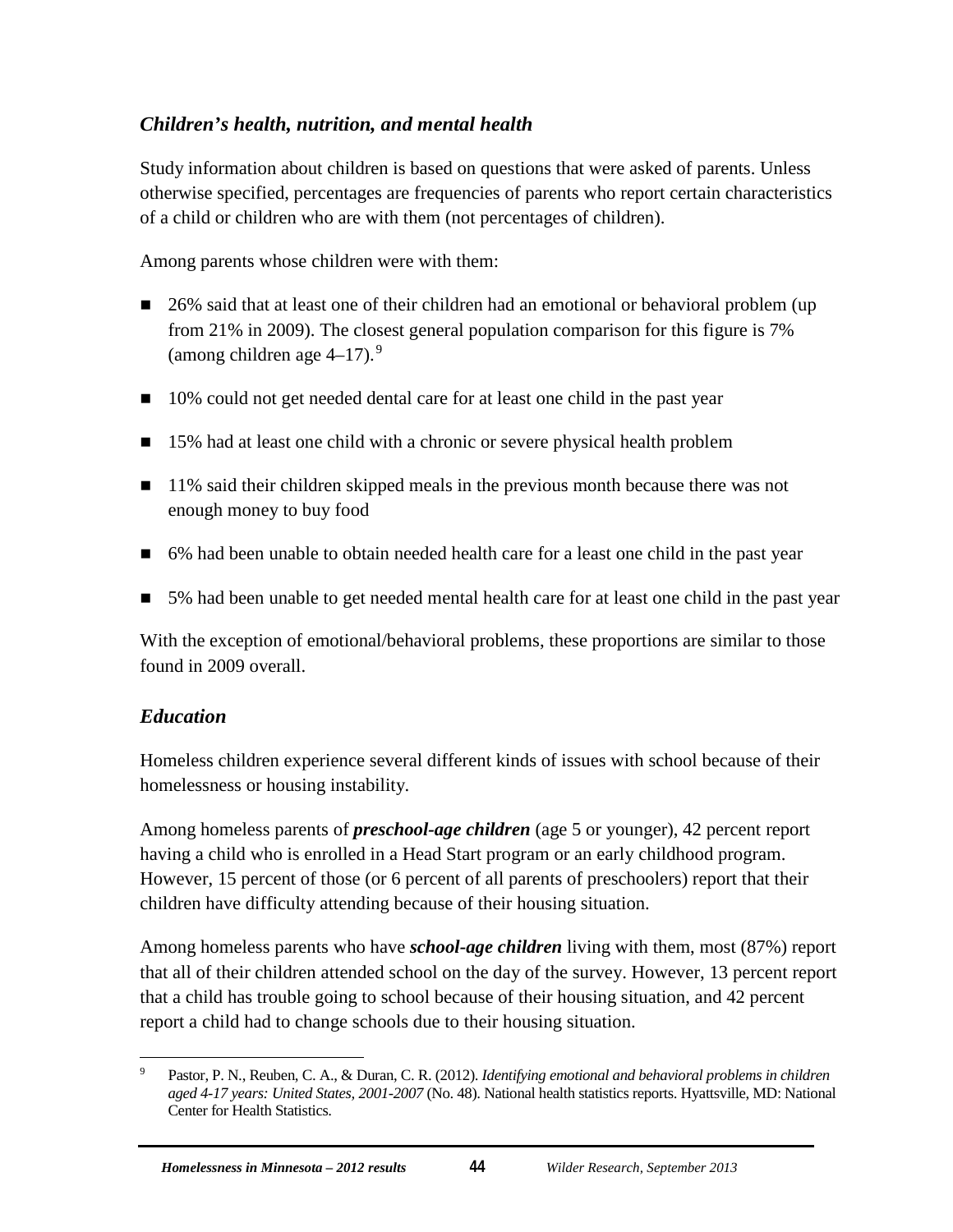- Parents in transitional housing are most likely to report that all their children attended school on the day of the survey (90%)
- Parents in battered women's shelters are least likely to report all their children attended school on the day of the survey (82%), and more likely to report that their children have trouble attending school due to their housing situation (20%) or have had to change schools due to their housing situation (55%)
- **Parents interviewed in outreach settings who have spent a majority of the previous month** doubled-up are most likely to report their children have trouble going to school because of their housing situation (33%)
- Other groups of parents more likely to report all of their children attended on the day of the survey are those who are employed parents (94% vs. 84%) and those in the Twin Cities metro (89% vs. 84%)

One in ten (11%) homeless parents with school-age children living with them has a child who has repeated a grade (down from 19% in 2009). Almost one-half (47%) have at least one school-age child with learning problems that resulted in the need for additional services, and about one in five report a child with a drop in grades (19%), excessive absences (17%) or tardies (14%), or dismissals or suspension (14%).

**Parents who are not staying in shelter are most likely to report a child who has experienced a** drop in grades (27%), excessive tardies (24%), or skipping school entirely (9%)

School-age homeless children also have difficult social experiences. Almost one-quarter (23%) of homeless parents with school-age children had a child who was having difficulty relating to peers, and one-third (32%) reported that their child had been the victim of bullying. One-fifth (20%) reported a child who was displaying bullying, aggression, or antisocial behavior.

**One-third of homeless parents report they have a school-age child who has been the victim of bullying.**

Parents living outside of the shelter system report elevated incidences of children who are victims of bullying (44%).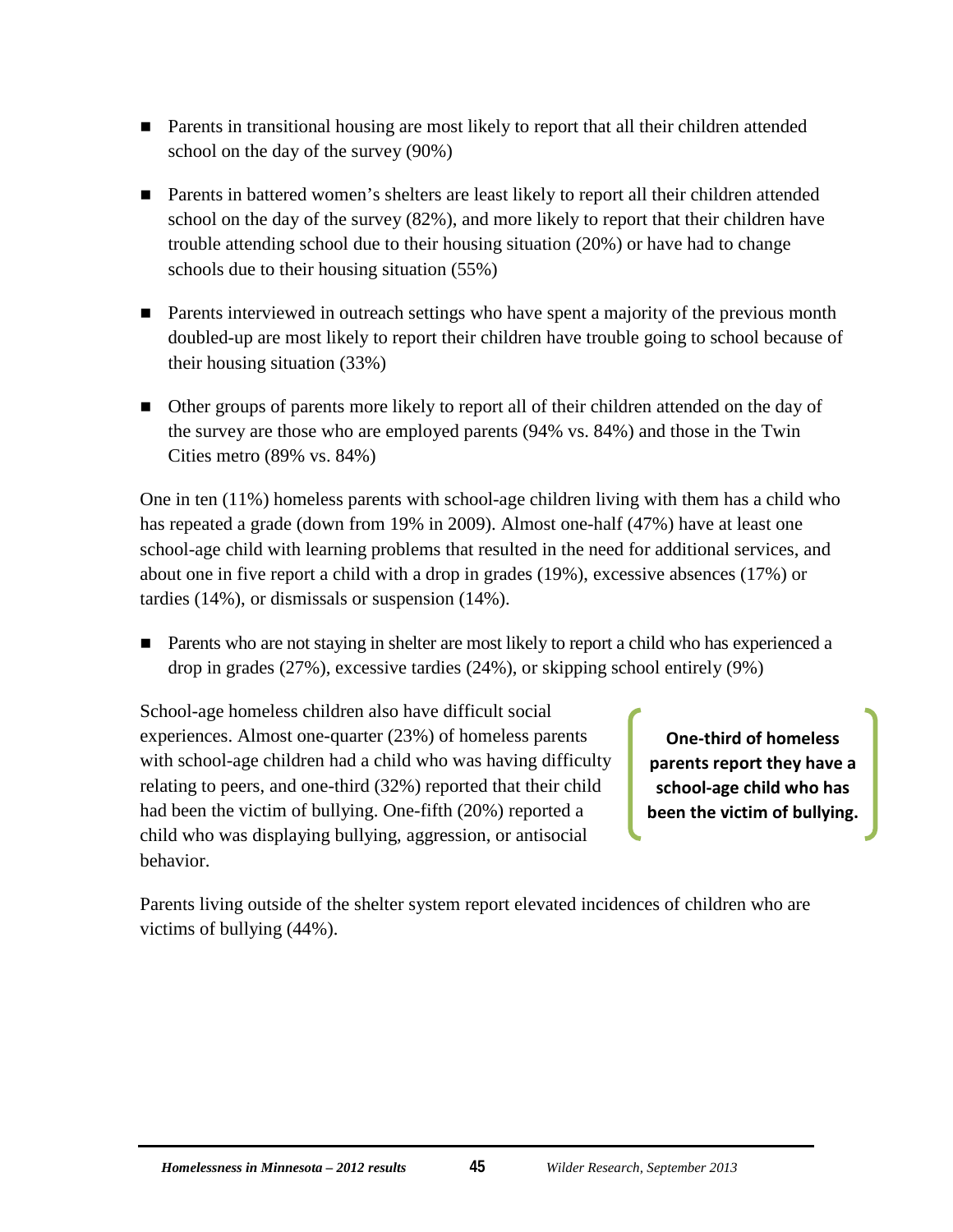#### **YOUTH OUTSIDE OF THE SHELTER SYSTEM**

Finding youth outside of the shelter system is extremely difficult, and the numbers reported here are an undercount. Youth who are homeless and on their own tend to be some of the most difficult to find of those experiencing homelessness. Homeless youth are less likely than adults to stay in shelters, more often staying temporarily with friends or in places not intended for habitation. Thus, they are less likely to be found in a one-night survey. Compared to homeless adults and families, homeless youth have fewer shelters available and fewer legal provisions for housing and other basic needs. Although it is difficult to find persons staying outside the shelter system, nearly 4 in 10 youth on their own in the 2012 study were found outside of the shelter system – a higher percentage than any other age group.

## <span id="page-52-0"></span>**Unaccompanied homeless youth**

*Homeless youth on their own often come from troubled backgrounds and face significant challenges. These include physical and mental health issues and histories of abuse and other trauma. A majority have a parent who has been incarcerated. Over one-quarter are parents themselves, and one-fifth have children with them.*

Because youth may be eligible for and participate in various programs and services through age 21, the following section combines both unaccompanied minors and young adults for an analysis of all homeless youth. Where differences between these populations are found, we describe them in the findings. However, where there were similarities in the responses of youth minors and young adults, we combine the responses of all "youth" we interviewed (both youth minors and young adults).

## <span id="page-52-1"></span>*Numbers*

On October 25, 2012, the study **counted 1,151** youth on their own (down slightly from 1,268 counted in 2009); 146 were age 17 and younger, 1,005 were 18 through 21. This comes after a steep rise in youth homelessness between 2006 and 2009 (up 46%). Compared to their representation in the total Minnesota population, youth ages 21 and younger are the age group most likely to be homeless.

On any given night, an **estimated 4,080** Minnesota youth experience homelessness. This includes an estimated 2,211 minor youth ages 17 and under and 1,869 young adults age 18 through 21. These estimates are much higher than in previous years, because of updated ways of estimating youth staying outside of the shelter system. Nevertheless, these numbers are still conservative estimates; the actual number of unaccompanied youth is likely considerably higher.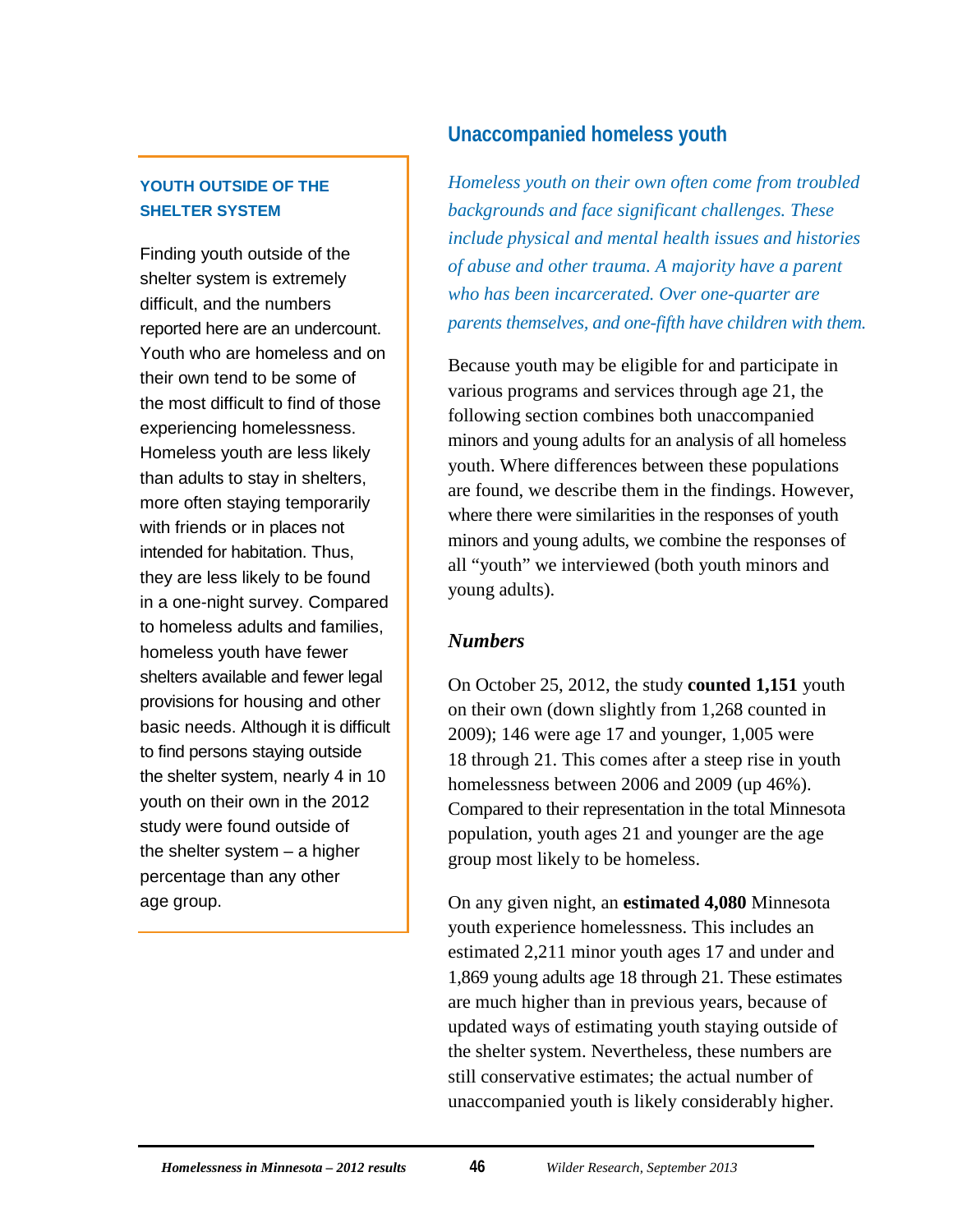## <span id="page-53-0"></span>*Demographics*

The average age for youth minors on their own was 16 (19 for young adults). Fifty-five percent of homeless youth are female; this is down from 61 percent in 2009. National studies show that girls are more likely to seek shelter and other services and thus be included in a one-night snapshot.

The number of homeless youth of color is disproportionately high compared to their prevalence in the general population of Minnesota youth (Figure 25). Seven in 10 homeless youth (70%) were African American, American Indian, Asian, Hispanic, or of mixed race, compared to just 24 percent of all Minnesota youth.<sup>[10](#page-53-2)</sup> In the Twin Cities metro area, 82 percent were youth of color; in greater Minnesota, youth of color comprised 48 percent of the youth homeless population found on the day of the study. These are similar percentages to 2009.

#### <span id="page-53-1"></span>**25. Racial or ethnic background of unaccompanied homeless youth (age 21 and younger) for Twin Cities metropolitan area and greater Minnesota**

|                               | <b>Statewide</b> | <b>Twin Cities</b><br><b>Metro</b> | Greater<br><b>Minnesota</b> |
|-------------------------------|------------------|------------------------------------|-----------------------------|
| African American              | 37%              | 54%                                | 16%                         |
| African Native                | 3%               | 4%                                 | $< 1\%$                     |
| American Indian               | 13%              | 5%                                 | 23%                         |
| Asian                         | 2%               | 1%                                 | 2%                          |
| White                         | 33%              | 18%                                | 52%                         |
| Other/More than one           | 12%              | 17%                                | 6%                          |
| Hispanic – may be of any race | 10%              | 10%                                | 9%                          |

For homeless youth on their own:

- $\blacksquare$  The vast majority of homeless youth grew up in Minnesota (76%). Compared to 2009, this proportion has increased (up from 69%).
- $\blacksquare$  Most homeless youth grew up living with biological parents (65%). Others lived with grandparents or other family members (11%), in a blended family (9%), in a foster family (6%), or in an adoptive family (5%).
- Ten percent of homeless youth had lived in an adoptive home at some point in their lives (6% of youth minors and 11% of young adults)
- Four in 10 youth  $(42%)$  identified by the study as homeless were found outside of the Twin Cities in greater Minnesota (49% of youth minors and 41% of young adults)

<span id="page-53-2"></span><sup>&</sup>lt;sup>10</sup> U.S. Census Bureau. 2011 American Community Survey 1-year Estimates [statistics from data file]. Retrieved fro[m http://factfinder2.census.gov](http://factfinder2.census.gov/)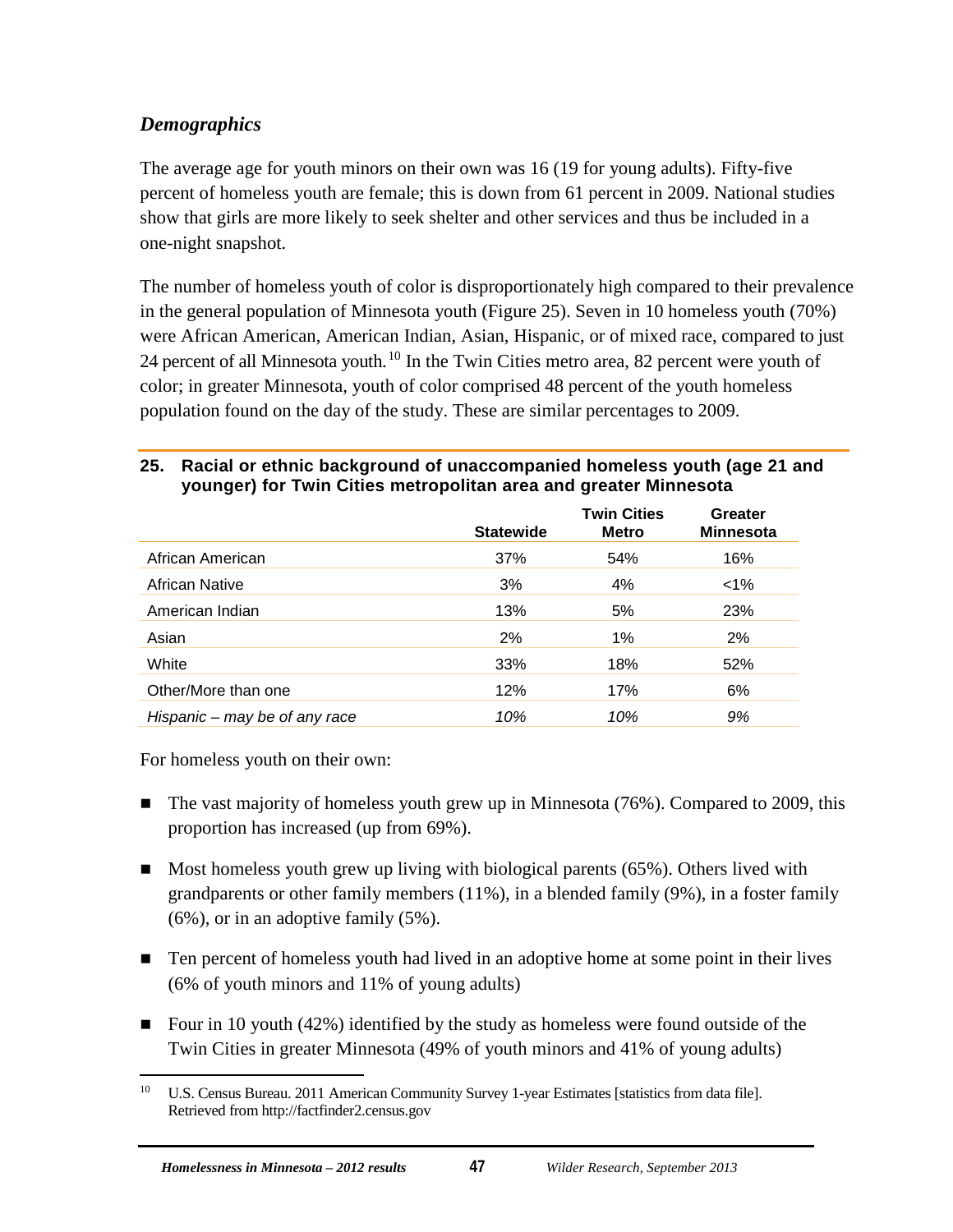**Fifteen percent of youth identified themselves as lesbian, gay, bisexual or were unsure** about their sexual orientation. Thirteen youth (2%) identified themselves as transgender.

#### <span id="page-54-0"></span>*Education and employment*

A growing proportion of homeless minors age 17 and younger are enrolled and attending school.

- Nearly all youth minors are enrolled in school (95%)
- The percentage of youth minors who attended school on the day of the survey increased over the past 12 years, from 48% in 2000 to 69% in 2012
- Fifty-eight percent of 19-21 year olds had completed high school or received their GED

Thirty-one percent of youth were employed at the time of the survey. Eight percent were employed full time (35 or more hours per week).

#### <span id="page-54-1"></span>*Living arrangements*

On the night of the study, youth were most likely to be found outside the shelter system. When asked where they had stayed in the 30 days prior to the study, 6 in 10 had stayed outside, and half had doubled-up or couch-hopped. Only one-third had stayed in shelter (Figures 26-27).

<span id="page-54-2"></span>

|  | 26. Where unaccompanied youth were staying on the night of the 2012 survey |  |  |  |  |
|--|----------------------------------------------------------------------------|--|--|--|--|
|--|----------------------------------------------------------------------------|--|--|--|--|

|               | <b>Emergency</b><br>shelter | <b>Transitional</b><br>housing | <b>Battered</b><br>women's shelter | Outreach<br>(not in shelter) |
|---------------|-----------------------------|--------------------------------|------------------------------------|------------------------------|
| <b>Minors</b> | 39%                         | 14%                            | $0\%$                              | 47%                          |
| Young adults  | <b>20%</b>                  | 39%                            | 3%                                 | 38%                          |
| All youth     | 23%                         | 36%                            | 2%                                 | 39%                          |

#### <span id="page-54-3"></span>**27. Where unaccompanied youth stayed in the 30 days prior to the 2012 survey**

|               | <b>Emergency shelter/</b><br>transitional housing | Doubled-up | Outside | <b>Housed</b> |
|---------------|---------------------------------------------------|------------|---------|---------------|
| <b>Minors</b> | 52%                                               | 62%        | 23%     | 31%           |
| Young adults  | 64%                                               | 52%        | 35%     | 9%            |
| All youth     | 62%                                               | 53%        | 33%     | 12%           |

*Note: Row totals are greater than 100% because many youth stayed in multiple settings during the month prior to the survey.*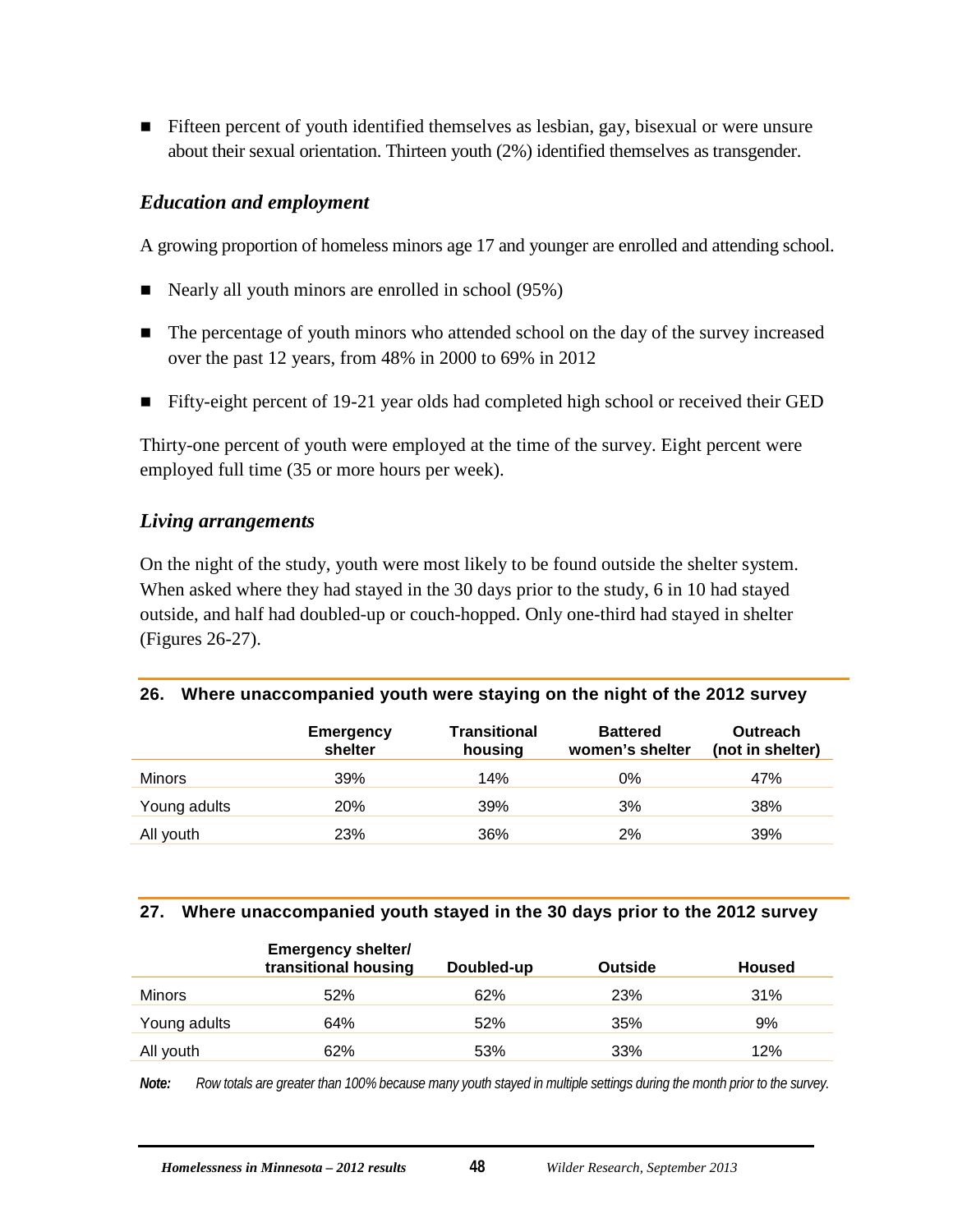### <span id="page-55-0"></span>*Youth affected by parental incarceration*

For the first time, the 2012 study asked unaccompanied youth if they had a parent who had ever been incarcerated. A surprising 60 percent of youth have a parent who has been incarcerated at some point, and 13 percent have a parent who is currently incarcerated.<sup>[11](#page-55-2)</sup>

**60 percent of youth have a parent who has been incarcerated.**

#### <span id="page-55-1"></span>*Out-of-home placements*

Almost three-fifths (58%) of homeless youth have experienced at least one of the following social service placements:

- 35% of youth have lived in a *foster home*
- 23% of youth have lived in a *facility for persons with emotional, behavioral, or mental health problems* (up from 18% in 2009)
- 22% of youth have lived in a *group home*

Youth in greater Minnesota are more likely to have a history of placements than youth in the Twin Cities area (65% versus 54%). The statewide total of 58 percent who have experienced one of these placements is down from 64 percent in 2009 and 70 percent in 2006.

- In the 12 months prior to the survey, 16 percent of youth left some type of social service placement, including almost one-third (30%) of this group who had recently left foster care or a group residential facility
- Thirty-seven percent had been held more than a week in a correctional facility (24% of minors and 40% of young adults)
- Sixty-five percent had either a social service or corrections placement (59% of minors and 66% of young adults)

<span id="page-55-2"></span> $11$  In the separate report on homeless youth (fall 2013), these facts will be further explored to understand the impact of parental incarceration on youth homelessness.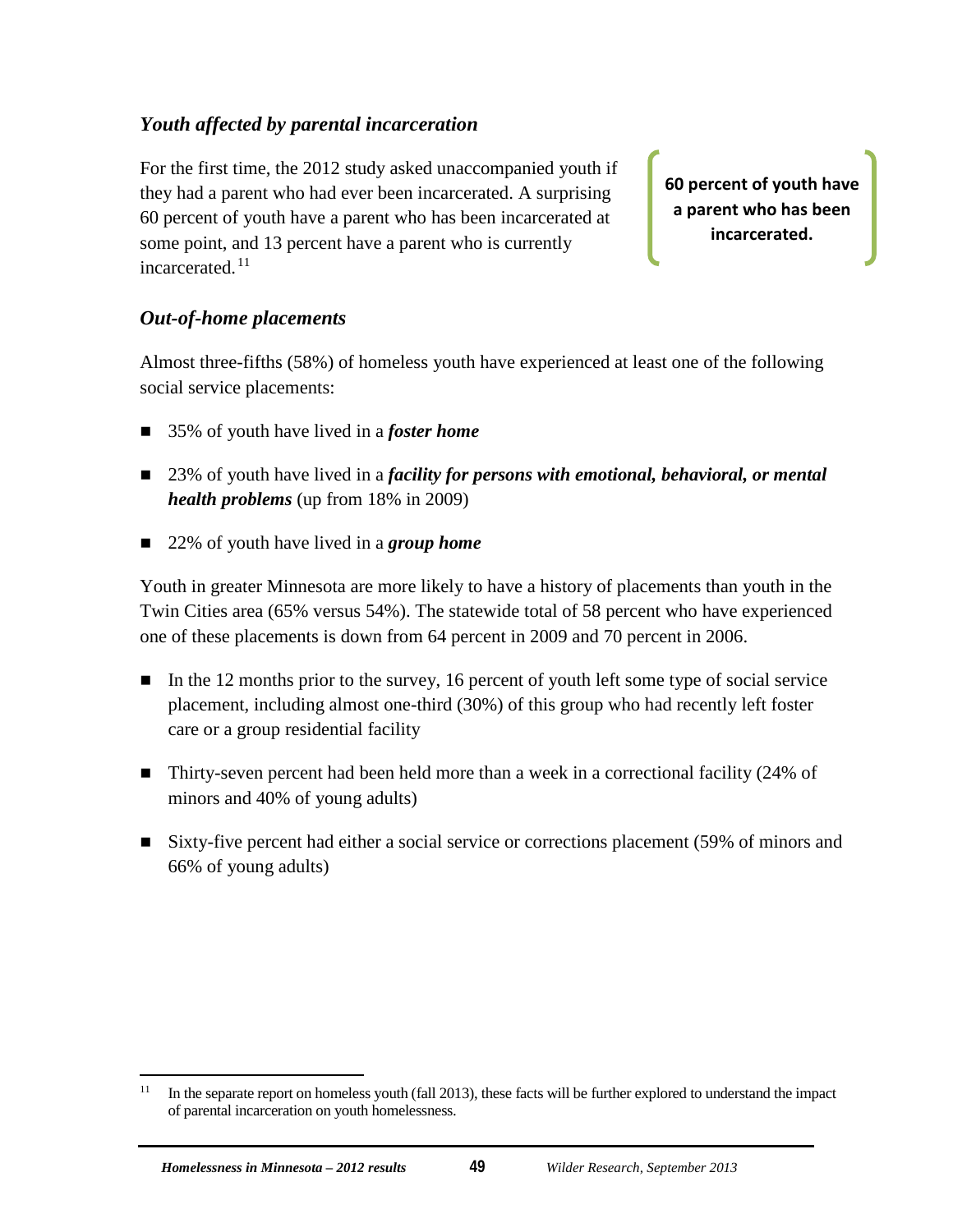### <span id="page-56-0"></span>*History of childhood trauma*

Most homeless youth have histories of abuse and neglect (Figure 28). While female youth have higher rates of each of the kinds of maltreatment, they are especially more likely to have been victims of sexual abuse (38% vs. 14% for male youth).

**More than half (55%) of all homeless youth have been abused or neglected.**

|                              | All youth  | <b>Female youth</b> | Male youth |
|------------------------------|------------|---------------------|------------|
| Physically abused as a child | 44%        | 46%                 | 41%        |
| Sexually abused as a child   | <b>27%</b> | 38%                 | 14%        |
| Neglected as a child         | 31%        | 33%                 | 28%        |
| At least one of the above    | 55%        | 59%                 | 51%        |

#### <span id="page-56-2"></span>**28. Childhood histories of trauma among unaccompanied youth**

#### <span id="page-56-1"></span>*Health issues*

As among adults, high proportions of homeless youth have physical, mental, and chemical health problems. Slightly over half (52%) have a serious mental illness, with depression being the most common at 29 percent. Slightly over one-third (36%) have a chronic physical health condition, most often high blood pressure (10%) or chronic lung or respiratory problems (7%). Sixteen percent have been told by a medical professional within the past two years that they have a drug abuse disorder (14%) or an alcohol abuse disorder (10%). Nearly one-quarter (23%) have suffered a head injury that was followed by the onset of symptoms indicative of a traumatic brain injury.

**52% of homeless youth report some type of significant mental health problem, and 36% have chronic physical health issues.**

- Compared to male youth, female youth are more likely to have a chronic physical health condition
- Male youth are more likely to have a mental illness, traumatic brain injury, or a substance abuse disorder

|                                    | All youth | Female youth | Male youth |  |  |
|------------------------------------|-----------|--------------|------------|--|--|
| Chronic physical health condition  | 36%       | 41%          | 31%        |  |  |
| Significant mental illness         | 52%       | 45%          | 58%        |  |  |
| Substance abuse disorder           | 16%       | 13%          | 19%        |  |  |
| Evidence of traumatic brain injury | 23%       | 19%          | 27%        |  |  |
| At least one of the above          | 69%       | 73%          | 63%        |  |  |

#### <span id="page-56-3"></span>**29. Health issues among unaccompanied youth**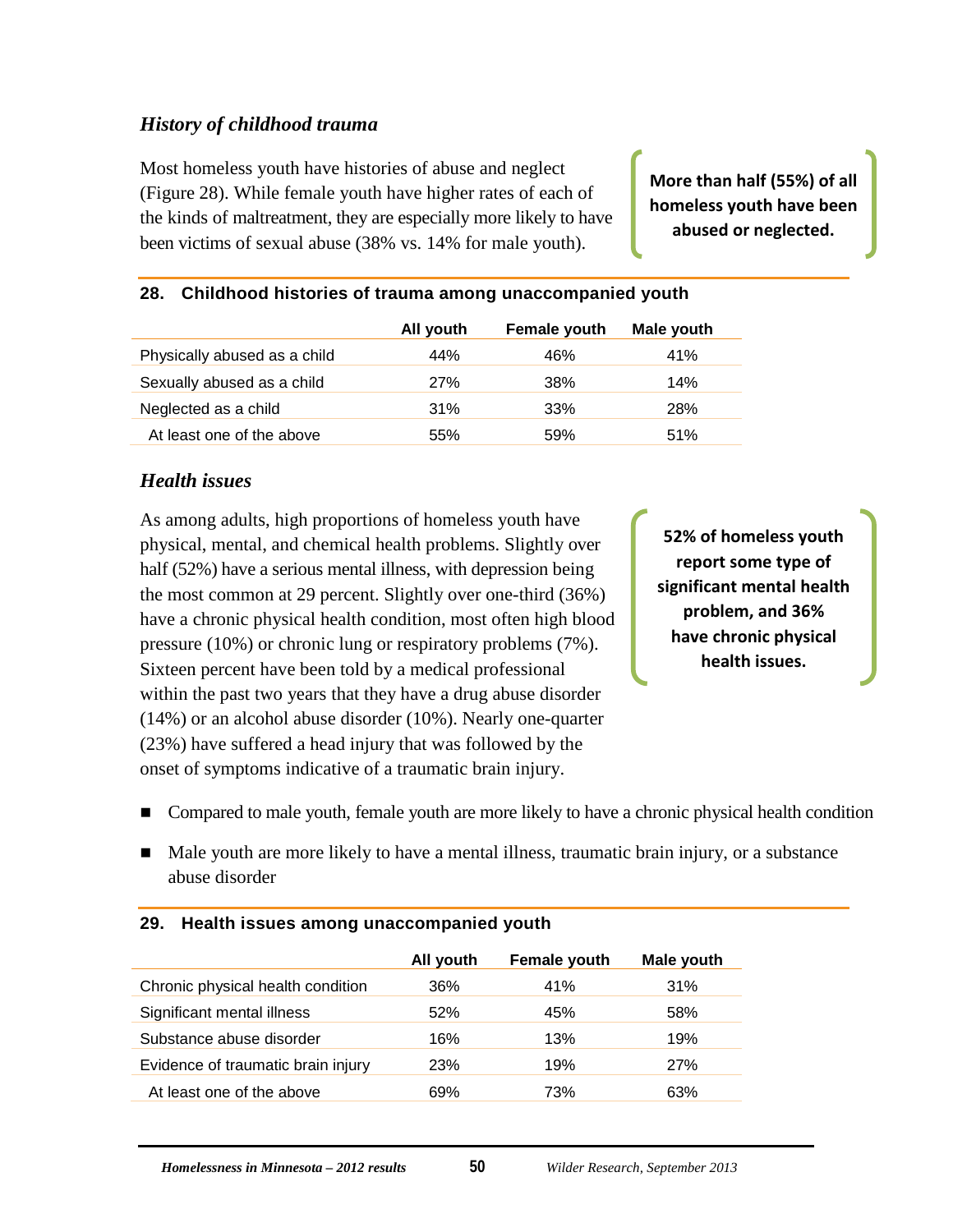## <span id="page-57-0"></span>*Violence and exploitation*

Thirty percent of homeless youth have stayed in an abusive situation because they did not have other housing options, and about one-sixth (17%) have traded sex for shelter, food, clothing, or other essentials (Figure 30). These rates are generally higher among female youth.

**21% of homeless youth have been attacked or beaten while homeless.**

#### <span id="page-57-2"></span>**30. Violence and sexual exploitation among unaccompanied youth**

|                                                                                            | All<br>vouth | <b>Female</b><br>youth | Male<br>youth |
|--------------------------------------------------------------------------------------------|--------------|------------------------|---------------|
| Female youth homeless due to domestic violence                                             | 16%          | 28%                    |               |
| Stayed in an abusive situation due to no other housing<br>options                          | 30%          | 35%                    | <b>24%</b>    |
| Physically or sexually attacked while homeless                                             | 21%          | 26%                    | 17%           |
| Has been sexual with someone only for the purpose of<br>getting shelter, clothing, or food | 17%          | 15%                    | 18%           |
| At least one of the above                                                                  | 46%          | 51%                    | 39%           |

#### <span id="page-57-1"></span>*Experiences with and reasons for homelessness*

On average, homeless youth first left home at age 16 and more than one-half (57%) have been homeless for less than one year. Nearly three-quarters of youth (73%) have been homeless before their current experience with homelessness (similar to 2009).

**Eight out of 10 homeless youth (84%) report that they have regular contact with a trusted adult**

Eleven percent of youth interviewed had been homeless less than a month, and 43 percent had been homeless a year or more. Over one-half (53%) fit the definition of long-term homeless as defined by the State of Minnesota (homeless a year or more in the present episode, or homeless four or more times in the past three years).

Conditions for homeless youth are difficult and sometimes dangerous. One-third (33%) slept outside at least one night out of the previous 30 nights. More than one-half (53%) were "doubledup" at least one night of the previous 30. One-quarter (25%) of homeless youth had been turned away from shelter in the past three months because there were not available bed spaces. One-fifth (21%) of homeless youth had been attacked or beaten while they were homeless.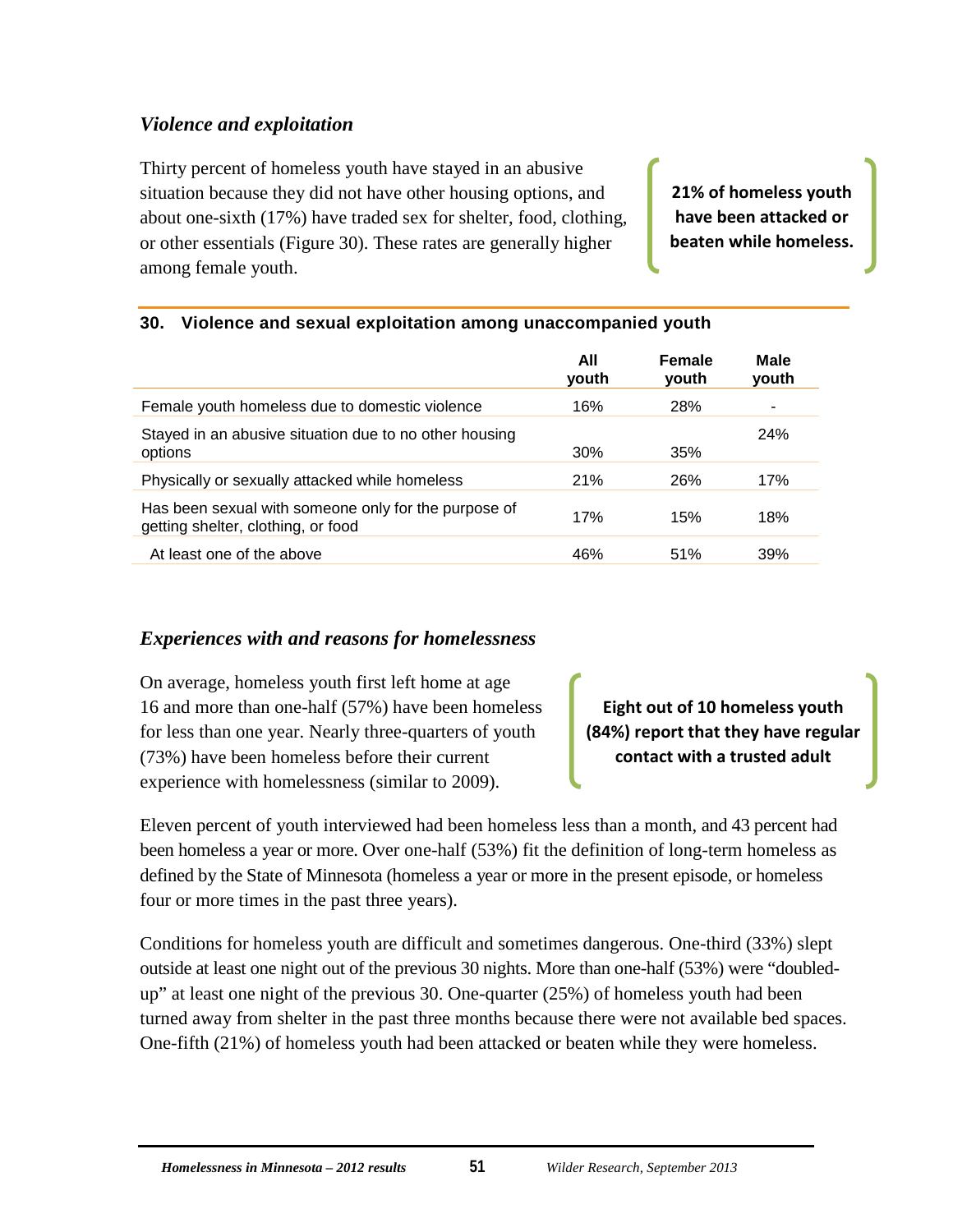Figure 31 shows the most common reasons that homeless youth cite for leaving home.

|                                                   | A main cause | Part of the cause<br>or a main cause |
|---------------------------------------------------|--------------|--------------------------------------|
| Told to leave or locked out                       | 30%          | 59%                                  |
| Fighting frequently with parents or guardians     | 29%          | 61%                                  |
| Someone in home they couldn't stand to be around  | 23%          | 56%                                  |
| Not willing to live by parents' rules             | 12%          | 48%                                  |
| Neglect or parents not attending to basic needs   | 12%          | 33%                                  |
| Parents' use of drugs or alcohol                  | 12%          | $30\%$                               |
| Didn't feel safe because of violence in the house | 11%          | 25%                                  |
| Family lost their housing                         | 11%          | 23%                                  |
| Home was too small for everyone to live there     | 10%          | 26%                                  |
| Delinquent activities by the youth                | 9%           | 32%                                  |

#### <span id="page-58-1"></span>**31. Youth's views of what led to their homelessness, top 10 factors**

*Note: Only the top 10 of 17 total factors reported; based on the percent reporting each factor as "a main cause"*

Relatively few homeless youth (6%) reported that they were homeless due to a lack of tolerance of their sexual orientation or gender identity. However, of the 15 percent of youth who identify as gay, bisexual, or transgender, over one-quarter (29%) cite this as a contributing factor to their homelessness, including 15 percent who identify it as the main cause.

#### <span id="page-58-0"></span>*Service use*

Among homeless youth who received services, the following services helped them most:

- Food Stamps (48%)
- **Transportation assistance (37%)**
- $\blacksquare$  Drop-in centers (21%)
- Food shelves  $(15%)$
- Free clothing shelf  $(14\%)$
- $\blacksquare$  Help to find a job (12%)
- $\blacksquare$  Outreach services (11%)
- $\blacksquare$  WIC (11%)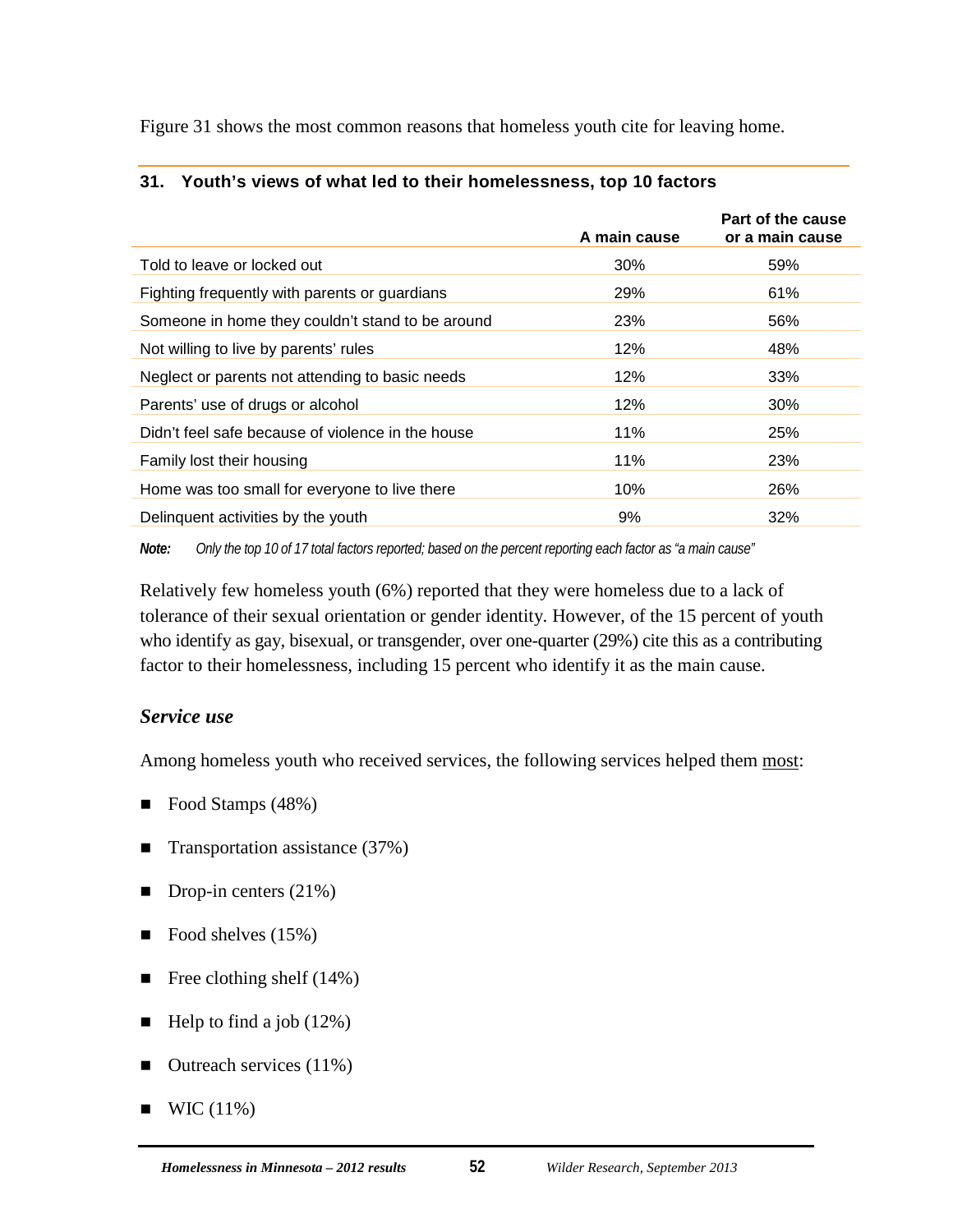### <span id="page-59-0"></span>*Youth with children*

Overall, 29 percent of homeless youth are parents.

- 39% of female youth have any children, but only 16% of male youth
- 9% of minors have any children, and 32% of young adults

**29% of homeless youth are parents, and one out of five has at least one child with them.**

Twenty-one percent have their children with them (35% of female youth and 4% of male youth). Most have only one child (77%), and three-quarters of these children are age two or younger.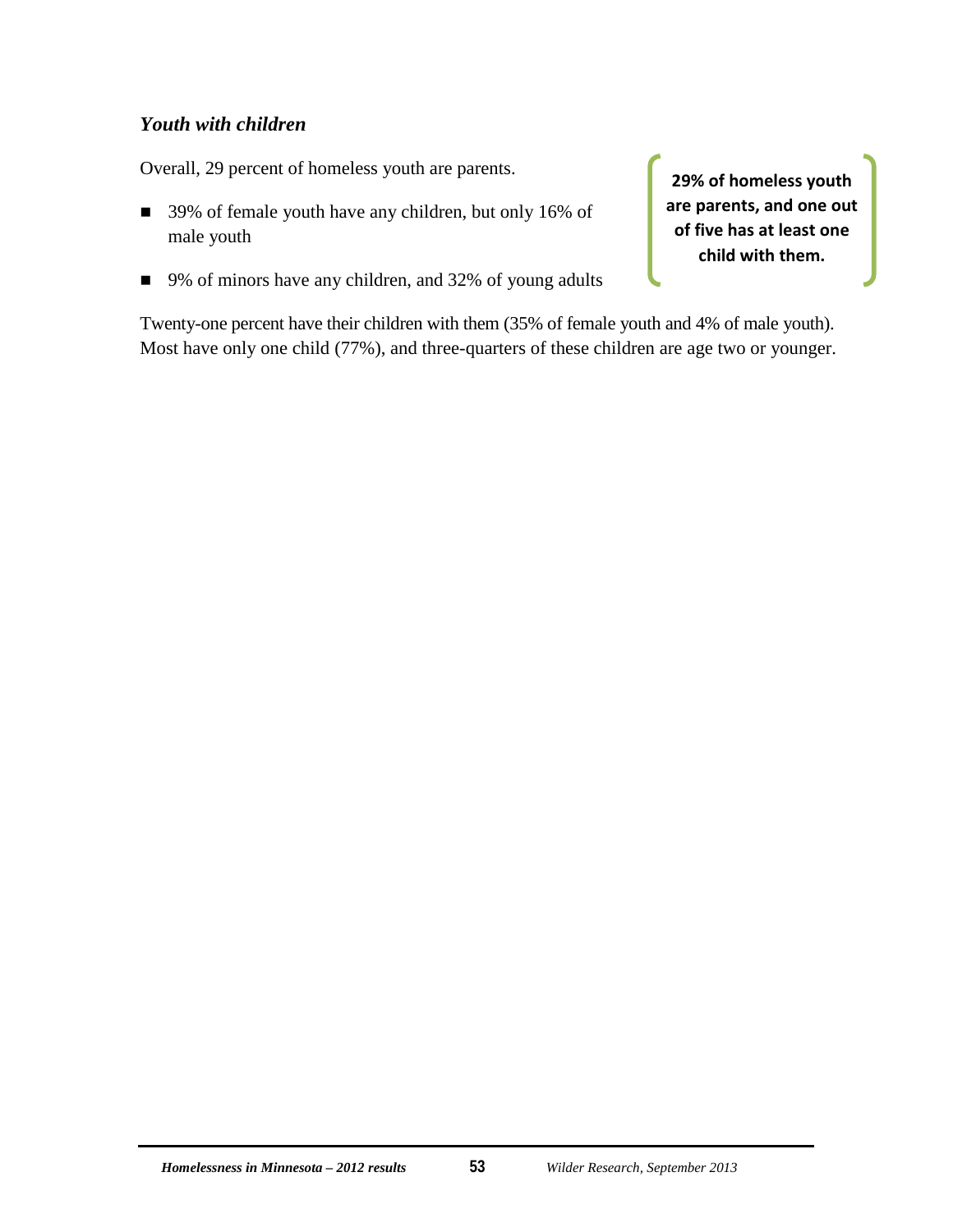## <span id="page-60-0"></span>Conclusion

What does this latest study of homelessness tell us? First, it tells us that the problem of homelessness is still with us, despite substantial efforts to fix it. In all likelihood, the numbers we found would be significantly higher were it not for the wide range of supportive services available in Minnesota.

Nonetheless, on one October night in 2012, we found a total of 10,214 homeless people in Minnesota, not including those living on reservation lands. Children who were with their parents make up about one-third of this figure. The total represents a six percent increase over the number found in 2009, and a larger number of homeless people than identified in any previous triennial survey conducted by Wilder Research since this effort began in 1991.

As in all parts of the country, homelessness is more often a problem for people of color than for whites. In fact, the racial differences are more pronounced in Minnesota than just about any other part of the United States. For example, in the Twin Cities metro area, African-Americans make up nearly half of the homeless population while representing only about nine out of 100 in the overall metro area population. Similarly, in greater Minnesota, American Indians account for nearly one in five people experiencing homelessness while numbering only about two in 100 in the general population of greater Minnesota.

Housing for low income people is not available in abundance, and it is least available to low income people with barriers and problems. The vacancy rate for what would be considered affordable units for very low income people is virtually zero. For those fortunate enough to receive some type of public benefit, the gap between what one is able to pay and what housing actually costs is still significant.

What distinguishes those who have been homeless a short time? Who are those most likely to get back on their feet in short order? It is those with connections and support, previous success in keeping a job, fewer health problems, and less time in desperate poverty.

And what characterizes those who have been homeless for a year or more and those with multiple episodes of homelessness over multiple years (the official federal definition of chronic homelessness)? Previous abuse, chronic health issues, criminal convictions, evictions, chronic substance use, violence, and broken relationships.

The information required to describe this problem is straightforward and clear. And the urgency for addressing homelessness can be demonstrated by one simple fact. When we started the study, there was little evidence that a significant number of adults we had interviewed had been homeless as children. Today, however, nearly 25 percent of adults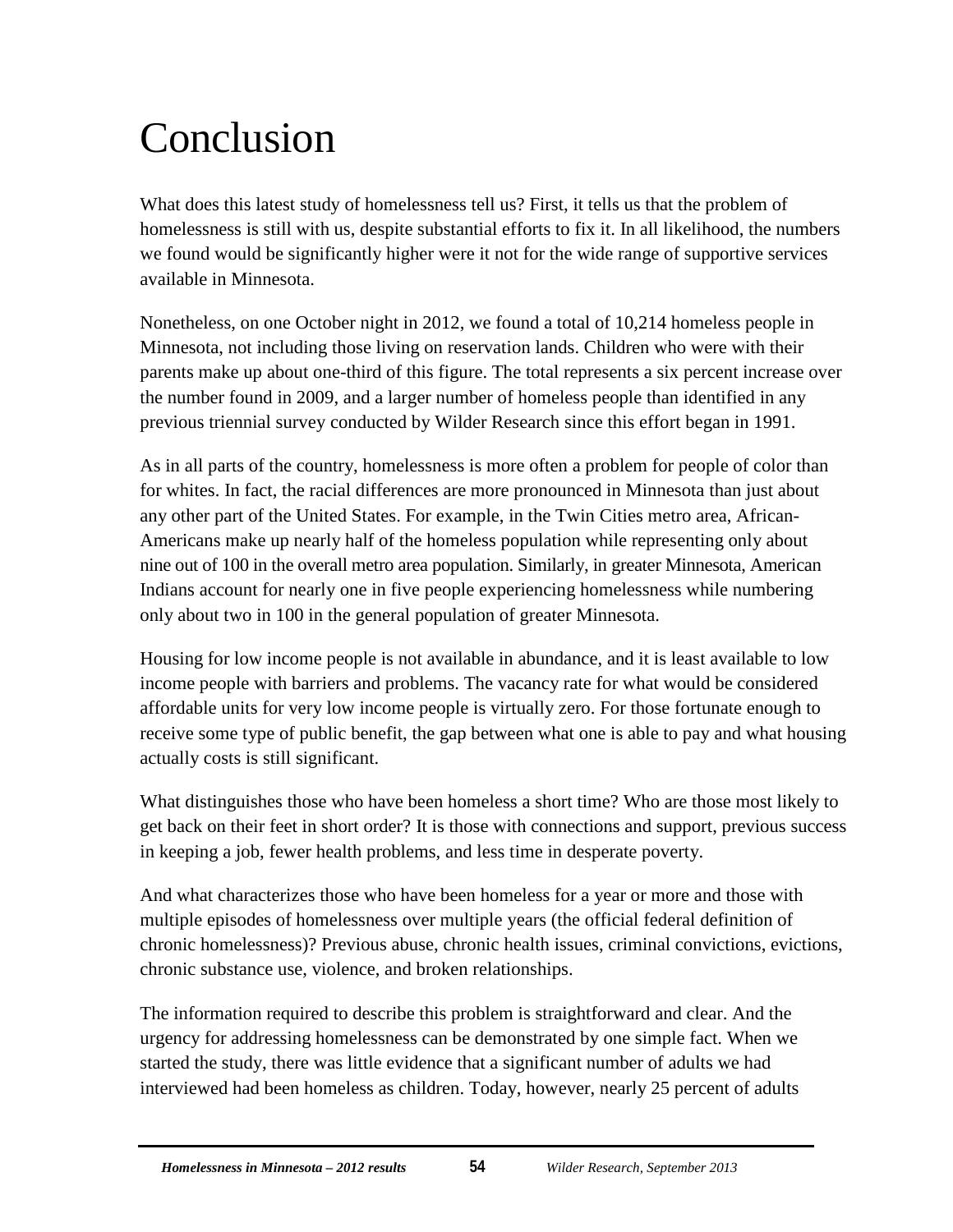report that their first experience of homelessness was as a child. Left unabated, we will fully institutionalize shelter systems as the primary housing strategy for the poorest among us. And unfortunately, the numbers are still not going in the right direction. Today, compared to nearly 25 years ago when the study began, the rich have more, the poor have less. And the very poorest, those whose lives have begun with the roughest of starts, those unable to hold a job, those gripped by chronic illness or substance abuse, and those whose connections are weakened or broken, are growing in numbers. The information in this report is intended to describe the needs and barriers faced by homeless adults, youth, and children in ways that can lead to more effective and long-term solutions in Minnesota.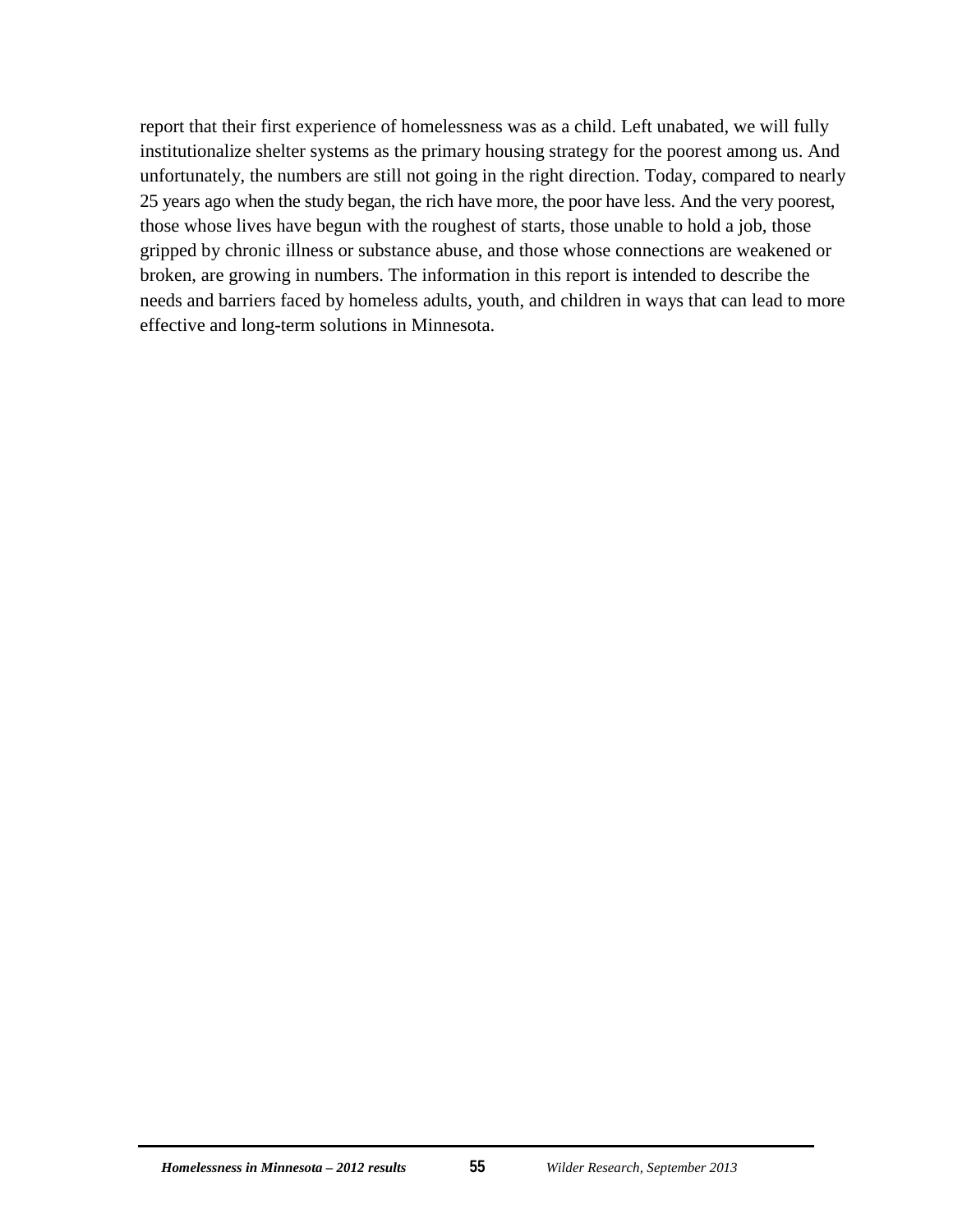#### **32. Number of people counted in Minnesota's homeless shelters, transitional housing programs, and in non-shelter locations by region on October 25, 2012**

<span id="page-62-0"></span>

*Source: Wilder Research; data from shelter providers and homeless persons interviewed in non-shelter locations.*

*Note: "Youth" refers to those age 17 and younger who are on their own (not with their families).*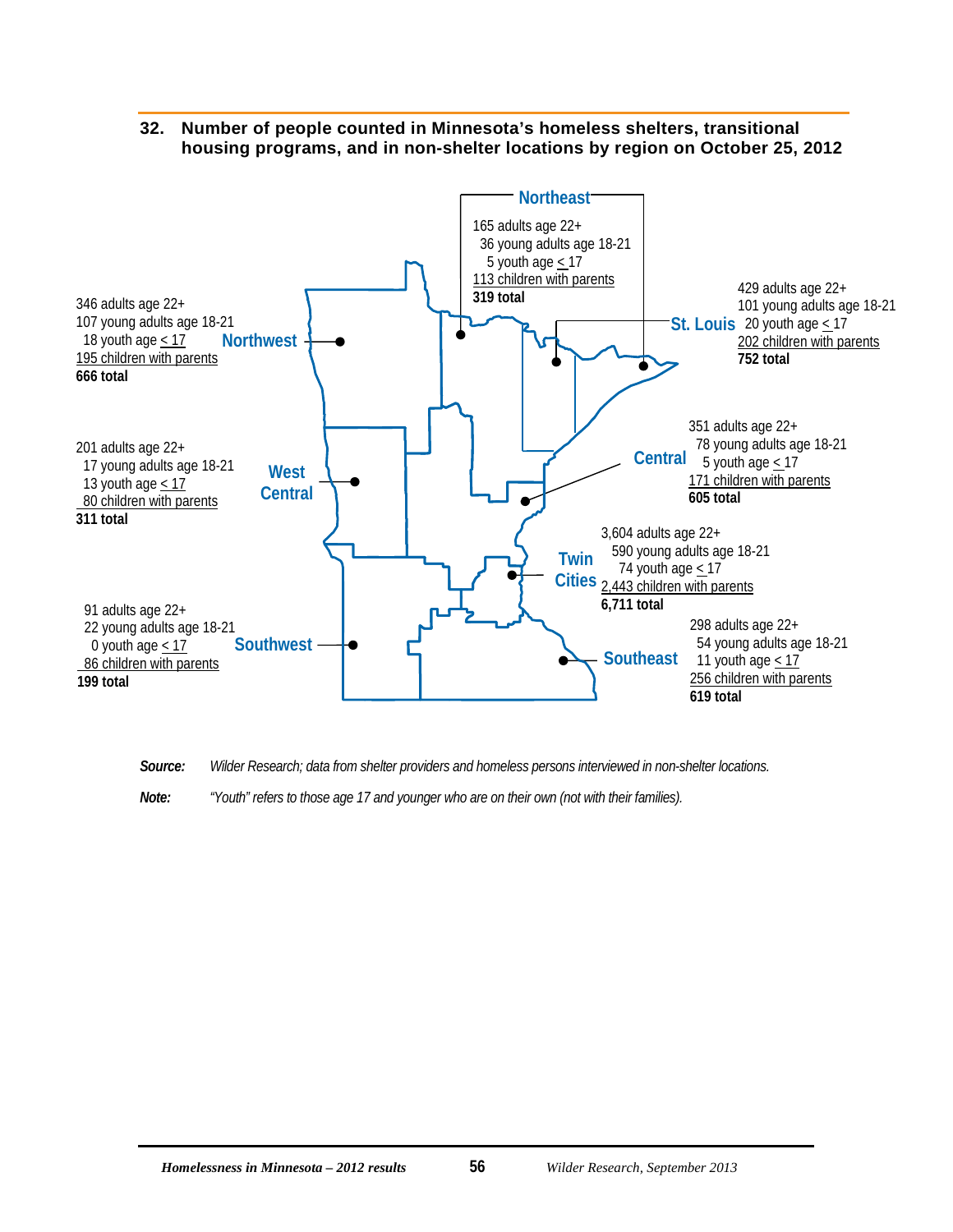<span id="page-63-0"></span>



*Source: Wilder Research; data from shelter providers and homeless persons interviewed in non-shelter locations.*

*Note: "Youth" refers to those age 17 and younger who are on their own (not with their families).*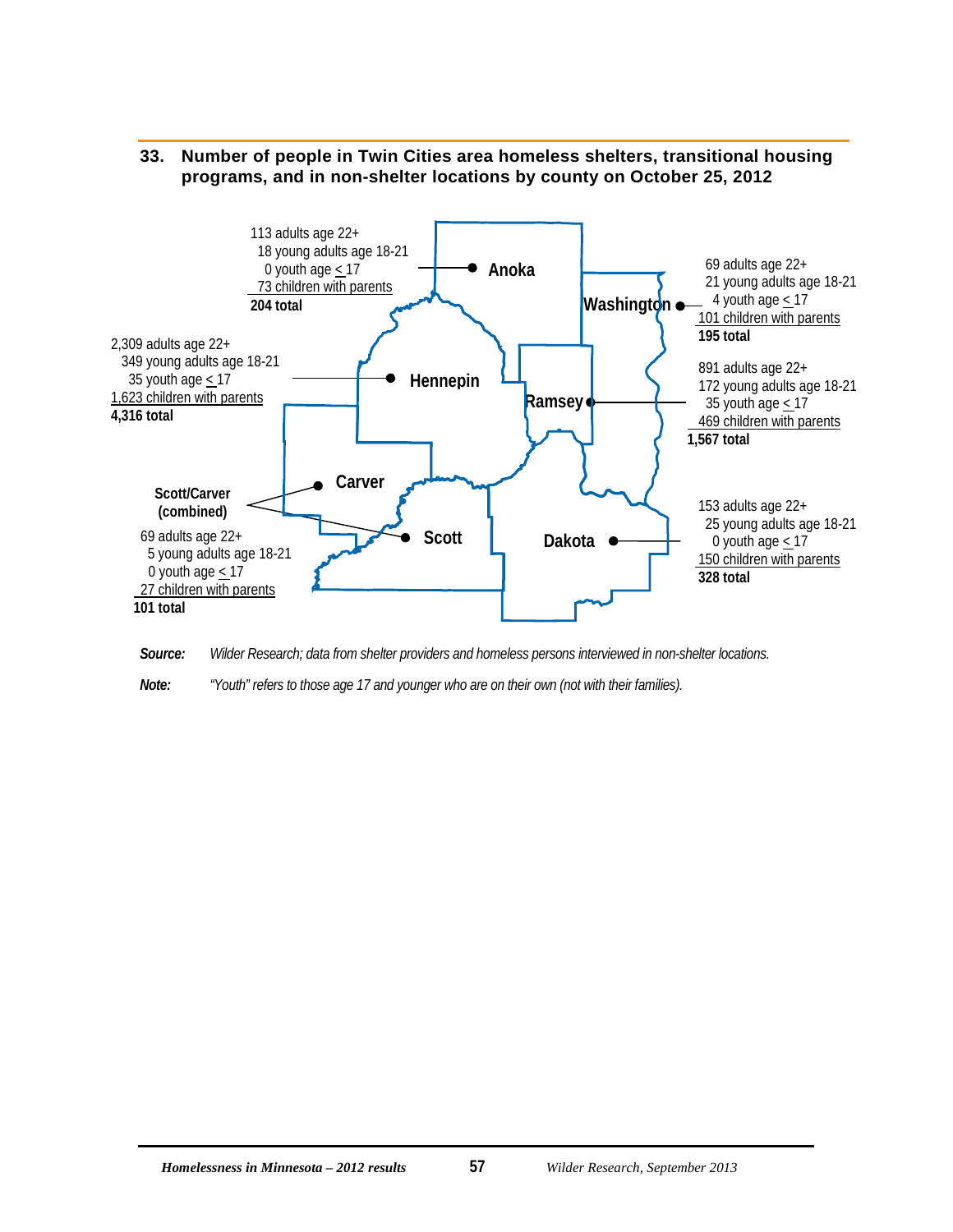## <span id="page-64-0"></span>**How Wilder Research calculated the estimates**

### <span id="page-64-1"></span>*One-night estimates*

**Unaccompanied minors (age 17 or younger).** The estimate is based on two national studies. The first was conducted by the U.S. General Accounting Office [12](#page-64-2) and found that for every child and youth in shelter, there were 2.7 who were doubled-up. This study has been the basis for one-night estimates for the Wilder study for many years, but there is increasing evidence that this method significantly undercounts unsheltered minors. For this reason, we also use the findings of a 1998 national study by the Research Triangle Institute [13](#page-64-3) that found that 2.6 percent of all minor youth ages 12 through 17 had been homeless for at least one night over the course of a year and had not used shelter programs. We believe this method is a more reliable estimate for current conditions. However, to be as conservative as possible in our estimates, we have averaged the results from the two methods to prepare our estimates for 2012.

**Young adults (age 18-21).** We have not found any studies that allow us to directly estimate the number of unsheltered young adults. We believe that the pattern of homelessness for this age group is closer to patterns for unaccompanied minors (ages 17 and younger) than to those for the overall adult population. As a conservative estimate, we computed the estimate using the Research Triangle study method described above in the section for minors and also computed an estimate using the method described below for adults. The estimate we report here is the average of the two.

**Adults (age 22 and older) and children who are with their parents.** Our estimate for adults and children is based on a November 2012 report issued by the U.S. Department of Housing and Urban Development  $(HUD)^{14}$  $(HUD)^{14}$  $(HUD)^{14}$ , which compiled one-night point-in-time counts of homeless individuals in January 2012 from Continuum of Care regions nationwide. These found that for every 100 single adults in shelters, there were 60 more not in shelters, and for every 100 persons in families in shelters, there were 25 more not in shelters. We believe that this method computes a conservative estimate.

<span id="page-64-2"></span> <sup>12</sup> U.S. General Accounting Office. (1989). Children and youths: About 68,000 homeless and 186,000 in shared housing at any given time. Washington, DC: Author.

<span id="page-64-3"></span><sup>13</sup> Ringwalt, C.L. (1998). The prevalence of homelessness among adolescents in the United States. *American* 

<span id="page-64-4"></span><sup>&</sup>lt;sup>14</sup> U.S. Department of Housing and Urban Development. (2012). 2012 Continuum of Care homeless assistance *programs: Homeless populations and subpopulations*. Retrieved from http://www.hudhre.info/CoC\_Reports/2012\_national\_pops\_sub\_FULL.pdf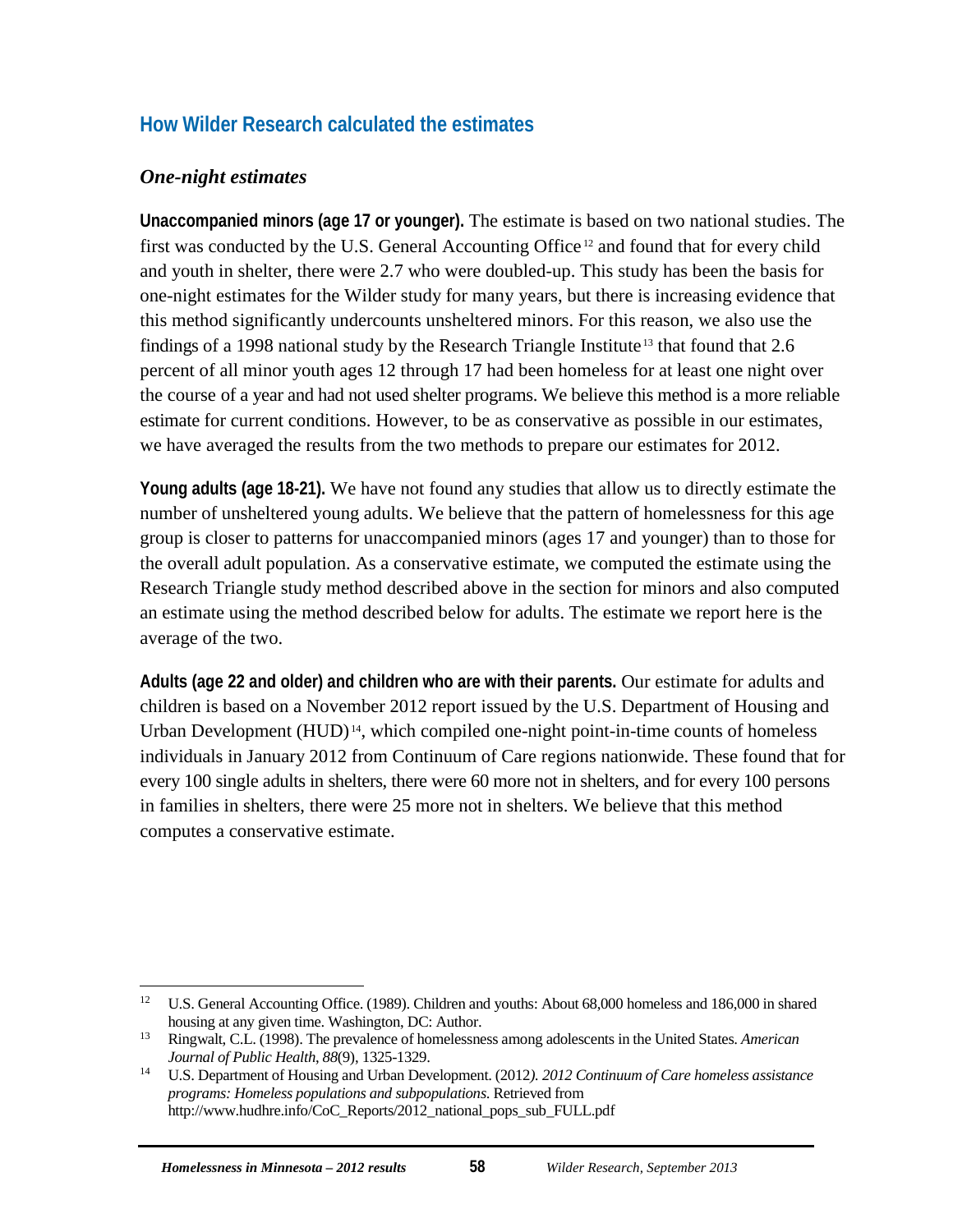### <span id="page-65-0"></span>*Annual estimates*

Annual estimates for all age groups follow a method developed by the Urban Institute in their 2001 report on their national homeless study. [15](#page-65-1) The method starts with two facts that are known from the survey itself: how many people were in shelters on the night of the survey plus how many were enumerated in non-survey locations; and how long they had been homeless on that night.

We assume that the people interviewed on the night of the survey are representative of others who might have been interviewed had we chosen a different night of the year. Since the Urban Institute study found considerably more homeless persons in a February count than in the fall (October and November), our choice of an October date for the Minnesota survey makes this a conservative assumption.

On the night of the survey, we found 121 people who had become homeless within the most recent week. Over the course of a year, there are 51 additional weeks. Our 121 people thus represent (121 times 51) or 5,171 people homeless over the course of a year. Similarly, we found 290 people who had been homeless more than a week but not more than a month. To represent the additional 11 months in the year, we add (290 times 11) or 3,190 people to the annual total. We add more based on similar computations for those homeless for one to three months (for which there are three additional periods in the year) and those homeless four to six months (for which there is one additional period in the year). For those homeless between six months and a year, we make the conservative assumption that all had been homeless for the full year, and add no additional numbers to the annual estimate. Similarly, those homeless for a year or longer, and those who did not answer the question about length of homelessness, are included in the annual estimate but with no additions to represent the balance of the year.

As a final step, the estimated total was reduced to account for people who experience more than one episode of homelessness in a year. Based on the Urban Institute's study, this is assumed to be 10 percent of adults. The Urban Institute interviewed extremely few minors, so we do not consider it a reliable guide to the incidence of repeat episodes for minors. As a conservative estimate, we assume 18 percent had repeat episodes, and reduce the numbers for minors accordingly. We also assume that young adults in the 18 to 21 age bracket experience more repeat episodes than adults but fewer than minors, and use a 14 percent reduction factor for them.

<span id="page-65-1"></span> <sup>15</sup> Burt, M., Aron, L.Y., Lee, E., & Valente, J. (2001). *Helping America's Homeless: Emergency Shelter or Affordable Housing?* Washington, D.C.: The Urban Institute Press.